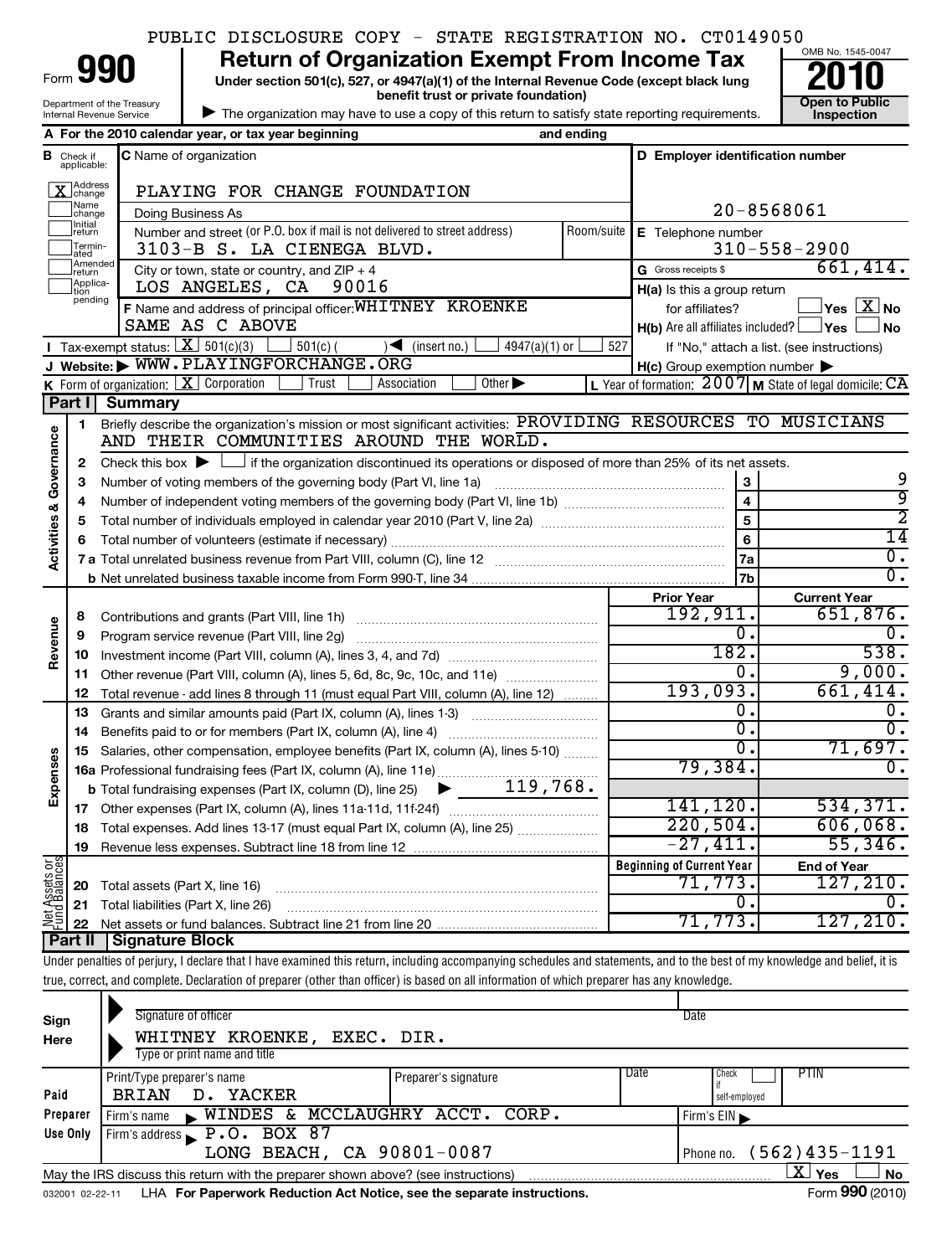|                          | PLAYING FOR CHANGE FOUNDATION<br>Form 990 (2010)                                                                            | $20 - 8568061$<br>Page 2                            |
|--------------------------|-----------------------------------------------------------------------------------------------------------------------------|-----------------------------------------------------|
|                          | <b>Part III   Statement of Program Service Accomplishments</b>                                                              |                                                     |
|                          |                                                                                                                             |                                                     |
| 1                        | Briefly describe the organization's mission:<br>DEDICATED TO CONNECTING THE WORLD THROUGH MUSIC BY PROVIDING RESOURCES      |                                                     |
|                          | TO MUSICIANS AND THEIR COMMUNITIES AROUND THE WORLD.                                                                        |                                                     |
|                          |                                                                                                                             |                                                     |
|                          |                                                                                                                             |                                                     |
| $\mathbf{2}$             | Did the organization undertake any significant program services during the year which were not listed on                    |                                                     |
|                          | the prior Form 990 or 990-EZ?                                                                                               | $\overline{\ }$ Yes $\overline{\rm \bf X}$ No       |
|                          | If "Yes," describe these new services on Schedule O.                                                                        |                                                     |
| 3                        | Did the organization cease conducting, or make significant changes in how it conducts, any program services?                | $\mathbf{y}_{\text{es}}$ $\overline{\mathbf{X}}$ No |
|                          | If "Yes," describe these changes on Schedule O.                                                                             |                                                     |
| 4                        | Describe the exempt purpose achievements for each of the organization's three largest program services by expenses.         |                                                     |
|                          | Section 501(c)(3) and 501(c)(4) organizations and section 4947(a)(1) trusts are required to report the amount of grants and |                                                     |
|                          | allocations to others, the total expenses, and revenue, if any, for each program service reported.                          |                                                     |
| 4a                       | $106$ , 577. including grants of \$<br>) (Expenses \$<br>(Code:                                                             | ) (Revenue \$                                       |
|                          | PLAYING FOR CHANGE FOUNDATION MALI PROGRAM: THE SCHOOL WILL HELP                                                            | THE                                                 |
|                          | PEOPLE PRESERVE AND SHARE THEIR MUSICAL TRADITIONS, WHICH HAVE BEEN                                                         |                                                     |
|                          | SLOWLY DISAPPEARING DUE TO LACK OF TEACHING RESOURCES.                                                                      | <b>BEYOND</b><br>THE MUSIC                          |
|                          | SCHOOL, WE ARE ALSO WORKING TO IMPROVE ACCESS TO CLEAN DRINKING WATER                                                       |                                                     |
|                          | FOR THE COMMUNITY, AS WELL AS PROVIDE SOLAR POWER FOR THE                                                                   | SCHOOL.<br>THE                                      |
|                          | SCHOOL OPENED ITS DOORS IN OCTOBER OF 2010, AND NOW OFFERS                                                                  | <b>CLASSES</b><br>IN                                |
|                          | KORA, DJEMBE, BALAFON, AND DANCE, AS WELL AS A WORKSHOP                                                                     | <b>TO TEACH THE</b>                                 |
|                          | BUILDING AND REPAIR OF TRADITIONAL INSTRUMENTS. MANY OF THE INSTRUMENTS                                                     |                                                     |
|                          | USED IN THE SCHOOL ARE MADE BY LOCAL ARTISANS IN MALI.                                                                      |                                                     |
|                          |                                                                                                                             |                                                     |
|                          |                                                                                                                             |                                                     |
| 4b                       | 56, 509. including grants of \$                                                                                             |                                                     |
|                          | (Code:<br>) (Expenses \$<br>PLAYING FOR CHANGE FOUNDATION SOUTH AFRICA PROGRAM:                                             | ) (Revenue \$<br>IN THE SPRING OF                   |
|                          | 2009, THE PLAYING FOR CHANGE FOUNDATION OPENED ITS FIRST MUSIC SCHOOL                                                       |                                                     |
|                          | IN SOUTH AFRICA.<br>LIKE MANY OF THE TOWNSHIPS FORMED DURING THE                                                            |                                                     |
|                          | GOVERNMENT-IMPOSED APARTHEID THAT LASTED FROM 1948 TO 1994, THE                                                             |                                                     |
|                          | IN NEED OF ASSISTANCE AND INSPIRATION.<br>$\overline{IS}$<br>COMMUNITY                                                      | <b>SOUTH AFRICANS ARE</b>                           |
|                          | STILL STRIVING TO REPAIR THE DAMAGE AND INJUSTICE CREATED DURING                                                            |                                                     |
|                          | APARTHEID, AND THE NTONGA MUSIC SCHOOL IS SETTING A STRONG EXAMPLE OF                                                       |                                                     |
|                          | HOW THE COUNTRY CAN COME TOGETHER TO CREATE A BRIGHTER FUTURE FOR ITS                                                       |                                                     |
|                          | PEOPLE.                                                                                                                     |                                                     |
|                          |                                                                                                                             |                                                     |
|                          | IN ADDITION TO BUILDING THE SCHOOL, THE PLAYING FOR CHANGE FOUNDATION                                                       |                                                     |
|                          | PROVIDES MUSICAL INSTRUMENTS, EDUCATIONAL MATERIALS, AND OTHER                                                              |                                                     |
| 4c (Code:                | 56, 057. including grants of \$<br>) (Expenses \$                                                                           | ) (Revenue \$                                       |
|                          | PLAYING FOR CHANGE FOUNDATION GHANA PROGRAM: THE SCHOOL OFFERS MUSIC                                                        |                                                     |
|                          | AND DANCE CLASSES THAT ARE ROOTED IN THE TRADITIONAL STYLE OF NORTHERN                                                      |                                                     |
|                          | GHANA. THE SCHOOL PROVIDES CHILDREN A SAFE ENVIRONMENT TO LEARN IN, AS                                                      |                                                     |
|                          | WELL AS THE OPPORTUNITY TO SHARE THEIR CULTURAL AND MUSICAL TRADITIONS                                                      |                                                     |
|                          | WITH OTHER CHILDREN AROUND THE WORLD. COURSES ARE CURRENTLY OFFERED IN                                                      |                                                     |
|                          | DRUMMING, DANCE, XYLOPHONE, GONJE, AND VOCALS. FOR MANY STUDENTS TAKING                                                     |                                                     |
|                          | CLASSES HERE IS THEIR FIRST TIME ATTENDING A SCHOOL OF ANY KIND, AS                                                         |                                                     |
|                          | THERE ARE CURRENTLY NO OTHER TUITION-FREE SCHOOLS IN THE NORTHERN                                                           |                                                     |
|                          | REGION OF GHANA.                                                                                                            |                                                     |
|                          |                                                                                                                             |                                                     |
|                          |                                                                                                                             |                                                     |
|                          |                                                                                                                             |                                                     |
|                          | 4d Other program services. (Describe in Schedule O.)<br>$102$ , $041$ $\cdot$ including grants of \$<br>(Expenses \$        |                                                     |
|                          | ) (Revenue \$<br>321, 184.<br>4e Total program service expenses                                                             |                                                     |
|                          |                                                                                                                             | Form 990 (2010)                                     |
| 032002<br>$12 - 21 - 10$ | SEE SCHEDULE O FOR CONTINUATION(S)<br>2                                                                                     |                                                     |
|                          | 16550823 794084 53381<br>2010.04010 PLAYING FOR CHANGE FOUNDATI 53381 1                                                     |                                                     |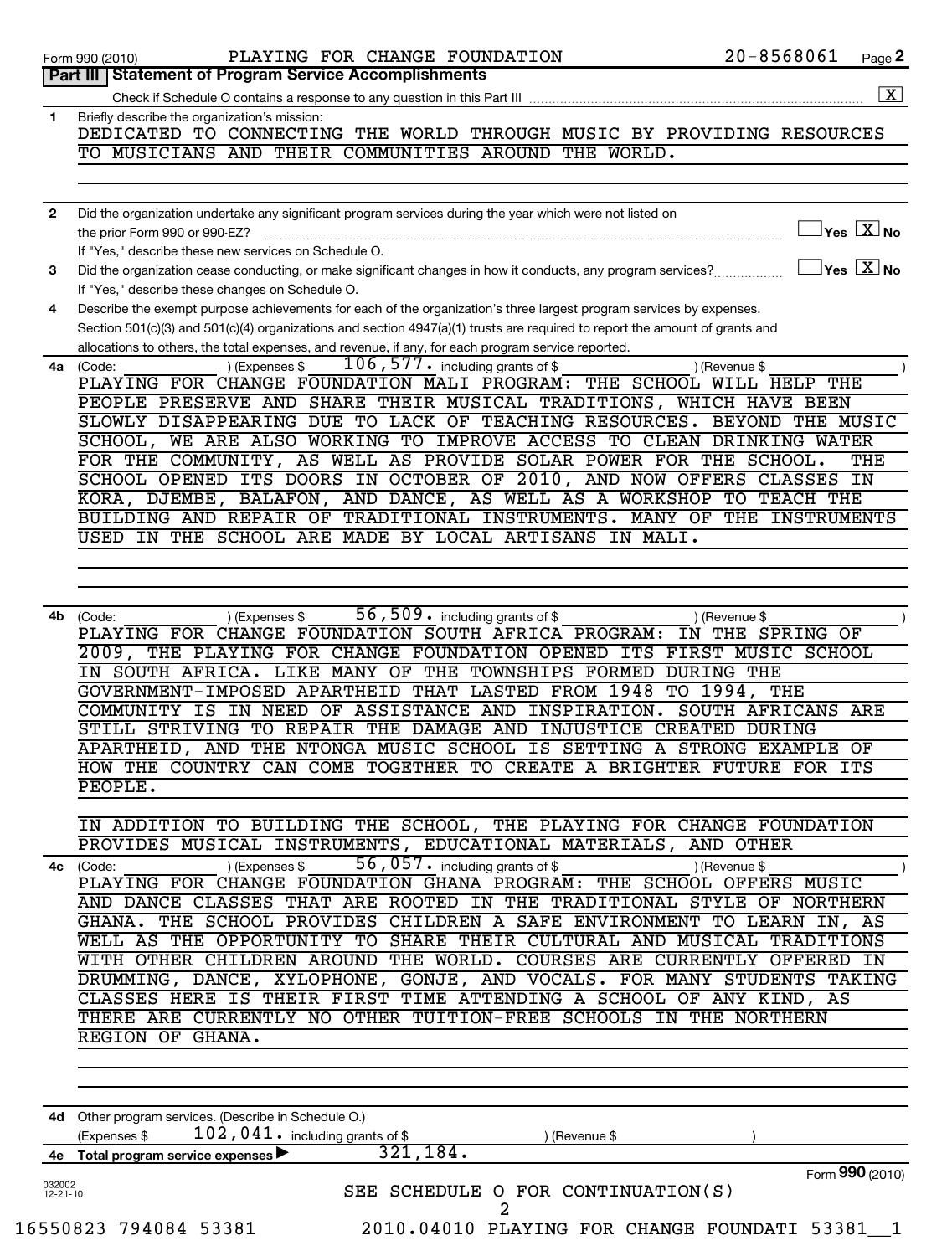**1**

**2 3**

16550823 794084 53381 2010.04010 PLAYING FOR CHANGE FOUNDATI 53381\_\_1 3

| 4   | Section 501(c)(3) organizations. Did the organization engage in lobbying activities, or have a section 501(h) election in effect                                                              |                 |     |                         |
|-----|-----------------------------------------------------------------------------------------------------------------------------------------------------------------------------------------------|-----------------|-----|-------------------------|
|     | during the tax year? If "Yes," complete Schedule C, Part II                                                                                                                                   | 4               |     | x                       |
| 5   | Is the organization a section 501(c)(4), 501(c)(5), or 501(c)(6) organization that receives membership dues, assessments, or                                                                  | 5               | N/R |                         |
| 6   | Did the organization maintain any donor advised funds or any similar funds or accounts where donors have the right to                                                                         |                 |     |                         |
|     | provide advice on the distribution or investment of amounts in such funds or accounts? If "Yes," complete Schedule D, Part I                                                                  | 6               |     | X                       |
| 7   | Did the organization receive or hold a conservation easement, including easements to preserve open space,                                                                                     |                 |     |                         |
|     | the environment, historic land areas, or historic structures? If "Yes," complete Schedule D, Part II                                                                                          | $\overline{7}$  |     | x                       |
| 8   | Did the organization maintain collections of works of art, historical treasures, or other similar assets? If "Yes," complete<br>Schedule D, Part III                                          | 8               |     | x                       |
| 9   | Did the organization report an amount in Part X, line 21; serve as a custodian for amounts not listed in Part X; or provide                                                                   |                 |     |                         |
|     | credit counseling, debt management, credit repair, or debt negotiation services? If "Yes," complete Schedule D, Part IV                                                                       | 9               |     | x                       |
| 10  | Did the organization, directly or through a related organization, hold assets in term, permanent, or quasi-endowments?                                                                        |                 |     | X                       |
|     |                                                                                                                                                                                               | 10              |     |                         |
| 11  | If the organization's answer to any of the following questions is "Yes," then complete Schedule D, Parts VI, VII, VIII, IX, or X                                                              |                 |     |                         |
|     | as applicable.                                                                                                                                                                                |                 |     |                         |
|     | a Did the organization report an amount for land, buildings, and equipment in Part X, line 10? If "Yes," complete Schedule D,                                                                 |                 |     | X                       |
|     | Part VI                                                                                                                                                                                       | 11a             |     |                         |
|     | <b>b</b> Did the organization report an amount for investments - other securities in Part X, line 12 that is 5% or more of its total                                                          |                 |     | X                       |
|     |                                                                                                                                                                                               | 11b             |     |                         |
|     | c Did the organization report an amount for investments - program related in Part X, line 13 that is 5% or more of its total                                                                  |                 |     | X                       |
|     |                                                                                                                                                                                               | 11c             |     |                         |
|     | d Did the organization report an amount for other assets in Part X, line 15 that is 5% or more of its total assets reported in                                                                |                 | x   |                         |
|     |                                                                                                                                                                                               | 11d             |     | $\overline{X}$          |
| е   |                                                                                                                                                                                               | <b>11e</b>      |     |                         |
|     | f Did the organization's separate or consolidated financial statements for the tax year include a footnote that addresses                                                                     |                 |     | X                       |
|     | the organization's liability for uncertain tax positions under FIN 48 (ASC 740)? If "Yes," complete Schedule D, Part X                                                                        | 11f             |     |                         |
|     | 12a Did the organization obtain separate, independent audited financial statements for the tax year? If "Yes," complete<br>Schedule D, Parts XI, XII, and XIII                                | 12a             |     | X                       |
|     | <b>b</b> Was the organization included in consolidated, independent audited financial statements for the tax year?                                                                            |                 |     |                         |
|     | If "Yes," and if the organization answered "No" to line 12a, then completing Schedule D, Parts XI, XII, and XIII is optional                                                                  | 12b             |     | х                       |
| 13  |                                                                                                                                                                                               | 13              |     | $\overline{\mathtt{x}}$ |
| 14a | Did the organization maintain an office, employees, or agents outside of the United States? [111] Did the organization maintain an office, employees, or agents outside of the United States? | 14a             | х   |                         |
|     | <b>b</b> Did the organization have aggregate revenues or expenses of more than \$10,000 from grantmaking, fundraising, business,                                                              |                 |     |                         |
|     |                                                                                                                                                                                               | 14 <sub>b</sub> | х   |                         |
| 15  | Did the organization report on Part IX, column (A), line 3, more than \$5,000 of grants or assistance to any organization                                                                     |                 |     |                         |
|     |                                                                                                                                                                                               | 15              |     | X                       |
| 16  | Did the organization report on Part IX, column (A), line 3, more than \$5,000 of aggregate grants or assistance to individuals                                                                |                 |     |                         |
|     |                                                                                                                                                                                               | 16              |     | Χ                       |
| 17  | Did the organization report a total of more than \$15,000 of expenses for professional fundraising services on Part IX,                                                                       |                 |     |                         |
|     |                                                                                                                                                                                               | 17              |     | x                       |
| 18  | Did the organization report more than \$15,000 total of fundraising event gross income and contributions on Part VIII, lines                                                                  | 18              |     | х                       |
| 19  | Did the organization report more than \$15,000 of gross income from gaming activities on Part VIII, line 9a? If "Yes,"                                                                        |                 |     |                         |
|     |                                                                                                                                                                                               | 19              |     | X                       |
|     |                                                                                                                                                                                               | 20a             |     | $\overline{\mathbf{x}}$ |
|     | b If "Yes" to line 20a, did the organization attach its audited financial statements to this return? Note. Some Form 990 filers that                                                          |                 |     |                         |
|     |                                                                                                                                                                                               | 20 <sub>b</sub> |     |                         |
|     |                                                                                                                                                                                               |                 |     | Form 990 (2010)         |

| Form 990 (2010)                                  |  | PLAYING FOR CHANGE FOUNDATION | 20-8568061 | Page |
|--------------------------------------------------|--|-------------------------------|------------|------|
| <b>Part IV   Checklist of Required Schedules</b> |  |                               |            |      |

Is the organization described in section 501(c)(3) or 4947(a)(1) (other than a private foundation)?

*If "Yes," complete Schedule A* ~~~~~~~~~~~~~~~~~~~~~~~~~~~~~~~~~~~~~~~~~~~~~~~

Is the organization required to complete Schedule B, Schedule of Contributors? ~~~~~~~~~~~~~~~~~~~~~~ Did the organization engage in direct or indirect political campaign activities on behalf of or in opposition to candidates for

*If "Yes," complete Schedule C, Part I* public office? ~~~~~~~~~~~~~~~~~~~~~~~~~~~~~~~~~~~~

**3**

**1 2**

**3**

**Yes No**

X

X  $\overline{\text{x}}$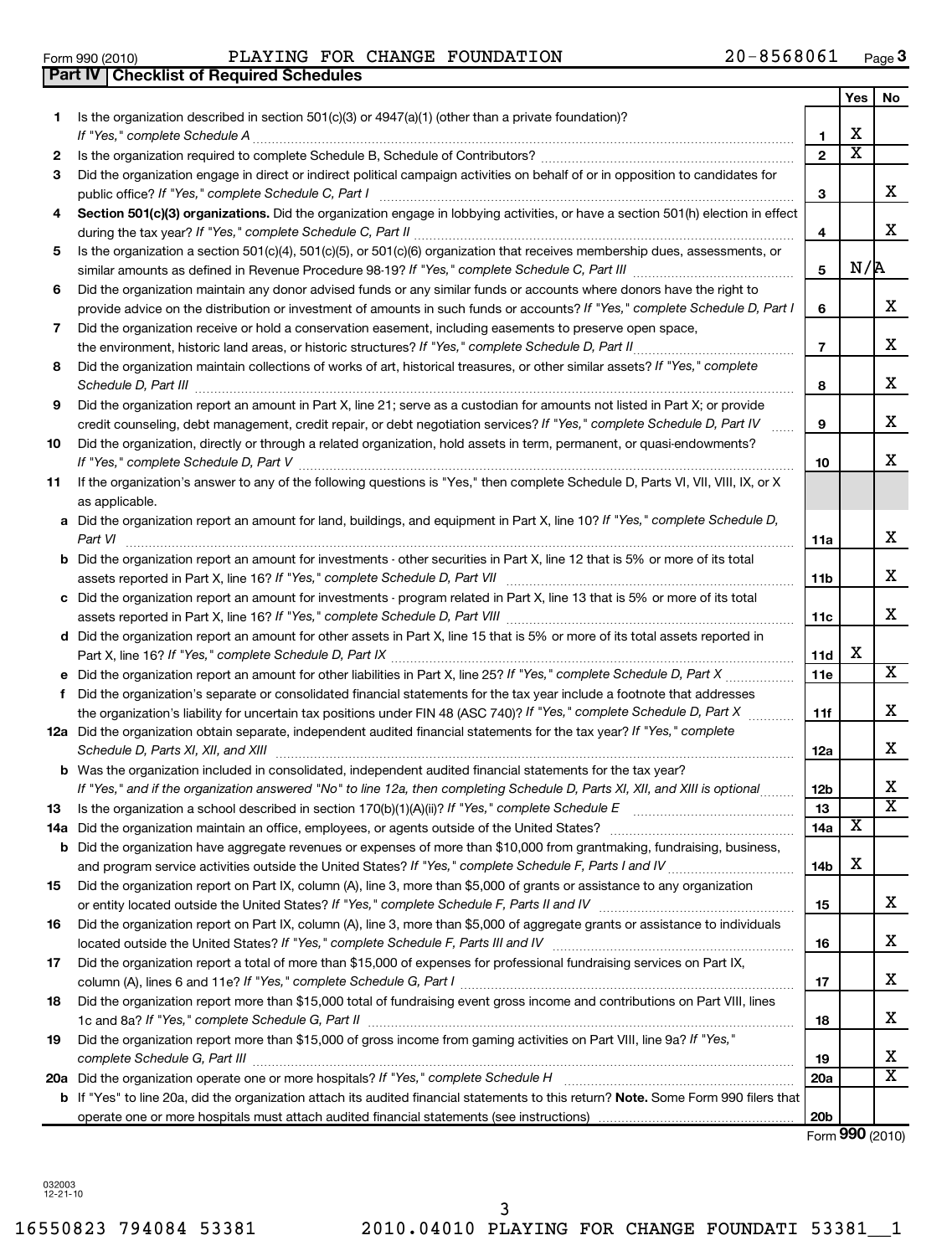Form 990 (2010) PLAYING FOR CHANGE FOUNDATION 2 0-8568061 Page

*(continued)* **Part IV Checklist of Required Schedules**

| 21<br>x<br>United States on Part IX, column (A), line 1? If "Yes," complete Schedule I, Parts I and II [111] [11] [11] [1<br>21<br>Did the organization report more than \$5,000 of grants and other assistance to individuals in the United States on Part IX,<br>22<br>x<br>column (A), line 2? If "Yes," complete Schedule I, Parts I and III<br>22<br>Did the organization answer "Yes" to Part VII, Section A, line 3, 4, or 5 about compensation of the organization's current<br>23<br>and former officers, directors, trustees, key employees, and highest compensated employees? If "Yes," complete<br>x<br>Schedule J<br>23<br>24a Did the organization have a tax-exempt bond issue with an outstanding principal amount of more than \$100,000 as of the<br>last day of the year, that was issued after December 31, 2002? If "Yes," answer lines 24b through 24d and complete<br>x<br>Schedule K. If "No", go to line 25<br>24a<br>Did the organization invest any proceeds of tax-exempt bonds beyond a temporary period exception?<br>24b<br>b<br>Did the organization maintain an escrow account other than a refunding escrow at any time during the year to defease<br>с<br>24c<br>24d<br>25a Section 501(c)(3) and 501(c)(4) organizations. Did the organization engage in an excess benefit transaction with a<br>x<br>disqualified person during the year? If "Yes," complete Schedule L, Part I<br>25a<br>Is the organization aware that it engaged in an excess benefit transaction with a disqualified person in a prior year, and<br>b<br>that the transaction has not been reported on any of the organization's prior Forms 990 or 990-EZ? If "Yes," complete<br>x<br>Schedule L, Part I<br>25b<br>Was a loan to or by a current or former officer, director, trustee, key employee, highly compensated employee, or disqualified<br>26<br>x<br>26<br>Did the organization provide a grant or other assistance to an officer, director, trustee, key employee, substantial<br>27<br>contributor, or a grant selection committee member, or to a person related to such an individual? If "Yes," complete<br>x<br>Schedule L, Part III<br>27<br>Was the organization a party to a business transaction with one of the following parties (see Schedule L, Part IV<br>28<br>instructions for applicable filing thresholds, conditions, and exceptions):<br>x<br>a A current or former officer, director, trustee, or key employee? If "Yes," complete Schedule L, Part IV<br>28a<br>$\overline{\texttt{x}}$<br>A family member of a current or former officer, director, trustee, or key employee? If "Yes," complete Schedule L, Part IV<br>28b<br>b<br>c An entity of which a current or former officer, director, trustee, or key employee (or a family member thereof) was an officer,<br>x<br>director, trustee, or direct or indirect owner? If "Yes," complete Schedule L, Part IV<br>28c<br>$\overline{\texttt{x}}$<br>29<br>29<br>Did the organization receive contributions of art, historical treasures, or other similar assets, or qualified conservation<br>30<br>x<br>contributions? If "Yes," complete Schedule M<br>30<br>Did the organization liquidate, terminate, or dissolve and cease operations?<br>31<br>X.<br>If "Yes," complete Schedule N, Part I<br>31<br>Did the organization sell, exchange, dispose of, or transfer more than 25% of its net assets? If "Yes," complete<br>32<br>х<br>32<br>Schedule N. Part II<br>Did the organization own 100% of an entity disregarded as separate from the organization under Regulations<br>33<br>x<br>sections 301.7701-2 and 301.7701-3? If "Yes," complete Schedule R, Part I [1] [1] [1] [1] [1] [1] [1] [1] [1] [<br>33<br>Was the organization related to any tax-exempt or taxable entity?<br>34<br>x<br>34<br>X<br>35<br>35<br>Did the organization receive any payment from or engage in any transaction with a controlled entity within the meaning of<br>a<br>Yes $ \underline{X} $ No<br>Section 501(c)(3) organizations. Did the organization make any transfers to an exempt non-charitable related organization?<br>36<br>x<br>36<br>Did the organization conduct more than 5% of its activities through an entity that is not a related organization<br>37<br>X.<br>37<br>Did the organization complete Schedule O and provide explanations in Schedule O for Part VI, lines 11 and 19?<br>38<br>х<br>38 |                                                                                                                      | Yes | No |
|-----------------------------------------------------------------------------------------------------------------------------------------------------------------------------------------------------------------------------------------------------------------------------------------------------------------------------------------------------------------------------------------------------------------------------------------------------------------------------------------------------------------------------------------------------------------------------------------------------------------------------------------------------------------------------------------------------------------------------------------------------------------------------------------------------------------------------------------------------------------------------------------------------------------------------------------------------------------------------------------------------------------------------------------------------------------------------------------------------------------------------------------------------------------------------------------------------------------------------------------------------------------------------------------------------------------------------------------------------------------------------------------------------------------------------------------------------------------------------------------------------------------------------------------------------------------------------------------------------------------------------------------------------------------------------------------------------------------------------------------------------------------------------------------------------------------------------------------------------------------------------------------------------------------------------------------------------------------------------------------------------------------------------------------------------------------------------------------------------------------------------------------------------------------------------------------------------------------------------------------------------------------------------------------------------------------------------------------------------------------------------------------------------------------------------------------------------------------------------------------------------------------------------------------------------------------------------------------------------------------------------------------------------------------------------------------------------------------------------------------------------------------------------------------------------------------------------------------------------------------------------------------------------------------------------------------------------------------------------------------------------------------------------------------------------------------------------------------------------------------------------------------------------------------------------------------------------------------------------------------------------------------------------------------------------------------------------------------------------------------------------------------------------------------------------------------------------------------------------------------------------------------------------------------------------------------------------------------------------------------------------------------------------------------------------------------------------------------------------------------------------------------------------------------------------------------------------------------------------------------------------------------------------------------------------------------------------------------------------------------------------------------------------------------------------------------------------------------------------------------------------------------------------------------------------------------------------------------------------------------------------------------------------------------------------------------------------------------------------------------------------------------------------------------------|----------------------------------------------------------------------------------------------------------------------|-----|----|
|                                                                                                                                                                                                                                                                                                                                                                                                                                                                                                                                                                                                                                                                                                                                                                                                                                                                                                                                                                                                                                                                                                                                                                                                                                                                                                                                                                                                                                                                                                                                                                                                                                                                                                                                                                                                                                                                                                                                                                                                                                                                                                                                                                                                                                                                                                                                                                                                                                                                                                                                                                                                                                                                                                                                                                                                                                                                                                                                                                                                                                                                                                                                                                                                                                                                                                                                                                                                                                                                                                                                                                                                                                                                                                                                                                                                                                                                                                                                                                                                                                                                                                                                                                                                                                                                                                                                                                                                                       | Did the organization report more than \$5,000 of grants and other assistance to governments and organizations in the |     |    |
|                                                                                                                                                                                                                                                                                                                                                                                                                                                                                                                                                                                                                                                                                                                                                                                                                                                                                                                                                                                                                                                                                                                                                                                                                                                                                                                                                                                                                                                                                                                                                                                                                                                                                                                                                                                                                                                                                                                                                                                                                                                                                                                                                                                                                                                                                                                                                                                                                                                                                                                                                                                                                                                                                                                                                                                                                                                                                                                                                                                                                                                                                                                                                                                                                                                                                                                                                                                                                                                                                                                                                                                                                                                                                                                                                                                                                                                                                                                                                                                                                                                                                                                                                                                                                                                                                                                                                                                                                       |                                                                                                                      |     |    |
|                                                                                                                                                                                                                                                                                                                                                                                                                                                                                                                                                                                                                                                                                                                                                                                                                                                                                                                                                                                                                                                                                                                                                                                                                                                                                                                                                                                                                                                                                                                                                                                                                                                                                                                                                                                                                                                                                                                                                                                                                                                                                                                                                                                                                                                                                                                                                                                                                                                                                                                                                                                                                                                                                                                                                                                                                                                                                                                                                                                                                                                                                                                                                                                                                                                                                                                                                                                                                                                                                                                                                                                                                                                                                                                                                                                                                                                                                                                                                                                                                                                                                                                                                                                                                                                                                                                                                                                                                       |                                                                                                                      |     |    |
|                                                                                                                                                                                                                                                                                                                                                                                                                                                                                                                                                                                                                                                                                                                                                                                                                                                                                                                                                                                                                                                                                                                                                                                                                                                                                                                                                                                                                                                                                                                                                                                                                                                                                                                                                                                                                                                                                                                                                                                                                                                                                                                                                                                                                                                                                                                                                                                                                                                                                                                                                                                                                                                                                                                                                                                                                                                                                                                                                                                                                                                                                                                                                                                                                                                                                                                                                                                                                                                                                                                                                                                                                                                                                                                                                                                                                                                                                                                                                                                                                                                                                                                                                                                                                                                                                                                                                                                                                       |                                                                                                                      |     |    |
|                                                                                                                                                                                                                                                                                                                                                                                                                                                                                                                                                                                                                                                                                                                                                                                                                                                                                                                                                                                                                                                                                                                                                                                                                                                                                                                                                                                                                                                                                                                                                                                                                                                                                                                                                                                                                                                                                                                                                                                                                                                                                                                                                                                                                                                                                                                                                                                                                                                                                                                                                                                                                                                                                                                                                                                                                                                                                                                                                                                                                                                                                                                                                                                                                                                                                                                                                                                                                                                                                                                                                                                                                                                                                                                                                                                                                                                                                                                                                                                                                                                                                                                                                                                                                                                                                                                                                                                                                       |                                                                                                                      |     |    |
|                                                                                                                                                                                                                                                                                                                                                                                                                                                                                                                                                                                                                                                                                                                                                                                                                                                                                                                                                                                                                                                                                                                                                                                                                                                                                                                                                                                                                                                                                                                                                                                                                                                                                                                                                                                                                                                                                                                                                                                                                                                                                                                                                                                                                                                                                                                                                                                                                                                                                                                                                                                                                                                                                                                                                                                                                                                                                                                                                                                                                                                                                                                                                                                                                                                                                                                                                                                                                                                                                                                                                                                                                                                                                                                                                                                                                                                                                                                                                                                                                                                                                                                                                                                                                                                                                                                                                                                                                       |                                                                                                                      |     |    |
|                                                                                                                                                                                                                                                                                                                                                                                                                                                                                                                                                                                                                                                                                                                                                                                                                                                                                                                                                                                                                                                                                                                                                                                                                                                                                                                                                                                                                                                                                                                                                                                                                                                                                                                                                                                                                                                                                                                                                                                                                                                                                                                                                                                                                                                                                                                                                                                                                                                                                                                                                                                                                                                                                                                                                                                                                                                                                                                                                                                                                                                                                                                                                                                                                                                                                                                                                                                                                                                                                                                                                                                                                                                                                                                                                                                                                                                                                                                                                                                                                                                                                                                                                                                                                                                                                                                                                                                                                       |                                                                                                                      |     |    |
|                                                                                                                                                                                                                                                                                                                                                                                                                                                                                                                                                                                                                                                                                                                                                                                                                                                                                                                                                                                                                                                                                                                                                                                                                                                                                                                                                                                                                                                                                                                                                                                                                                                                                                                                                                                                                                                                                                                                                                                                                                                                                                                                                                                                                                                                                                                                                                                                                                                                                                                                                                                                                                                                                                                                                                                                                                                                                                                                                                                                                                                                                                                                                                                                                                                                                                                                                                                                                                                                                                                                                                                                                                                                                                                                                                                                                                                                                                                                                                                                                                                                                                                                                                                                                                                                                                                                                                                                                       |                                                                                                                      |     |    |
|                                                                                                                                                                                                                                                                                                                                                                                                                                                                                                                                                                                                                                                                                                                                                                                                                                                                                                                                                                                                                                                                                                                                                                                                                                                                                                                                                                                                                                                                                                                                                                                                                                                                                                                                                                                                                                                                                                                                                                                                                                                                                                                                                                                                                                                                                                                                                                                                                                                                                                                                                                                                                                                                                                                                                                                                                                                                                                                                                                                                                                                                                                                                                                                                                                                                                                                                                                                                                                                                                                                                                                                                                                                                                                                                                                                                                                                                                                                                                                                                                                                                                                                                                                                                                                                                                                                                                                                                                       |                                                                                                                      |     |    |
|                                                                                                                                                                                                                                                                                                                                                                                                                                                                                                                                                                                                                                                                                                                                                                                                                                                                                                                                                                                                                                                                                                                                                                                                                                                                                                                                                                                                                                                                                                                                                                                                                                                                                                                                                                                                                                                                                                                                                                                                                                                                                                                                                                                                                                                                                                                                                                                                                                                                                                                                                                                                                                                                                                                                                                                                                                                                                                                                                                                                                                                                                                                                                                                                                                                                                                                                                                                                                                                                                                                                                                                                                                                                                                                                                                                                                                                                                                                                                                                                                                                                                                                                                                                                                                                                                                                                                                                                                       |                                                                                                                      |     |    |
|                                                                                                                                                                                                                                                                                                                                                                                                                                                                                                                                                                                                                                                                                                                                                                                                                                                                                                                                                                                                                                                                                                                                                                                                                                                                                                                                                                                                                                                                                                                                                                                                                                                                                                                                                                                                                                                                                                                                                                                                                                                                                                                                                                                                                                                                                                                                                                                                                                                                                                                                                                                                                                                                                                                                                                                                                                                                                                                                                                                                                                                                                                                                                                                                                                                                                                                                                                                                                                                                                                                                                                                                                                                                                                                                                                                                                                                                                                                                                                                                                                                                                                                                                                                                                                                                                                                                                                                                                       |                                                                                                                      |     |    |
|                                                                                                                                                                                                                                                                                                                                                                                                                                                                                                                                                                                                                                                                                                                                                                                                                                                                                                                                                                                                                                                                                                                                                                                                                                                                                                                                                                                                                                                                                                                                                                                                                                                                                                                                                                                                                                                                                                                                                                                                                                                                                                                                                                                                                                                                                                                                                                                                                                                                                                                                                                                                                                                                                                                                                                                                                                                                                                                                                                                                                                                                                                                                                                                                                                                                                                                                                                                                                                                                                                                                                                                                                                                                                                                                                                                                                                                                                                                                                                                                                                                                                                                                                                                                                                                                                                                                                                                                                       |                                                                                                                      |     |    |
|                                                                                                                                                                                                                                                                                                                                                                                                                                                                                                                                                                                                                                                                                                                                                                                                                                                                                                                                                                                                                                                                                                                                                                                                                                                                                                                                                                                                                                                                                                                                                                                                                                                                                                                                                                                                                                                                                                                                                                                                                                                                                                                                                                                                                                                                                                                                                                                                                                                                                                                                                                                                                                                                                                                                                                                                                                                                                                                                                                                                                                                                                                                                                                                                                                                                                                                                                                                                                                                                                                                                                                                                                                                                                                                                                                                                                                                                                                                                                                                                                                                                                                                                                                                                                                                                                                                                                                                                                       |                                                                                                                      |     |    |
|                                                                                                                                                                                                                                                                                                                                                                                                                                                                                                                                                                                                                                                                                                                                                                                                                                                                                                                                                                                                                                                                                                                                                                                                                                                                                                                                                                                                                                                                                                                                                                                                                                                                                                                                                                                                                                                                                                                                                                                                                                                                                                                                                                                                                                                                                                                                                                                                                                                                                                                                                                                                                                                                                                                                                                                                                                                                                                                                                                                                                                                                                                                                                                                                                                                                                                                                                                                                                                                                                                                                                                                                                                                                                                                                                                                                                                                                                                                                                                                                                                                                                                                                                                                                                                                                                                                                                                                                                       |                                                                                                                      |     |    |
|                                                                                                                                                                                                                                                                                                                                                                                                                                                                                                                                                                                                                                                                                                                                                                                                                                                                                                                                                                                                                                                                                                                                                                                                                                                                                                                                                                                                                                                                                                                                                                                                                                                                                                                                                                                                                                                                                                                                                                                                                                                                                                                                                                                                                                                                                                                                                                                                                                                                                                                                                                                                                                                                                                                                                                                                                                                                                                                                                                                                                                                                                                                                                                                                                                                                                                                                                                                                                                                                                                                                                                                                                                                                                                                                                                                                                                                                                                                                                                                                                                                                                                                                                                                                                                                                                                                                                                                                                       |                                                                                                                      |     |    |
|                                                                                                                                                                                                                                                                                                                                                                                                                                                                                                                                                                                                                                                                                                                                                                                                                                                                                                                                                                                                                                                                                                                                                                                                                                                                                                                                                                                                                                                                                                                                                                                                                                                                                                                                                                                                                                                                                                                                                                                                                                                                                                                                                                                                                                                                                                                                                                                                                                                                                                                                                                                                                                                                                                                                                                                                                                                                                                                                                                                                                                                                                                                                                                                                                                                                                                                                                                                                                                                                                                                                                                                                                                                                                                                                                                                                                                                                                                                                                                                                                                                                                                                                                                                                                                                                                                                                                                                                                       |                                                                                                                      |     |    |
|                                                                                                                                                                                                                                                                                                                                                                                                                                                                                                                                                                                                                                                                                                                                                                                                                                                                                                                                                                                                                                                                                                                                                                                                                                                                                                                                                                                                                                                                                                                                                                                                                                                                                                                                                                                                                                                                                                                                                                                                                                                                                                                                                                                                                                                                                                                                                                                                                                                                                                                                                                                                                                                                                                                                                                                                                                                                                                                                                                                                                                                                                                                                                                                                                                                                                                                                                                                                                                                                                                                                                                                                                                                                                                                                                                                                                                                                                                                                                                                                                                                                                                                                                                                                                                                                                                                                                                                                                       |                                                                                                                      |     |    |
|                                                                                                                                                                                                                                                                                                                                                                                                                                                                                                                                                                                                                                                                                                                                                                                                                                                                                                                                                                                                                                                                                                                                                                                                                                                                                                                                                                                                                                                                                                                                                                                                                                                                                                                                                                                                                                                                                                                                                                                                                                                                                                                                                                                                                                                                                                                                                                                                                                                                                                                                                                                                                                                                                                                                                                                                                                                                                                                                                                                                                                                                                                                                                                                                                                                                                                                                                                                                                                                                                                                                                                                                                                                                                                                                                                                                                                                                                                                                                                                                                                                                                                                                                                                                                                                                                                                                                                                                                       |                                                                                                                      |     |    |
|                                                                                                                                                                                                                                                                                                                                                                                                                                                                                                                                                                                                                                                                                                                                                                                                                                                                                                                                                                                                                                                                                                                                                                                                                                                                                                                                                                                                                                                                                                                                                                                                                                                                                                                                                                                                                                                                                                                                                                                                                                                                                                                                                                                                                                                                                                                                                                                                                                                                                                                                                                                                                                                                                                                                                                                                                                                                                                                                                                                                                                                                                                                                                                                                                                                                                                                                                                                                                                                                                                                                                                                                                                                                                                                                                                                                                                                                                                                                                                                                                                                                                                                                                                                                                                                                                                                                                                                                                       |                                                                                                                      |     |    |
|                                                                                                                                                                                                                                                                                                                                                                                                                                                                                                                                                                                                                                                                                                                                                                                                                                                                                                                                                                                                                                                                                                                                                                                                                                                                                                                                                                                                                                                                                                                                                                                                                                                                                                                                                                                                                                                                                                                                                                                                                                                                                                                                                                                                                                                                                                                                                                                                                                                                                                                                                                                                                                                                                                                                                                                                                                                                                                                                                                                                                                                                                                                                                                                                                                                                                                                                                                                                                                                                                                                                                                                                                                                                                                                                                                                                                                                                                                                                                                                                                                                                                                                                                                                                                                                                                                                                                                                                                       |                                                                                                                      |     |    |
|                                                                                                                                                                                                                                                                                                                                                                                                                                                                                                                                                                                                                                                                                                                                                                                                                                                                                                                                                                                                                                                                                                                                                                                                                                                                                                                                                                                                                                                                                                                                                                                                                                                                                                                                                                                                                                                                                                                                                                                                                                                                                                                                                                                                                                                                                                                                                                                                                                                                                                                                                                                                                                                                                                                                                                                                                                                                                                                                                                                                                                                                                                                                                                                                                                                                                                                                                                                                                                                                                                                                                                                                                                                                                                                                                                                                                                                                                                                                                                                                                                                                                                                                                                                                                                                                                                                                                                                                                       |                                                                                                                      |     |    |
|                                                                                                                                                                                                                                                                                                                                                                                                                                                                                                                                                                                                                                                                                                                                                                                                                                                                                                                                                                                                                                                                                                                                                                                                                                                                                                                                                                                                                                                                                                                                                                                                                                                                                                                                                                                                                                                                                                                                                                                                                                                                                                                                                                                                                                                                                                                                                                                                                                                                                                                                                                                                                                                                                                                                                                                                                                                                                                                                                                                                                                                                                                                                                                                                                                                                                                                                                                                                                                                                                                                                                                                                                                                                                                                                                                                                                                                                                                                                                                                                                                                                                                                                                                                                                                                                                                                                                                                                                       |                                                                                                                      |     |    |
|                                                                                                                                                                                                                                                                                                                                                                                                                                                                                                                                                                                                                                                                                                                                                                                                                                                                                                                                                                                                                                                                                                                                                                                                                                                                                                                                                                                                                                                                                                                                                                                                                                                                                                                                                                                                                                                                                                                                                                                                                                                                                                                                                                                                                                                                                                                                                                                                                                                                                                                                                                                                                                                                                                                                                                                                                                                                                                                                                                                                                                                                                                                                                                                                                                                                                                                                                                                                                                                                                                                                                                                                                                                                                                                                                                                                                                                                                                                                                                                                                                                                                                                                                                                                                                                                                                                                                                                                                       |                                                                                                                      |     |    |
|                                                                                                                                                                                                                                                                                                                                                                                                                                                                                                                                                                                                                                                                                                                                                                                                                                                                                                                                                                                                                                                                                                                                                                                                                                                                                                                                                                                                                                                                                                                                                                                                                                                                                                                                                                                                                                                                                                                                                                                                                                                                                                                                                                                                                                                                                                                                                                                                                                                                                                                                                                                                                                                                                                                                                                                                                                                                                                                                                                                                                                                                                                                                                                                                                                                                                                                                                                                                                                                                                                                                                                                                                                                                                                                                                                                                                                                                                                                                                                                                                                                                                                                                                                                                                                                                                                                                                                                                                       |                                                                                                                      |     |    |
|                                                                                                                                                                                                                                                                                                                                                                                                                                                                                                                                                                                                                                                                                                                                                                                                                                                                                                                                                                                                                                                                                                                                                                                                                                                                                                                                                                                                                                                                                                                                                                                                                                                                                                                                                                                                                                                                                                                                                                                                                                                                                                                                                                                                                                                                                                                                                                                                                                                                                                                                                                                                                                                                                                                                                                                                                                                                                                                                                                                                                                                                                                                                                                                                                                                                                                                                                                                                                                                                                                                                                                                                                                                                                                                                                                                                                                                                                                                                                                                                                                                                                                                                                                                                                                                                                                                                                                                                                       |                                                                                                                      |     |    |
|                                                                                                                                                                                                                                                                                                                                                                                                                                                                                                                                                                                                                                                                                                                                                                                                                                                                                                                                                                                                                                                                                                                                                                                                                                                                                                                                                                                                                                                                                                                                                                                                                                                                                                                                                                                                                                                                                                                                                                                                                                                                                                                                                                                                                                                                                                                                                                                                                                                                                                                                                                                                                                                                                                                                                                                                                                                                                                                                                                                                                                                                                                                                                                                                                                                                                                                                                                                                                                                                                                                                                                                                                                                                                                                                                                                                                                                                                                                                                                                                                                                                                                                                                                                                                                                                                                                                                                                                                       |                                                                                                                      |     |    |
|                                                                                                                                                                                                                                                                                                                                                                                                                                                                                                                                                                                                                                                                                                                                                                                                                                                                                                                                                                                                                                                                                                                                                                                                                                                                                                                                                                                                                                                                                                                                                                                                                                                                                                                                                                                                                                                                                                                                                                                                                                                                                                                                                                                                                                                                                                                                                                                                                                                                                                                                                                                                                                                                                                                                                                                                                                                                                                                                                                                                                                                                                                                                                                                                                                                                                                                                                                                                                                                                                                                                                                                                                                                                                                                                                                                                                                                                                                                                                                                                                                                                                                                                                                                                                                                                                                                                                                                                                       |                                                                                                                      |     |    |
|                                                                                                                                                                                                                                                                                                                                                                                                                                                                                                                                                                                                                                                                                                                                                                                                                                                                                                                                                                                                                                                                                                                                                                                                                                                                                                                                                                                                                                                                                                                                                                                                                                                                                                                                                                                                                                                                                                                                                                                                                                                                                                                                                                                                                                                                                                                                                                                                                                                                                                                                                                                                                                                                                                                                                                                                                                                                                                                                                                                                                                                                                                                                                                                                                                                                                                                                                                                                                                                                                                                                                                                                                                                                                                                                                                                                                                                                                                                                                                                                                                                                                                                                                                                                                                                                                                                                                                                                                       |                                                                                                                      |     |    |
|                                                                                                                                                                                                                                                                                                                                                                                                                                                                                                                                                                                                                                                                                                                                                                                                                                                                                                                                                                                                                                                                                                                                                                                                                                                                                                                                                                                                                                                                                                                                                                                                                                                                                                                                                                                                                                                                                                                                                                                                                                                                                                                                                                                                                                                                                                                                                                                                                                                                                                                                                                                                                                                                                                                                                                                                                                                                                                                                                                                                                                                                                                                                                                                                                                                                                                                                                                                                                                                                                                                                                                                                                                                                                                                                                                                                                                                                                                                                                                                                                                                                                                                                                                                                                                                                                                                                                                                                                       |                                                                                                                      |     |    |
|                                                                                                                                                                                                                                                                                                                                                                                                                                                                                                                                                                                                                                                                                                                                                                                                                                                                                                                                                                                                                                                                                                                                                                                                                                                                                                                                                                                                                                                                                                                                                                                                                                                                                                                                                                                                                                                                                                                                                                                                                                                                                                                                                                                                                                                                                                                                                                                                                                                                                                                                                                                                                                                                                                                                                                                                                                                                                                                                                                                                                                                                                                                                                                                                                                                                                                                                                                                                                                                                                                                                                                                                                                                                                                                                                                                                                                                                                                                                                                                                                                                                                                                                                                                                                                                                                                                                                                                                                       |                                                                                                                      |     |    |
|                                                                                                                                                                                                                                                                                                                                                                                                                                                                                                                                                                                                                                                                                                                                                                                                                                                                                                                                                                                                                                                                                                                                                                                                                                                                                                                                                                                                                                                                                                                                                                                                                                                                                                                                                                                                                                                                                                                                                                                                                                                                                                                                                                                                                                                                                                                                                                                                                                                                                                                                                                                                                                                                                                                                                                                                                                                                                                                                                                                                                                                                                                                                                                                                                                                                                                                                                                                                                                                                                                                                                                                                                                                                                                                                                                                                                                                                                                                                                                                                                                                                                                                                                                                                                                                                                                                                                                                                                       |                                                                                                                      |     |    |
|                                                                                                                                                                                                                                                                                                                                                                                                                                                                                                                                                                                                                                                                                                                                                                                                                                                                                                                                                                                                                                                                                                                                                                                                                                                                                                                                                                                                                                                                                                                                                                                                                                                                                                                                                                                                                                                                                                                                                                                                                                                                                                                                                                                                                                                                                                                                                                                                                                                                                                                                                                                                                                                                                                                                                                                                                                                                                                                                                                                                                                                                                                                                                                                                                                                                                                                                                                                                                                                                                                                                                                                                                                                                                                                                                                                                                                                                                                                                                                                                                                                                                                                                                                                                                                                                                                                                                                                                                       |                                                                                                                      |     |    |
|                                                                                                                                                                                                                                                                                                                                                                                                                                                                                                                                                                                                                                                                                                                                                                                                                                                                                                                                                                                                                                                                                                                                                                                                                                                                                                                                                                                                                                                                                                                                                                                                                                                                                                                                                                                                                                                                                                                                                                                                                                                                                                                                                                                                                                                                                                                                                                                                                                                                                                                                                                                                                                                                                                                                                                                                                                                                                                                                                                                                                                                                                                                                                                                                                                                                                                                                                                                                                                                                                                                                                                                                                                                                                                                                                                                                                                                                                                                                                                                                                                                                                                                                                                                                                                                                                                                                                                                                                       |                                                                                                                      |     |    |
|                                                                                                                                                                                                                                                                                                                                                                                                                                                                                                                                                                                                                                                                                                                                                                                                                                                                                                                                                                                                                                                                                                                                                                                                                                                                                                                                                                                                                                                                                                                                                                                                                                                                                                                                                                                                                                                                                                                                                                                                                                                                                                                                                                                                                                                                                                                                                                                                                                                                                                                                                                                                                                                                                                                                                                                                                                                                                                                                                                                                                                                                                                                                                                                                                                                                                                                                                                                                                                                                                                                                                                                                                                                                                                                                                                                                                                                                                                                                                                                                                                                                                                                                                                                                                                                                                                                                                                                                                       |                                                                                                                      |     |    |

Form (2010) **990**

032004 12-21-10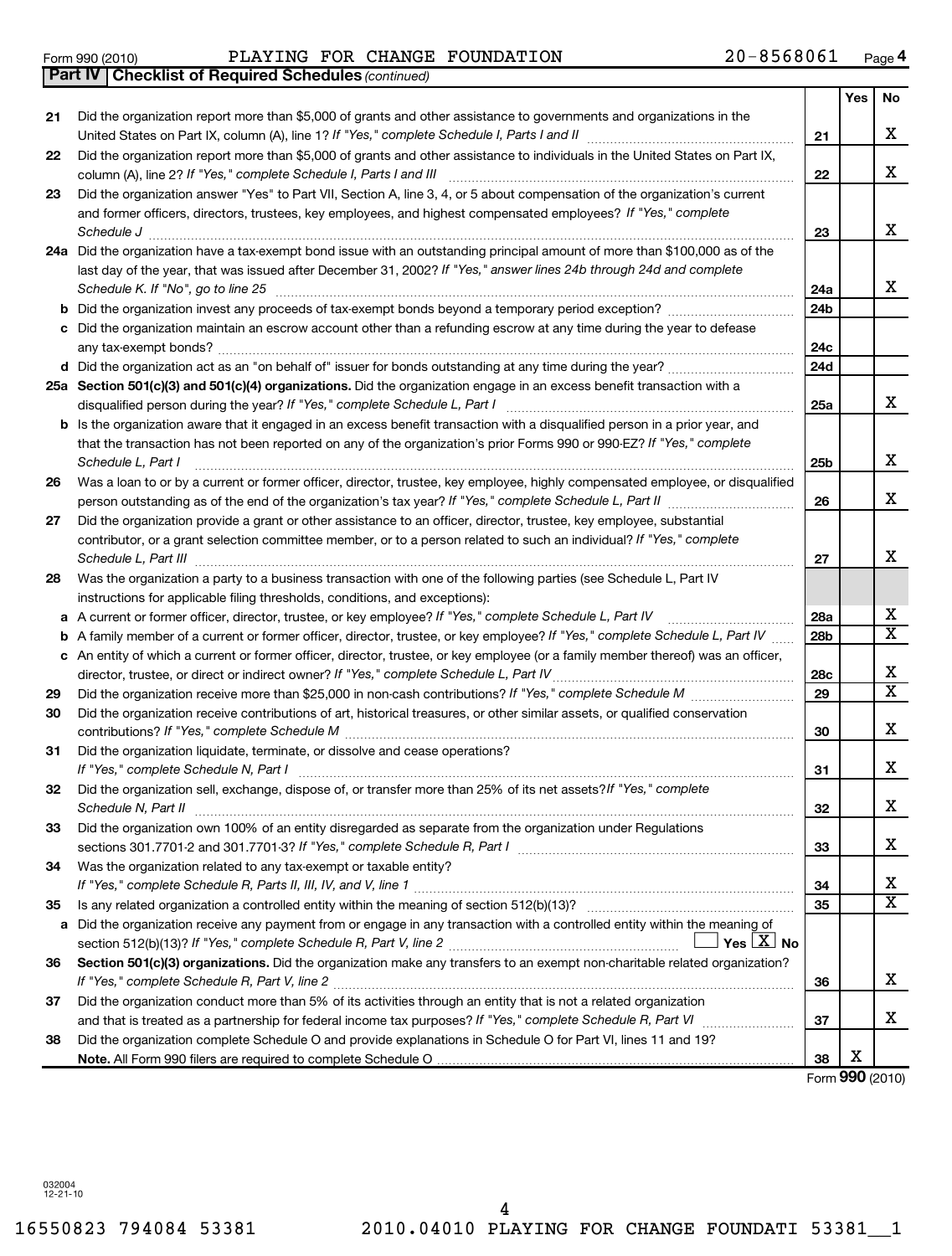|    | Check if Schedule O contains a response to any question in this Part V                                                                          |                |                |       |    |
|----|-------------------------------------------------------------------------------------------------------------------------------------------------|----------------|----------------|-------|----|
|    |                                                                                                                                                 |                |                | Yes l | No |
|    | 1a                                                                                                                                              | 10             |                |       |    |
| b  | 1 <sub>b</sub><br>Enter the number of Forms W-2G included in line 1a. Enter -0- if not applicable                                               |                |                |       |    |
| C  | Did the organization comply with backup withholding rules for reportable payments to vendors and reportable gaming                              |                |                |       |    |
|    |                                                                                                                                                 |                | 1c             | х     |    |
|    | 2a Enter the number of employees reported on Form W-3, Transmittal of Wage and Tax Statements,                                                  |                |                |       |    |
|    | filed for the calendar year ending with or within the year covered by this return<br>2a                                                         | $\overline{2}$ |                |       |    |
|    |                                                                                                                                                 |                | 2 <sub>b</sub> | х     |    |
|    | Note. If the sum of lines 1a and 2a is greater than 250, you may be required to e-file. (see instructions)                                      |                |                |       |    |
|    |                                                                                                                                                 |                | За             |       | x. |
|    | <b>b</b> If "Yes," has it filed a Form 990-T for this year? If "No," provide an explanation in Schedule O                                       |                | 3b             |       |    |
|    | 4a At any time during the calendar year, did the organization have an interest in, or a signature or other authority over, a                    |                |                |       |    |
|    | financial account in a foreign country (such as a bank account, securities account, or other financial account)?                                |                | 4a             |       | x  |
|    | <b>b</b> If "Yes," enter the name of the foreign country:                                                                                       |                |                |       |    |
|    | See instructions for filing requirements for Form TD F 90-22.1, Report of Foreign Bank and Financial Accounts.                                  |                |                |       |    |
|    |                                                                                                                                                 |                | 5a             |       | X  |
|    |                                                                                                                                                 |                | 5 <sub>b</sub> |       | X  |
|    |                                                                                                                                                 |                | 5c             |       |    |
|    | 6a Does the organization have annual gross receipts that are normally greater than \$100,000, and did the organization solicit                  |                |                |       |    |
|    |                                                                                                                                                 |                | 6a             |       | x  |
|    | <b>b</b> If "Yes," did the organization include with every solicitation an express statement that such contributions or gifts                   |                |                |       |    |
|    |                                                                                                                                                 |                | 6b             |       |    |
| 7  | Organizations that may receive deductible contributions under section 170(c).                                                                   |                |                |       | x. |
| a  | Did the organization receive a payment in excess of \$75 made partly as a contribution and partly for goods and services provided to the payor? |                | 7a<br>7b       |       |    |
| b  | c Did the organization sell, exchange, or otherwise dispose of tangible personal property for which it was required                             |                |                |       |    |
|    |                                                                                                                                                 |                | 7c             |       | x  |
|    | 7d                                                                                                                                              |                |                |       |    |
| е  |                                                                                                                                                 |                | 7e             |       | х  |
| Ť. |                                                                                                                                                 |                | 7f             |       | X  |
| g  | If the organization received a contribution of qualified intellectual property, did the organization file Form 8899 as required?                |                | 7g             | N/R   |    |
| h. | If the organization received a contribution of cars, boats, airplanes, or other vehicles, did the organization file a Form 1098-C?              |                | 7h             | N/R   |    |
| 8  | Sponsoring organizations maintaining donor advised funds and section 509(a)(3) supporting organizations. Did the supporting $N/A$               |                |                |       |    |
|    | organization, or a donor advised fund maintained by a sponsoring organization, have excess business holdings at any time during the year?       |                | 8              |       |    |
| 9  | Sponsoring organizations maintaining donor advised funds.                                                                                       |                |                |       |    |
|    | N/A                                                                                                                                             |                | 9а             |       |    |
| b  | N/A                                                                                                                                             |                | 9b             |       |    |
| 10 | Section 501(c)(7) organizations. Enter:                                                                                                         |                |                |       |    |
| а  | 10a                                                                                                                                             |                |                |       |    |
| b  | Gross receipts, included on Form 990, Part VIII, line 12, for public use of club facilities<br>10b                                              |                |                |       |    |
| 11 | Section 501(c)(12) organizations. Enter:                                                                                                        |                |                |       |    |
| а  | N/A<br>11a                                                                                                                                      |                |                |       |    |
| b  | Gross income from other sources (Do not net amounts due or paid to other sources against                                                        |                |                |       |    |
|    | 11b                                                                                                                                             |                |                |       |    |
|    | 12a Section 4947(a)(1) non-exempt charitable trusts. Is the organization filing Form 990 in lieu of Form 1041?                                  |                | 12a            |       |    |
|    | <b>b</b> If "Yes," enter the amount of tax-exempt interest received or accrued during the year $\ldots \mathbf{N}/\mathbf{A}$ .<br>12b          |                |                |       |    |
| 13 | Section 501(c)(29) qualified nonprofit health insurance issuers.<br>N/A                                                                         |                |                |       |    |
|    |                                                                                                                                                 |                | 13a            |       |    |
|    | Note. See the instructions for additional information the organization must report on Schedule O.                                               |                |                |       |    |
|    | <b>b</b> Enter the amount of reserves the organization is required to maintain by the states in which the<br>13 <sub>b</sub>                    |                |                |       |    |
|    | 13с                                                                                                                                             |                |                |       |    |
|    |                                                                                                                                                 |                | 14a            |       | х  |
|    |                                                                                                                                                 |                | 14b            |       |    |
|    |                                                                                                                                                 |                |                |       |    |

032005 12-21-10

|  | Tilea for the c        |  |  |
|--|------------------------|--|--|
|  | المتحاسب والقماق المرا |  |  |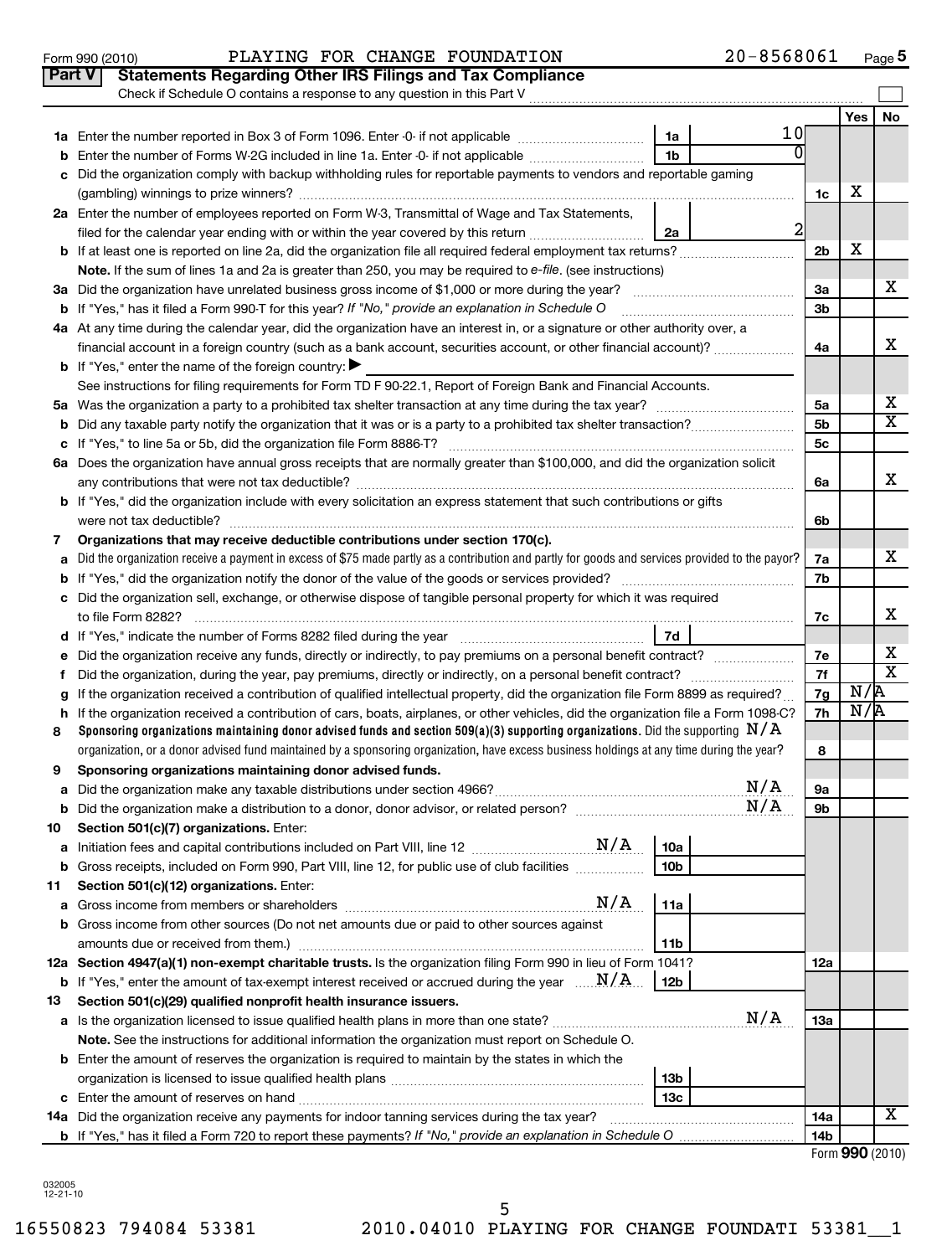|    | 20-8568061<br>PLAYING FOR CHANGE FOUNDATION<br>Form 990 (2010)                                                                       |                         |                             | Page $6$                |
|----|--------------------------------------------------------------------------------------------------------------------------------------|-------------------------|-----------------------------|-------------------------|
|    | Part VI   Governance, Management, and Disclosure For each "Yes" response to lines 2 through 7b below, and for a "No" response        |                         |                             |                         |
|    | to line 8a, 8b, or 10b below, describe the circumstances, processes, or changes in Schedule O. See instructions.                     |                         |                             |                         |
|    |                                                                                                                                      |                         |                             | $\boxed{\textbf{X}}$    |
|    | <b>Section A. Governing Body and Management</b>                                                                                      |                         |                             |                         |
|    |                                                                                                                                      |                         | Yes                         | No.                     |
|    | 1a Enter the number of voting members of the governing body at the end of the tax year <i>manuming</i><br>1a                         |                         |                             |                         |
| b  | Enter the number of voting members included in line 1a, above, who are independent<br>1b                                             |                         |                             |                         |
| 2  | Did any officer, director, trustee, or key employee have a family relationship or a business relationship with any other             |                         |                             |                         |
|    | officer, director, trustee, or key employee?                                                                                         | $\mathbf{2}$            | х                           |                         |
| 3  | Did the organization delegate control over management duties customarily performed by or under the direct supervision                |                         |                             |                         |
|    |                                                                                                                                      | 3                       |                             | X                       |
| 4  | Did the organization make any significant changes to its governing documents since the prior Form 990 was filed?                     | $\overline{\mathbf{A}}$ |                             | X                       |
| 5  |                                                                                                                                      | 5                       |                             | х                       |
| 6  | Does the organization have members or stockholders?                                                                                  | 6                       |                             | $\overline{\mathbf{x}}$ |
| 7a | Does the organization have members, stockholders, or other persons who may elect one or more members of the                          |                         |                             |                         |
|    | governing body?                                                                                                                      | 7a                      |                             | х                       |
|    |                                                                                                                                      | 7b                      |                             | $\overline{\mathbf{x}}$ |
| 8  | Did the organization contemporaneously document the meetings held or written actions undertaken during the year                      |                         |                             |                         |
|    | by the following:                                                                                                                    |                         |                             |                         |
|    | a The governing body?                                                                                                                | 8a                      | X                           |                         |
| b  | Each committee with authority to act on behalf of the governing body?                                                                | 8b                      | х                           |                         |
| 9  | Is there any officer, director, trustee, or key employee listed in Part VII, Section A, who cannot be reached at the                 |                         |                             |                         |
|    |                                                                                                                                      | 9                       |                             | x                       |
|    | <b>Section B. Policies</b> (This Section B requests information about policies not required by the Internal Revenue Code.)           |                         |                             |                         |
|    |                                                                                                                                      |                         | Yes                         | No                      |
|    | <b>10a</b> Does the organization have local chapters, branches, or affiliates?                                                       | 10a                     |                             | X                       |
|    | <b>b</b> If "Yes," does the organization have written policies and procedures governing the activities of such chapters, affiliates, |                         |                             |                         |
|    | and branches to ensure their operations are consistent with those of the organization?                                               | 10 <sub>b</sub>         |                             |                         |
|    | 11a Has the organization provided a copy of this Form 990 to all members of its governing body before filing the form?               | 11a                     | $\overline{\textnormal{x}}$ |                         |
| b  | Describe in Schedule O the process, if any, used by the organization to review this Form 990.                                        |                         |                             |                         |
|    |                                                                                                                                      | 12a                     |                             | x                       |
|    | <b>b</b> Are officers, directors or trustees, and key employees required to disclose annually interests that could give rise         |                         |                             |                         |
|    | to conflicts?                                                                                                                        | 12 <sub>b</sub>         |                             |                         |
|    | arganization requierly and consistently monitor and                                                                                  |                         |                             |                         |

|    | c Does the organization regularly and consistently monitor and enforce compliance with the policy? If "Yes," describe                                                                                                          |     |   |
|----|--------------------------------------------------------------------------------------------------------------------------------------------------------------------------------------------------------------------------------|-----|---|
|    | in Schedule O how this is done                                                                                                                                                                                                 | 12c |   |
| 13 | Does the organization have a written whistleblower policy?                                                                                                                                                                     | 13  | х |
| 14 | Does the organization have a written document retention and destruction policy?                                                                                                                                                | 14  | x |
| 15 | Did the process for determining compensation of the following persons include a review and approval by independent                                                                                                             |     |   |
|    | persons, comparability data, and contemporaneous substantiation of the deliberation and decision?                                                                                                                              |     |   |
|    | <b>a</b> The organization's CEO, Executive Director, or top management official                                                                                                                                                | 15a | х |
|    | b Other officers or key employees of the organization manufactured content of the organization manufactured content of the organization manufactured content of the organization manufactured content of the organization manu | 15b | X |
|    | If "Yes" to line 15a or 15b, describe the process in Schedule O. (See instructions.)                                                                                                                                           |     |   |
|    | <b>16a</b> Did the organization invest in, contribute assets to, or participate in a joint venture or similar arrangement with a                                                                                               |     |   |
|    | taxable entity during the year?                                                                                                                                                                                                | 16a | х |
|    | <b>b</b> If "Yes," has the organization adopted a written policy or procedure requiring the organization to evaluate its participation                                                                                         |     |   |
|    | in joint venture arrangements under applicable federal tax law, and taken steps to safeguard the organization's                                                                                                                |     |   |
|    | exempt status with respect to such arrangements?                                                                                                                                                                               | 16b |   |

# **Section C. Disclosure**

**17** List the states with which a copy of this Form 990 is required to be filed  $\blacktriangleright$   $\rm CA$ 

|                    | 18 Section 6104 requires an organization to make its Forms 1023 (or 1024 if applicable), 990, and 990-T (501(c)(3)s only) available for |                                  |  |  |
|--------------------|-----------------------------------------------------------------------------------------------------------------------------------------|----------------------------------|--|--|
|                    | public inspection. Indicate how you make these available. Check all that apply.                                                         |                                  |  |  |
| $\Box$ Own website | Another's website                                                                                                                       | $\lfloor x \rfloor$ Upon request |  |  |

**19** Describe in Schedule O whether (and if so, how), the organization makes its governing documents, conflict of interest policy, and financial statements available to the public.

| 20 State the name, physical address, and telephone number of the person who possesses the books and records of the organization: |
|----------------------------------------------------------------------------------------------------------------------------------|
| JAN LANGER - (323)660-5252                                                                                                       |

4313 AMBROSE AVENUE, LOS ANGELES, CA 90027

Form (2010) **990**

6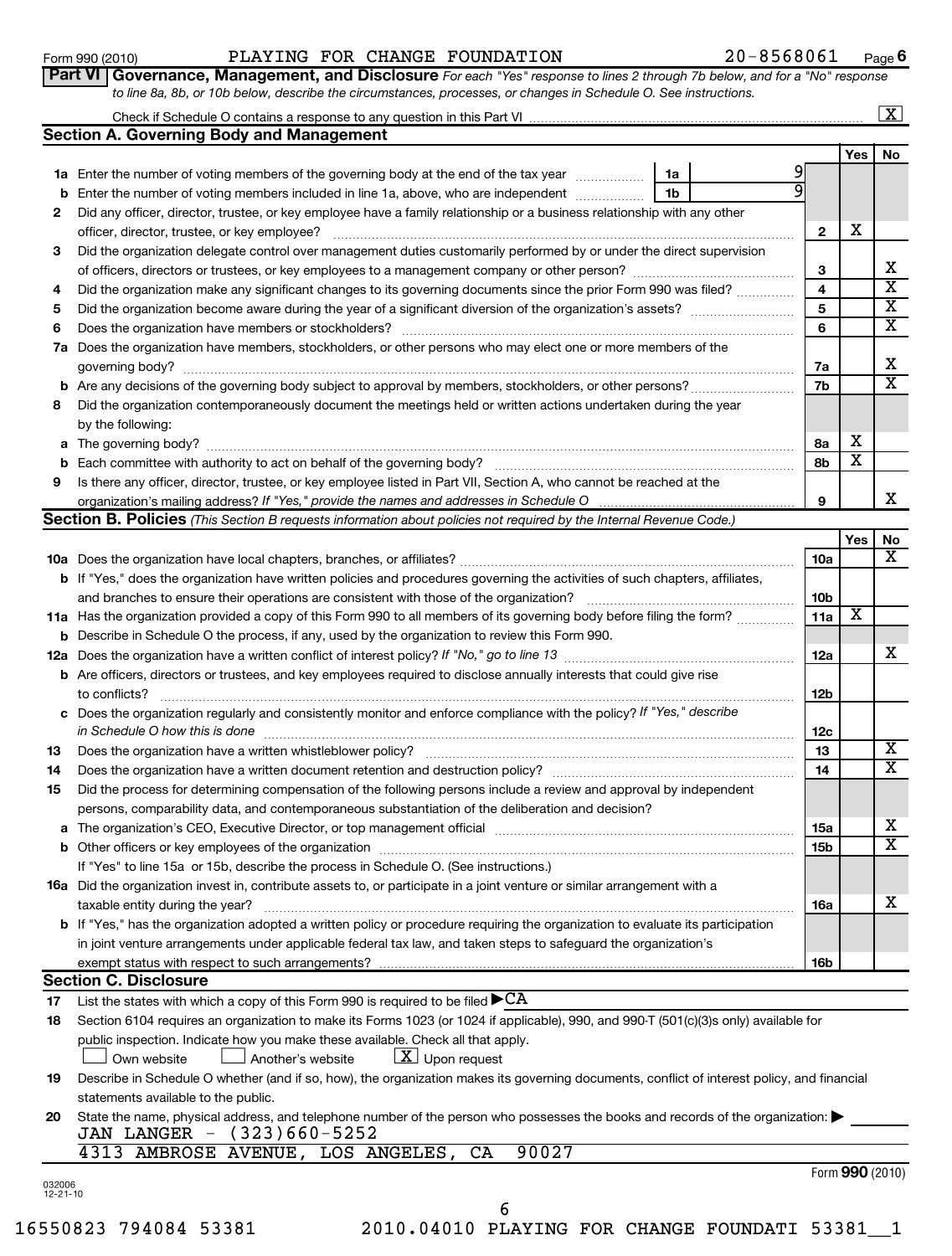#### **Section A. Officers, Directors, Trustees, Key Employees, and Highest Compensated Employees** Check if Schedule O contains a response to any question in this Part VII **Part VII Compensation of Officers, Directors, Trustees, Key Employees, Highest Compensated Employees, and Independent Contractors**  $\sim$

**1a**  Complete this table for all persons required to be listed. Report compensation for the calendar year ending with or within the organization's tax year.

• List all of the organization's current officers, directors, trustees (whether individuals or organizations), regardless of amount of compensation. Enter -0- in columns  $(D)$ ,  $(E)$ , and  $(F)$  if no compensation was paid.

**•** List all of the organization's **current** key employees, if any. See instructions for definition of "key employee."

 $\bullet$  List the organization's five  $\tt current$  highest compensated employees (other than an officer, director, trustee, or key employee) who received reportable compensation (Box 5 of Form W-2 and/or Box 7 of Form 1099-MISC) of more than \$100,000 from the organization and any related organizations .

 $\bullet$  List all of the organization's former officers, key employees, and highest compensated employees who received more than \$100,000 of reportable compensation from the organization and any related organizations.

**•** List all of the organization's former directors or trustees that received, in the capacity as a former director or trustee of the organization, more than \$10,000 of reportable compensation from the organization and any related organizations.

List persons in the following order: individual trustees or directors; institutional trustees; officers; key employees; highest compensated employees; and former such persons.

Check this box if neither the organization nor any related organization compensated any current officer, director, or trustee.  $\left\vert \cdot\right\vert$ 

| (A)                            | (B)                                   |                                |                        | (C)         |              |                                 |        | (D)                             | (E)                                           | (F)                                     |
|--------------------------------|---------------------------------------|--------------------------------|------------------------|-------------|--------------|---------------------------------|--------|---------------------------------|-----------------------------------------------|-----------------------------------------|
| Name and Title                 | Average                               |                                |                        | Position    |              |                                 |        | Reportable                      | Reportable                                    | Estimated                               |
|                                | hours per<br>week<br>(describe        |                                | (check all that apply) |             |              |                                 |        | compensation<br>from<br>the     | compensation<br>from related<br>organizations | amount of<br>other<br>compensation      |
|                                | hours for<br>related<br>organizations | Individual trustee or director | Institutional trustee  |             | Key employee | Highest compensated<br>employee |        | organization<br>(W-2/1099-MISC) | (W-2/1099-MISC)                               | from the<br>organization<br>and related |
|                                | in Schedule<br>O)                     |                                |                        | Officer     |              |                                 | Former |                                 |                                               | organizations                           |
| HEATHER BACON                  |                                       |                                |                        |             |              |                                 |        |                                 |                                               |                                         |
| PRESIDENT                      | 2.00                                  | $\mathbf X$                    |                        |             |              |                                 |        | $\mathbf 0$ .                   | $\mathbf 0$ .                                 | 0.                                      |
| KEVIN KRUPITZER                |                                       |                                |                        |             |              |                                 |        |                                 |                                               |                                         |
| VICE PRESIDENT                 | 2.00                                  | X                              |                        |             |              |                                 |        | $\mathbf 0$ .                   | 0.                                            | 400.                                    |
| RAAN WILLIAMS                  |                                       |                                |                        |             |              |                                 |        |                                 |                                               |                                         |
| <b>TREASURER</b>               | 2.00                                  | $\mathbf X$                    |                        |             |              |                                 |        | $\mathbf 0$                     | 0.                                            | $\mathbf 0$ .                           |
| <b>JEREMY GOULDER</b>          |                                       |                                |                        |             |              |                                 |        |                                 |                                               |                                         |
| <b>SECRETARY</b>               | 2.00                                  | $\mathbf X$                    |                        |             |              |                                 |        | 0.                              | 0.                                            | 9,818.                                  |
| <b>MARK JOHNSON</b>            |                                       |                                |                        |             |              |                                 |        |                                 |                                               |                                         |
| <b>DIRECTOR</b>                | 2.00                                  | X                              |                        |             |              |                                 |        | $\mathbf 0$ .                   | $\mathbf 0$ .                                 | $\mathbf 0$ .                           |
| DAVID BACON                    |                                       |                                |                        |             |              |                                 |        |                                 |                                               |                                         |
| <b>DIRECTOR</b>                | 2.00                                  | $\mathbf X$                    |                        |             |              |                                 |        | $\mathbf 0$ .                   | $\mathbf 0$ .                                 | $\mathbf 0$ .                           |
| <b>JOEL GOULDER</b>            |                                       |                                |                        |             |              |                                 |        |                                 |                                               |                                         |
| <b>DIRECTOR</b>                | 2.00                                  | X                              |                        |             |              |                                 |        | 680.                            | $\mathbf 0$ .                                 | $\boldsymbol{0}$ .                      |
| GREG JOHNSON                   |                                       |                                |                        |             |              |                                 |        |                                 |                                               |                                         |
| <b>DIRECTOR</b>                | 2.00                                  | $\mathbf X$                    |                        |             |              |                                 |        | $\mathbf 0$ .                   | 0.                                            | $\mathbf 0$ .                           |
| <b>JON WALLS</b>               |                                       |                                |                        |             |              |                                 |        |                                 |                                               |                                         |
| <b>DIRECTOR</b>                | 2.00                                  | $\mathbf X$                    |                        |             |              |                                 |        | 1,000.                          | 0.                                            | $\mathbf 0$ .                           |
| WHITNEY KROENKE                |                                       |                                |                        |             |              |                                 |        |                                 |                                               |                                         |
| EXECUTIVE DIRECTOR             | 40.00                                 |                                |                        | $\mathbf X$ |              |                                 |        | 0.                              | $\mathbf 0$ .                                 | $\boldsymbol{0}$ .                      |
| THEA NASH                      |                                       |                                |                        |             |              |                                 |        |                                 |                                               |                                         |
| DIRECTOR OF PROGRAMS & FINANCE | 40.00                                 |                                |                        | $\rm X$     |              |                                 |        | 35, 113.                        | $\mathbf 0$ .                                 | $\mathbf 0$ .                           |
|                                |                                       |                                |                        |             |              |                                 |        |                                 |                                               |                                         |
|                                |                                       |                                |                        |             |              |                                 |        |                                 |                                               |                                         |
|                                |                                       |                                |                        |             |              |                                 |        |                                 |                                               |                                         |
|                                |                                       |                                |                        |             |              |                                 |        |                                 |                                               |                                         |
|                                |                                       |                                |                        |             |              |                                 |        |                                 |                                               |                                         |
|                                |                                       |                                |                        |             |              |                                 |        |                                 |                                               |                                         |
|                                |                                       |                                |                        |             |              |                                 |        |                                 |                                               |                                         |
| 000007 10.01.10                |                                       |                                |                        |             |              |                                 |        |                                 |                                               | $F_{\text{arm}}$ QQ $\Omega$ (2010)     |

7

032007 12-21-10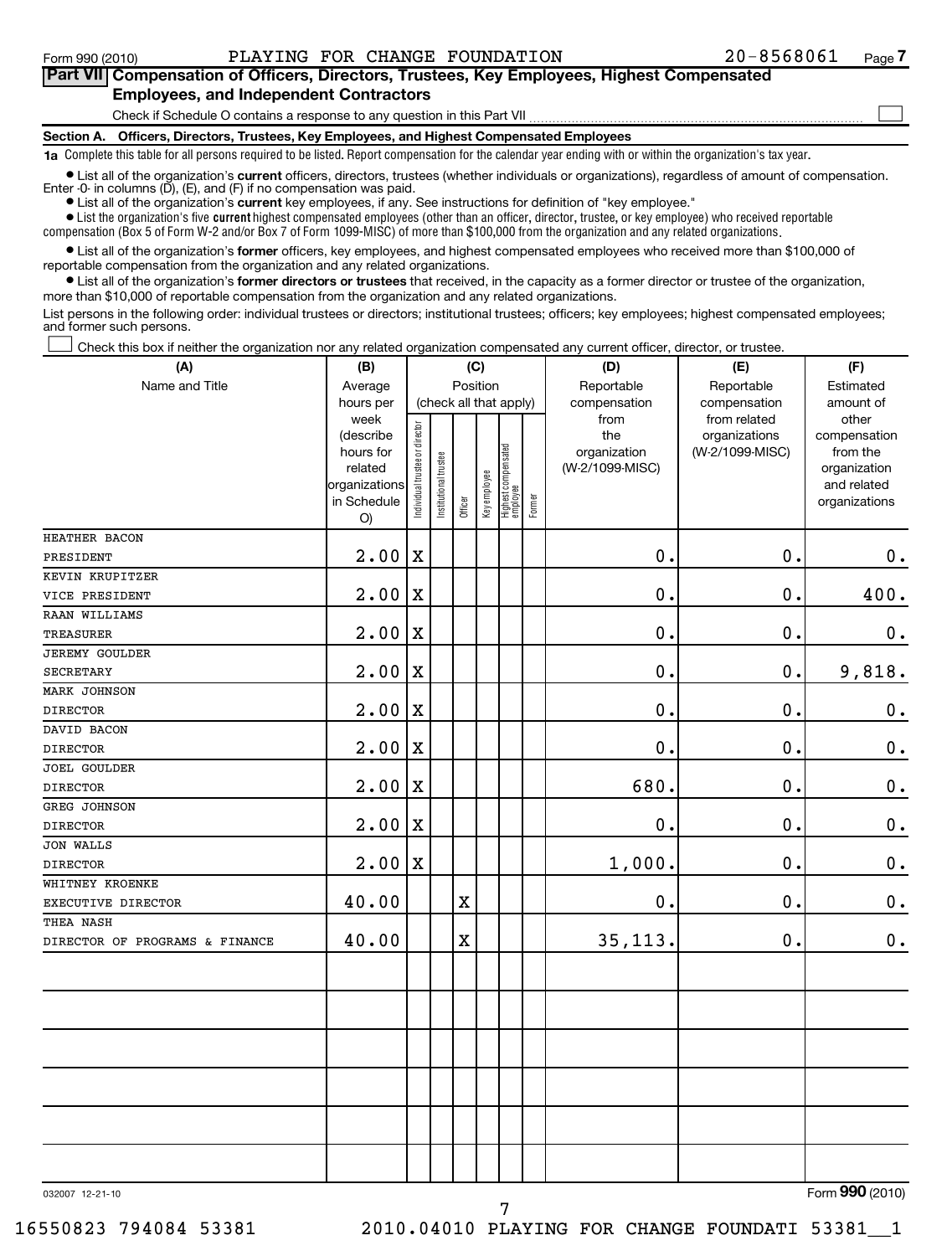|   | PLAYING FOR CHANGE FOUNDATION<br>Form 990 (2010)                                                                                                                                                                                |                                                                                                                                                                                                                    |  |                                                |                                                  |                        |                                                                                   |                                   | $20 - 8568061$                    |                  |                                        | Page 8                        |
|---|---------------------------------------------------------------------------------------------------------------------------------------------------------------------------------------------------------------------------------|--------------------------------------------------------------------------------------------------------------------------------------------------------------------------------------------------------------------|--|------------------------------------------------|--------------------------------------------------|------------------------|-----------------------------------------------------------------------------------|-----------------------------------|-----------------------------------|------------------|----------------------------------------|-------------------------------|
|   | Part VII Section A. Officers, Directors, Trustees, Key Employees, and Highest Compensated Employees (continued)                                                                                                                 |                                                                                                                                                                                                                    |  |                                                |                                                  |                        |                                                                                   |                                   |                                   |                  |                                        |                               |
|   | (A)<br>Name and title                                                                                                                                                                                                           | (B)<br>Average<br>hours per                                                                                                                                                                                        |  | Position                                       | (C)                                              | (check all that apply) |                                                                                   | (D)<br>Reportable<br>compensation | (E)<br>Reportable<br>compensation |                  |                                        | (F)<br>Estimated<br>amount of |
|   |                                                                                                                                                                                                                                 | week<br>Individual trustee or director<br>(describe<br>hours for<br>Highest compensated<br>employee<br>Institutional trustee<br>related<br>Key employee<br>organizations<br>in Schedule<br>Former<br>Officer<br>O) |  | from<br>the<br>organization<br>(W-2/1099-MISC) | from related<br>organizations<br>(W-2/1099-MISC) |                        | other<br>compensation<br>from the<br>organization<br>and related<br>organizations |                                   |                                   |                  |                                        |                               |
|   |                                                                                                                                                                                                                                 |                                                                                                                                                                                                                    |  |                                                |                                                  |                        |                                                                                   |                                   |                                   |                  |                                        |                               |
|   |                                                                                                                                                                                                                                 |                                                                                                                                                                                                                    |  |                                                |                                                  |                        |                                                                                   |                                   |                                   |                  |                                        |                               |
|   |                                                                                                                                                                                                                                 |                                                                                                                                                                                                                    |  |                                                |                                                  |                        |                                                                                   |                                   |                                   |                  |                                        |                               |
|   |                                                                                                                                                                                                                                 |                                                                                                                                                                                                                    |  |                                                |                                                  |                        |                                                                                   |                                   |                                   |                  |                                        |                               |
|   |                                                                                                                                                                                                                                 |                                                                                                                                                                                                                    |  |                                                |                                                  |                        |                                                                                   |                                   |                                   |                  |                                        |                               |
|   |                                                                                                                                                                                                                                 |                                                                                                                                                                                                                    |  |                                                |                                                  |                        |                                                                                   |                                   |                                   |                  |                                        |                               |
|   |                                                                                                                                                                                                                                 |                                                                                                                                                                                                                    |  |                                                |                                                  |                        |                                                                                   | 36,793.                           |                                   | $\overline{0}$ . |                                        | 10,218.                       |
|   | 1b Sub-total<br>c Total from continuation sheets to Part VII, Section A                                                                                                                                                         |                                                                                                                                                                                                                    |  |                                                |                                                  |                        |                                                                                   | σ.<br>36,793.                     |                                   | σ.<br>σ.         | $\overline{\mathfrak{o}}$ .<br>10,218. |                               |
| 2 | Total number of individuals (including but not limited to those listed above) who received more than \$100,000 in reportable<br>compensation from the organization $\blacktriangleright$                                        |                                                                                                                                                                                                                    |  |                                                |                                                  |                        |                                                                                   |                                   |                                   |                  |                                        | 0                             |
| з | Did the organization list any former officer, director or trustee, key employee, or highest compensated employee on<br>line 1a? If "Yes," complete Schedule J for such individual                                               |                                                                                                                                                                                                                    |  |                                                |                                                  |                        |                                                                                   |                                   |                                   |                  | 3                                      | Yes<br>No<br>x                |
| 4 | For any individual listed on line 1a, is the sum of reportable compensation and other compensation from the organization<br>and related organizations greater than \$150,000? If "Yes," complete Schedule J for such individual |                                                                                                                                                                                                                    |  |                                                |                                                  |                        |                                                                                   |                                   |                                   |                  | 4                                      | х                             |
| 5 | Did any person listed on line 1a receive or accrue compensation from any unrelated organization or individual for services<br><b>Section B. Independent Contractors</b>                                                         |                                                                                                                                                                                                                    |  |                                                |                                                  |                        |                                                                                   |                                   |                                   |                  | 5                                      | X                             |
| 1 | Complete this table for your five highest compensated independent contractors that received more than \$100,000 of compensation from<br><b>NONE</b><br>the organization.                                                        |                                                                                                                                                                                                                    |  |                                                |                                                  |                        |                                                                                   |                                   |                                   |                  |                                        |                               |
|   | (A)<br>Name and business address                                                                                                                                                                                                |                                                                                                                                                                                                                    |  |                                                |                                                  |                        |                                                                                   | (B)<br>Description of services    |                                   |                  | (C)<br>Compensation                    |                               |
|   |                                                                                                                                                                                                                                 |                                                                                                                                                                                                                    |  |                                                |                                                  |                        |                                                                                   |                                   |                                   |                  |                                        |                               |
|   |                                                                                                                                                                                                                                 |                                                                                                                                                                                                                    |  |                                                |                                                  |                        |                                                                                   |                                   |                                   |                  |                                        |                               |
|   |                                                                                                                                                                                                                                 |                                                                                                                                                                                                                    |  |                                                |                                                  |                        |                                                                                   |                                   |                                   |                  |                                        |                               |
| 2 | Total number of independent contractors (including but not limited to those listed above) who received more than                                                                                                                |                                                                                                                                                                                                                    |  |                                                |                                                  |                        |                                                                                   |                                   |                                   |                  |                                        |                               |
|   | \$100,000 in compensation from the organization                                                                                                                                                                                 |                                                                                                                                                                                                                    |  |                                                |                                                  | 0                      |                                                                                   |                                   |                                   |                  |                                        | Form 990 (2010)               |

032008 12-21-10

Form **990** (2010)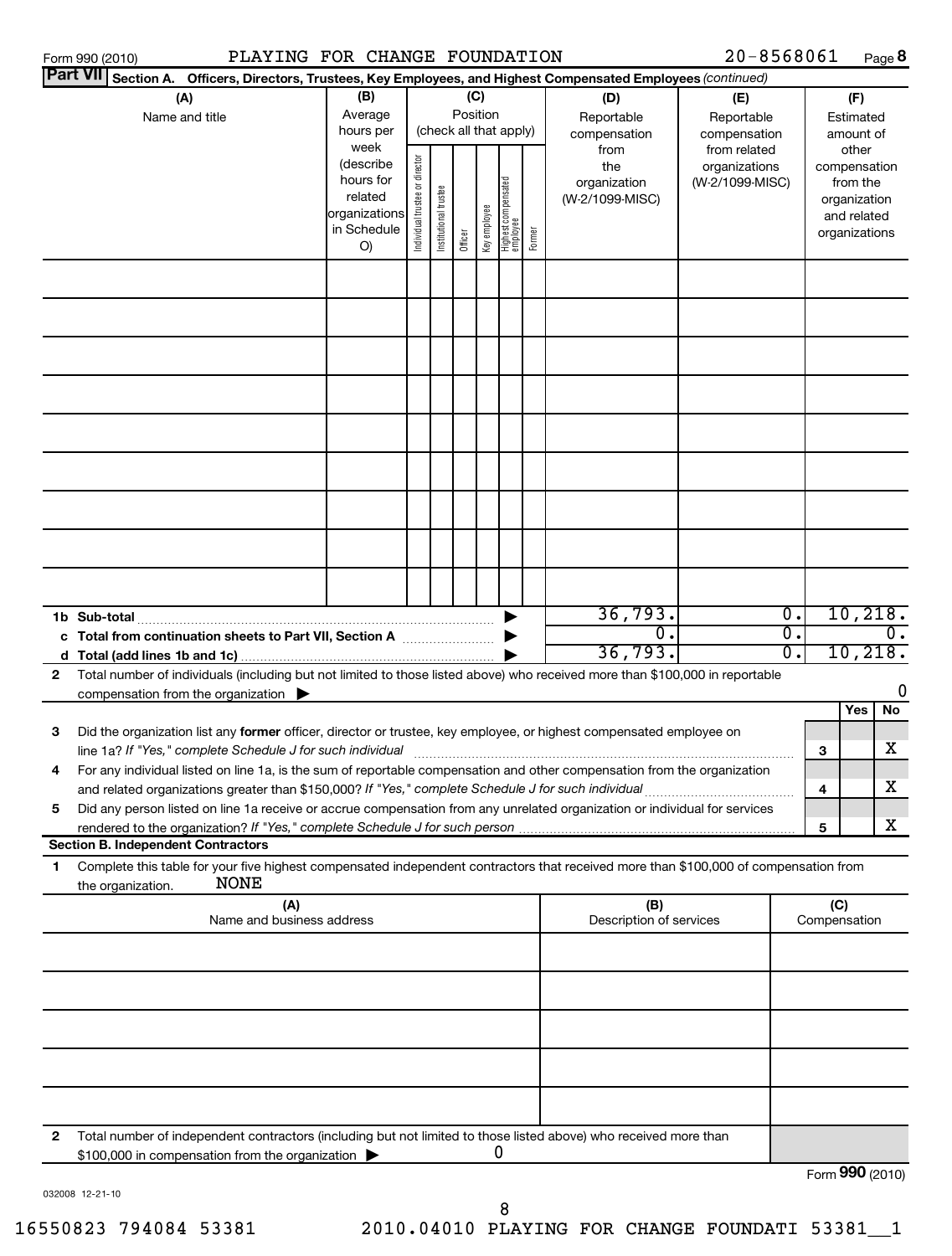| Form 990 (2010 |  |  |  |
|----------------|--|--|--|
|----------------|--|--|--|

## Form 990 (2010) PLAYING FOR CHANGE FOUNDATION 2 0-8 5 6 8 0 6 1 Page

20-8568061 Page 9

|                                                           | <b>Part VIII</b> | <b>Statement of Revenue</b>                                                                                                                     |                                            |                       |                      |                                                 |                                         |                                                                              |
|-----------------------------------------------------------|------------------|-------------------------------------------------------------------------------------------------------------------------------------------------|--------------------------------------------|-----------------------|----------------------|-------------------------------------------------|-----------------------------------------|------------------------------------------------------------------------------|
|                                                           |                  |                                                                                                                                                 |                                            |                       | (A)<br>Total revenue | (B)<br>Related or<br>exempt function<br>revenue | (C)<br>Unrelated<br>business<br>revenue | (D)<br>Revenue<br>excluded from<br>tax under<br>sections 512,<br>513, or 514 |
|                                                           |                  | 1 a Federated campaigns                                                                                                                         | 1a                                         |                       |                      |                                                 |                                         |                                                                              |
| Contributions, gifts, grants<br>and other similar amounts | b                | Membership dues                                                                                                                                 | 1 <sub>b</sub>                             |                       |                      |                                                 |                                         |                                                                              |
|                                                           | с                | Fundraising events                                                                                                                              | 1 <sub>c</sub>                             |                       |                      |                                                 |                                         |                                                                              |
|                                                           | d                | Related organizations                                                                                                                           | 1 <sub>d</sub><br>$\overline{\phantom{a}}$ |                       |                      |                                                 |                                         |                                                                              |
|                                                           | е                | Government grants (contributions)                                                                                                               | 1e                                         |                       |                      |                                                 |                                         |                                                                              |
|                                                           |                  | f All other contributions, gifts, grants, and                                                                                                   |                                            |                       |                      |                                                 |                                         |                                                                              |
|                                                           |                  | similar amounts not included above                                                                                                              | 1f                                         | 651,876.              |                      |                                                 |                                         |                                                                              |
|                                                           |                  |                                                                                                                                                 |                                            |                       |                      |                                                 |                                         |                                                                              |
|                                                           | a                | Noncash contributions included in lines 1a-1f: \$                                                                                               |                                            | $\blacktriangleright$ | 651,876.             |                                                 |                                         |                                                                              |
|                                                           | h.               |                                                                                                                                                 |                                            |                       |                      |                                                 |                                         |                                                                              |
|                                                           |                  |                                                                                                                                                 |                                            | <b>Business Code</b>  |                      |                                                 |                                         |                                                                              |
|                                                           | 2a               | <u> 1989 - Johann Barn, mars ann an t-Amhain Aonaich an t-Aonaich an t-Aonaich ann an t-Aonaich ann an t-Aonaich</u>                            |                                            |                       |                      |                                                 |                                         |                                                                              |
|                                                           | b                |                                                                                                                                                 |                                            |                       |                      |                                                 |                                         |                                                                              |
|                                                           | с                | the contract of the contract of the contract of the contract of the contract of                                                                 |                                            |                       |                      |                                                 |                                         |                                                                              |
|                                                           | d                | <u> 1989 - Johann Barbara, martin amerikan basal dan berasal dalam basal dalam basal dalam basal dalam basal dala</u>                           |                                            |                       |                      |                                                 |                                         |                                                                              |
| Program Service<br>Revenue                                | е                |                                                                                                                                                 |                                            |                       |                      |                                                 |                                         |                                                                              |
|                                                           |                  |                                                                                                                                                 |                                            |                       |                      |                                                 |                                         |                                                                              |
|                                                           |                  |                                                                                                                                                 |                                            | ▶                     |                      |                                                 |                                         |                                                                              |
|                                                           | 3                | Investment income (including dividends, interest, and                                                                                           |                                            |                       |                      |                                                 |                                         |                                                                              |
|                                                           |                  |                                                                                                                                                 |                                            |                       | 538.                 |                                                 |                                         | 538.                                                                         |
|                                                           | 4                | Income from investment of tax-exempt bond proceeds                                                                                              |                                            |                       |                      |                                                 |                                         |                                                                              |
|                                                           | 5                |                                                                                                                                                 |                                            |                       |                      |                                                 |                                         |                                                                              |
|                                                           |                  |                                                                                                                                                 | (i) Real                                   | (ii) Personal         |                      |                                                 |                                         |                                                                              |
|                                                           |                  |                                                                                                                                                 |                                            |                       |                      |                                                 |                                         |                                                                              |
|                                                           | b                | Less: rental expenses                                                                                                                           |                                            |                       |                      |                                                 |                                         |                                                                              |
|                                                           | с                | Rental income or (loss)                                                                                                                         |                                            |                       |                      |                                                 |                                         |                                                                              |
|                                                           |                  |                                                                                                                                                 |                                            | ▶                     |                      |                                                 |                                         |                                                                              |
|                                                           |                  | 7 a Gross amount from sales of                                                                                                                  | (i) Securities                             | (ii) Other            |                      |                                                 |                                         |                                                                              |
|                                                           |                  | assets other than inventory                                                                                                                     |                                            |                       |                      |                                                 |                                         |                                                                              |
|                                                           |                  | <b>b</b> Less: cost or other basis                                                                                                              |                                            |                       |                      |                                                 |                                         |                                                                              |
|                                                           |                  |                                                                                                                                                 |                                            |                       |                      |                                                 |                                         |                                                                              |
|                                                           |                  | and sales expenses                                                                                                                              |                                            |                       |                      |                                                 |                                         |                                                                              |
|                                                           |                  |                                                                                                                                                 |                                            |                       |                      |                                                 |                                         |                                                                              |
|                                                           |                  |                                                                                                                                                 |                                            | ▶                     |                      |                                                 |                                         |                                                                              |
| <b>Other Revenue</b>                                      |                  | 8 a Gross income from fundraising events (not<br>including \$<br>and the contract of the contract of<br>contributions reported on line 1c). See |                                            |                       |                      |                                                 |                                         |                                                                              |
|                                                           |                  |                                                                                                                                                 |                                            |                       |                      |                                                 |                                         |                                                                              |
|                                                           |                  |                                                                                                                                                 | b                                          |                       |                      |                                                 |                                         |                                                                              |
|                                                           |                  |                                                                                                                                                 |                                            |                       |                      |                                                 |                                         |                                                                              |
|                                                           |                  | c Net income or (loss) from fundraising events                                                                                                  |                                            | ▶<br>.                |                      |                                                 |                                         |                                                                              |
|                                                           |                  | 9 a Gross income from gaming activities. See                                                                                                    |                                            |                       |                      |                                                 |                                         |                                                                              |
|                                                           |                  |                                                                                                                                                 |                                            |                       |                      |                                                 |                                         |                                                                              |
|                                                           |                  |                                                                                                                                                 | b                                          |                       |                      |                                                 |                                         |                                                                              |
|                                                           |                  | c Net income or (loss) from gaming activities                                                                                                   |                                            | ▶                     |                      |                                                 |                                         |                                                                              |
|                                                           |                  | 10 a Gross sales of inventory, less returns                                                                                                     |                                            |                       |                      |                                                 |                                         |                                                                              |
|                                                           |                  |                                                                                                                                                 |                                            |                       |                      |                                                 |                                         |                                                                              |
|                                                           |                  |                                                                                                                                                 | b                                          |                       |                      |                                                 |                                         |                                                                              |
|                                                           |                  | c Net income or (loss) from sales of inventory                                                                                                  |                                            |                       |                      |                                                 |                                         |                                                                              |
|                                                           |                  | Miscellaneous Revenue                                                                                                                           |                                            | <b>Business Code</b>  |                      |                                                 |                                         |                                                                              |
|                                                           |                  | 11 a OFFICE REIMBURSEMENT                                                                                                                       |                                            | 900099                | 9,000.               |                                                 |                                         | 9,000.                                                                       |
|                                                           | b                |                                                                                                                                                 |                                            |                       |                      |                                                 |                                         |                                                                              |
|                                                           | с                |                                                                                                                                                 |                                            |                       |                      |                                                 |                                         |                                                                              |
|                                                           | d                |                                                                                                                                                 |                                            |                       |                      |                                                 |                                         |                                                                              |
|                                                           |                  |                                                                                                                                                 |                                            | $\blacktriangleright$ | 9,000.               |                                                 |                                         |                                                                              |
|                                                           | 12               |                                                                                                                                                 |                                            |                       | 661,414.             | 0.                                              | 0.                                      | 9,538.                                                                       |
| 032009<br>12-21-10                                        |                  |                                                                                                                                                 |                                            |                       |                      |                                                 |                                         | Form 990 (2010)                                                              |

9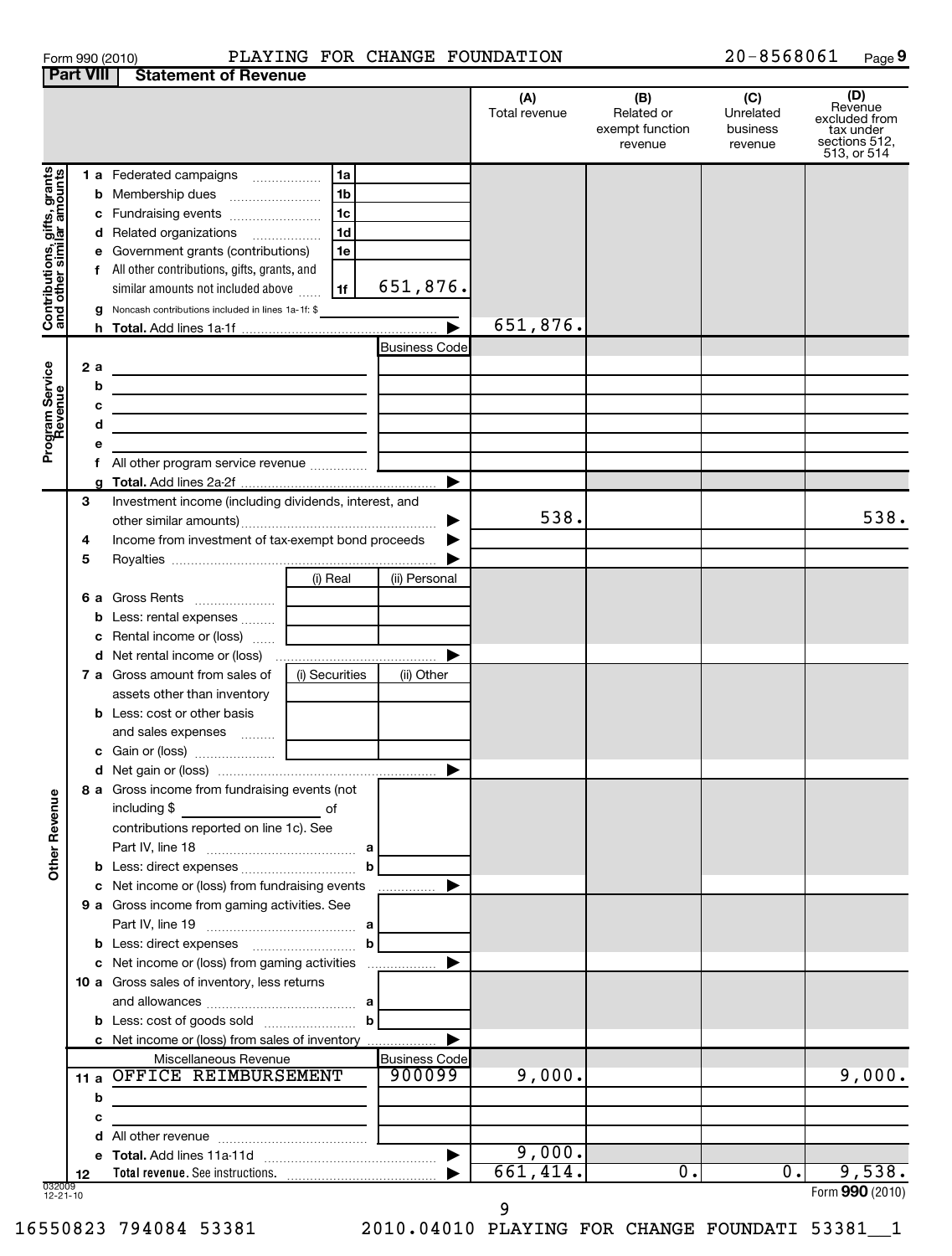# Form 990 (2010) Page PLAYING FOR CHANGE FOUNDATION 20-8568061

|              | All other organizations must complete column (A) but are not required to complete columns (B), (C), and (D).<br>Do not include amounts reported on lines 6b, |                  |                             |                                    |                    |
|--------------|--------------------------------------------------------------------------------------------------------------------------------------------------------------|------------------|-----------------------------|------------------------------------|--------------------|
|              |                                                                                                                                                              |                  | (B)                         | (C)                                | (D)<br>Fundraising |
|              | 7b, 8b, 9b, and 10b of Part VIII.                                                                                                                            | Total expenses   | Program service<br>expenses | Management and<br>general expenses | expenses           |
| 1.           | Grants and other assistance to governments and                                                                                                               |                  |                             |                                    |                    |
|              | organizations in the U.S. See Part IV, line 21                                                                                                               |                  |                             |                                    |                    |
| $\mathbf{2}$ | Grants and other assistance to individuals in                                                                                                                |                  |                             |                                    |                    |
|              | the U.S. See Part IV, line 22                                                                                                                                |                  |                             |                                    |                    |
| 3            | Grants and other assistance to governments,                                                                                                                  |                  |                             |                                    |                    |
|              | organizations, and individuals outside the U.S.                                                                                                              |                  |                             |                                    |                    |
|              | See Part IV, lines 15 and 16                                                                                                                                 |                  |                             |                                    |                    |
| 4            | Benefits paid to or for members                                                                                                                              |                  |                             |                                    |                    |
| 5            | Compensation of current officers, directors,                                                                                                                 |                  |                             |                                    |                    |
|              | trustees, and key employees                                                                                                                                  | 37,194.          | 23,148.                     | 12,290.                            | 1,756.             |
| 6            | Compensation not included above, to disqualified                                                                                                             |                  |                             |                                    |                    |
|              | persons (as defined under section 4958(f)(1)) and                                                                                                            |                  |                             |                                    |                    |
|              | persons described in section 4958(c)(3)(B)                                                                                                                   |                  |                             |                                    |                    |
| 7            | Other salaries and wages                                                                                                                                     | 34,503.          | 1,557.                      | 20,779.                            | 12,167.            |
| 8            | Pension plan contributions (include section 401(k)                                                                                                           |                  |                             |                                    |                    |
|              | and section 403(b) employer contributions)                                                                                                                   |                  |                             |                                    |                    |
| 9            | Other employee benefits                                                                                                                                      |                  |                             |                                    |                    |
| 10           |                                                                                                                                                              |                  |                             |                                    |                    |
| 11           | Fees for services (non-employees):                                                                                                                           |                  |                             |                                    |                    |
| a            |                                                                                                                                                              | 20,000.          |                             | 20,000.                            |                    |
| b            |                                                                                                                                                              | 8,605.           |                             | 8,605.                             |                    |
| c            |                                                                                                                                                              |                  |                             |                                    |                    |
| d            | Lobbying<br>Professional fundraising services. See Part IV, line 17                                                                                          |                  |                             |                                    |                    |
| f            | Investment management fees                                                                                                                                   |                  |                             |                                    |                    |
|              |                                                                                                                                                              | 129, 156.        | 7,569.                      | 50, 795.                           | 70, 792.           |
| g<br>12      |                                                                                                                                                              | 114.             | 99.                         | 15.                                |                    |
| 13           |                                                                                                                                                              | 28,537.          | 12,198.                     | 14,850.                            | 1,489.             |
| 14           |                                                                                                                                                              |                  |                             |                                    |                    |
| 15           |                                                                                                                                                              |                  |                             |                                    |                    |
| 16           |                                                                                                                                                              | 63,509.          | 20, 319.                    | 30,686.                            | 12,504.            |
| 17           | Travel                                                                                                                                                       | 56,529.          | 44,816.                     | 1,654.                             | 10,059.            |
| 18           | Payments of travel or entertainment expenses                                                                                                                 |                  |                             |                                    |                    |
|              | for any federal, state, or local public officials                                                                                                            |                  |                             |                                    |                    |
| 19           | Conferences, conventions, and meetings                                                                                                                       |                  |                             |                                    |                    |
| 20           | Interest                                                                                                                                                     |                  |                             |                                    |                    |
| 21           |                                                                                                                                                              |                  |                             |                                    |                    |
| 22           | Depreciation, depletion, and amortization                                                                                                                    | 2,374.           |                             | 2,374.                             |                    |
| 23           | Insurance                                                                                                                                                    | 984.             |                             | 984.                               |                    |
| 24           | Other expenses. Itemize expenses not covered<br>above. (List miscellaneous expenses in line 24f. If line                                                     |                  |                             |                                    |                    |
|              | 24f amount exceeds 10% of line 25, column (A)                                                                                                                |                  |                             |                                    |                    |
|              | amount, list line 24f expenses on Schedule O.)                                                                                                               |                  |                             |                                    |                    |
| a            | PROGRAM ACTIVITIES                                                                                                                                           | 211,478.         | 211,478.                    |                                    |                    |
|              | <b>DONOR CULTIVATION</b>                                                                                                                                     | 6,078.<br>4,923. |                             |                                    | 6,078.<br>4,923.   |
|              | <b>SUPPLIES</b><br><b>BANK FEES</b>                                                                                                                          | 1,848.           |                             | 1,848.                             |                    |
|              | TAXES AND LICENSES                                                                                                                                           | 236.             |                             | 236.                               |                    |
|              |                                                                                                                                                              |                  |                             |                                    |                    |
| f            | All other expenses<br>Total functional expenses. Add lines 1 through 24f                                                                                     | 606,068.         | 321,184.                    | 165, 116.                          | 119,768.           |
| 25<br>26     | <b>Joint costs.</b> Check here $\blacktriangleright$ $\lfloor \cdots \rfloor$ if following SOP                                                               |                  |                             |                                    |                    |
|              | 98-2 (ASC 958-720). Complete this line only if the                                                                                                           |                  |                             |                                    |                    |
|              | organization reported in column (B) joint costs from a                                                                                                       |                  |                             |                                    |                    |
|              | combined educational campaign and fundraising                                                                                                                |                  |                             |                                    |                    |

032010 12-21-10

Form (2010) **990**

10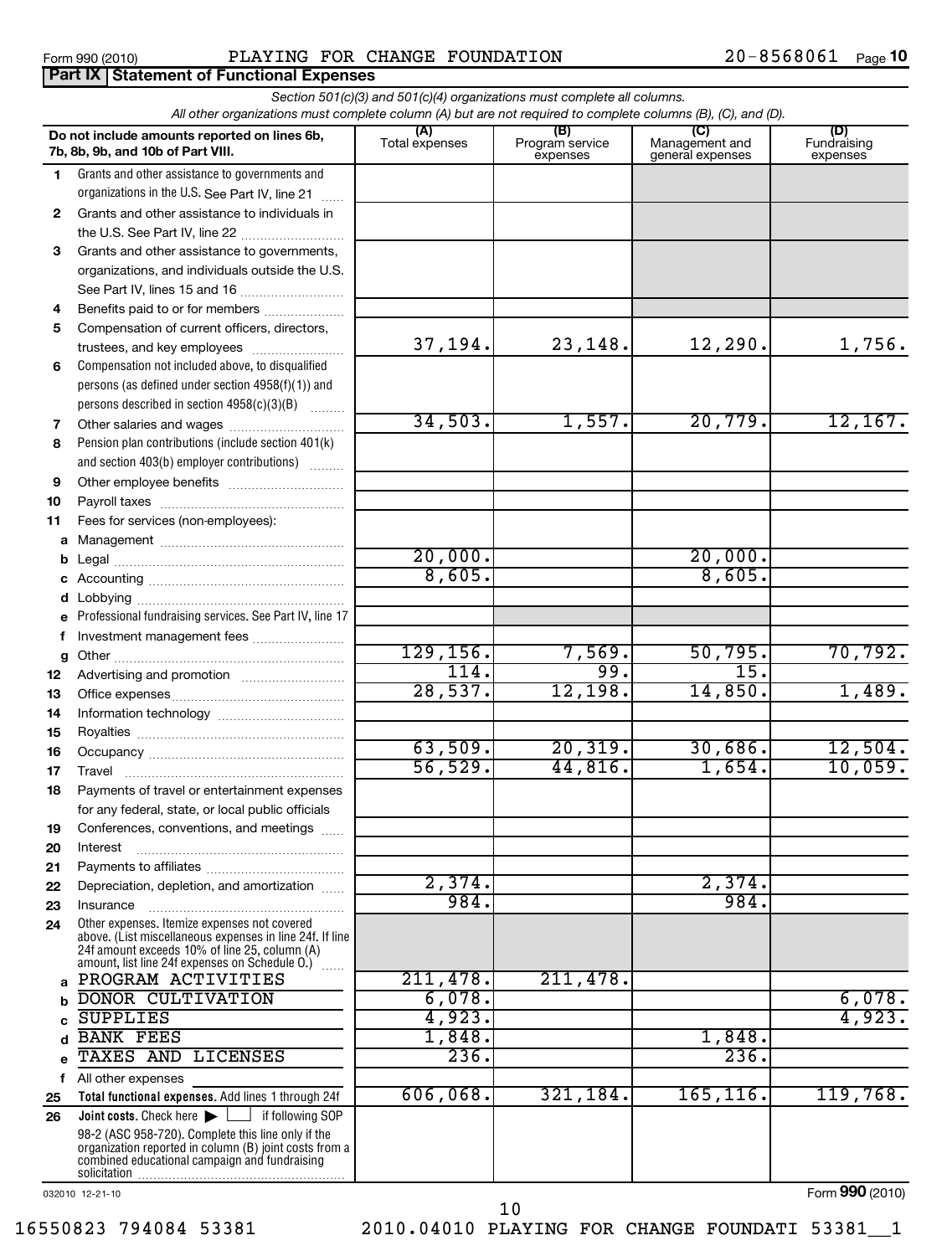| <b>Part X   Balance Sheet</b> |  |
|-------------------------------|--|
|                               |  |
|                               |  |

|                             |    |                                                                                          | Beginning of year |                 | End of year      |
|-----------------------------|----|------------------------------------------------------------------------------------------|-------------------|-----------------|------------------|
|                             | 1  |                                                                                          | 34,487.           | $\mathbf{1}$    | 85,598.          |
|                             | 2  |                                                                                          |                   | $\mathbf{2}$    |                  |
|                             | З  |                                                                                          | 25,000.           | 3               |                  |
|                             | 4  |                                                                                          |                   | 4               |                  |
|                             | 5  | Receivables from current and former officers, directors, trustees, key                   |                   |                 |                  |
|                             |    | employees, and highest compensated employees. Complete Part II                           |                   |                 |                  |
|                             |    | of Schedule L                                                                            |                   | 5               |                  |
|                             | 6  | Receivables from other disqualified persons (as defined under section                    |                   |                 |                  |
|                             |    | 4958(f)(1)), persons described in section 4958(c)(3)(B), and contributing                |                   |                 |                  |
|                             |    | employers and sponsoring organizations of section 501(c)(9) voluntary                    |                   |                 |                  |
|                             |    |                                                                                          |                   | 6               |                  |
|                             | 7  |                                                                                          |                   | $\overline{7}$  |                  |
| Assets                      | 8  |                                                                                          |                   | 8               |                  |
|                             | 9  |                                                                                          | 1,261.            | 9               | 1,261.           |
|                             |    | <b>10a</b> Land, buildings, and equipment: cost or other                                 |                   |                 |                  |
|                             |    | basis. Complete Part VI of Schedule D  10a                                               |                   |                 |                  |
|                             |    | 10 <sub>b</sub><br><b>b</b> Less: accumulated depreciation                               |                   | 10 <sub>c</sub> |                  |
|                             | 11 |                                                                                          |                   | 11              |                  |
|                             | 12 |                                                                                          |                   | 12              |                  |
|                             | 13 |                                                                                          |                   | 13              |                  |
|                             | 14 |                                                                                          |                   | 14              |                  |
|                             | 15 |                                                                                          | 11,025.           | 15              | 40,351.          |
|                             | 16 |                                                                                          | 71,773.           | 16              | 127, 210.        |
|                             | 17 |                                                                                          |                   | 17              |                  |
|                             | 18 |                                                                                          |                   | 18              |                  |
|                             | 19 |                                                                                          |                   | 19              |                  |
|                             | 20 |                                                                                          |                   | 20              |                  |
|                             | 21 | Escrow or custodial account liability. Complete Part IV of Schedule D                    |                   | 21              |                  |
| Liabilities                 | 22 | Payables to current and former officers, directors, trustees, key employees,             |                   |                 |                  |
|                             |    | highest compensated employees, and disqualified persons. Complete Part II                |                   |                 |                  |
|                             |    | of Schedule L                                                                            |                   | 22              |                  |
|                             | 23 |                                                                                          |                   | 23              |                  |
|                             | 24 | Unsecured notes and loans payable to unrelated third parties                             |                   | 24              |                  |
|                             | 25 |                                                                                          |                   | 25              |                  |
|                             | 26 | Total liabilities. Add lines 17 through 25                                               | 0.                | 26              | $\overline{0}$ . |
|                             |    | Organizations that follow SFAS 117, check here $\blacktriangleright \Box X$ and complete |                   |                 |                  |
|                             |    | lines 27 through 29, and lines 33 and 34.                                                |                   |                 |                  |
|                             | 27 |                                                                                          | 71,773.           | 27              | 127, 210.        |
|                             | 28 |                                                                                          |                   | 28              |                  |
|                             | 29 | Permanently restricted net assets                                                        |                   | 29              |                  |
|                             |    | Organizations that do not follow SFAS 117, check here $\blacktriangleright$<br>and       |                   |                 |                  |
|                             |    | complete lines 30 through 34.                                                            |                   |                 |                  |
| Net Assets or Fund Balances | 30 |                                                                                          |                   | 30              |                  |
|                             | 31 | Paid-in or capital surplus, or land, building, or equipment fund                         |                   | 31              |                  |
|                             | 32 | Retained earnings, endowment, accumulated income, or other funds                         |                   | 32              |                  |
|                             | 33 |                                                                                          | 71,773.           | 33              | 127, 210.        |
|                             | 34 | Total liabilities and net assets/fund balances                                           | 71,773.           | 34              | 127, 210.        |
|                             |    |                                                                                          |                   |                 | Form 990 (2010)  |

**(A) (B)**

 $\overline{\phantom{a}}$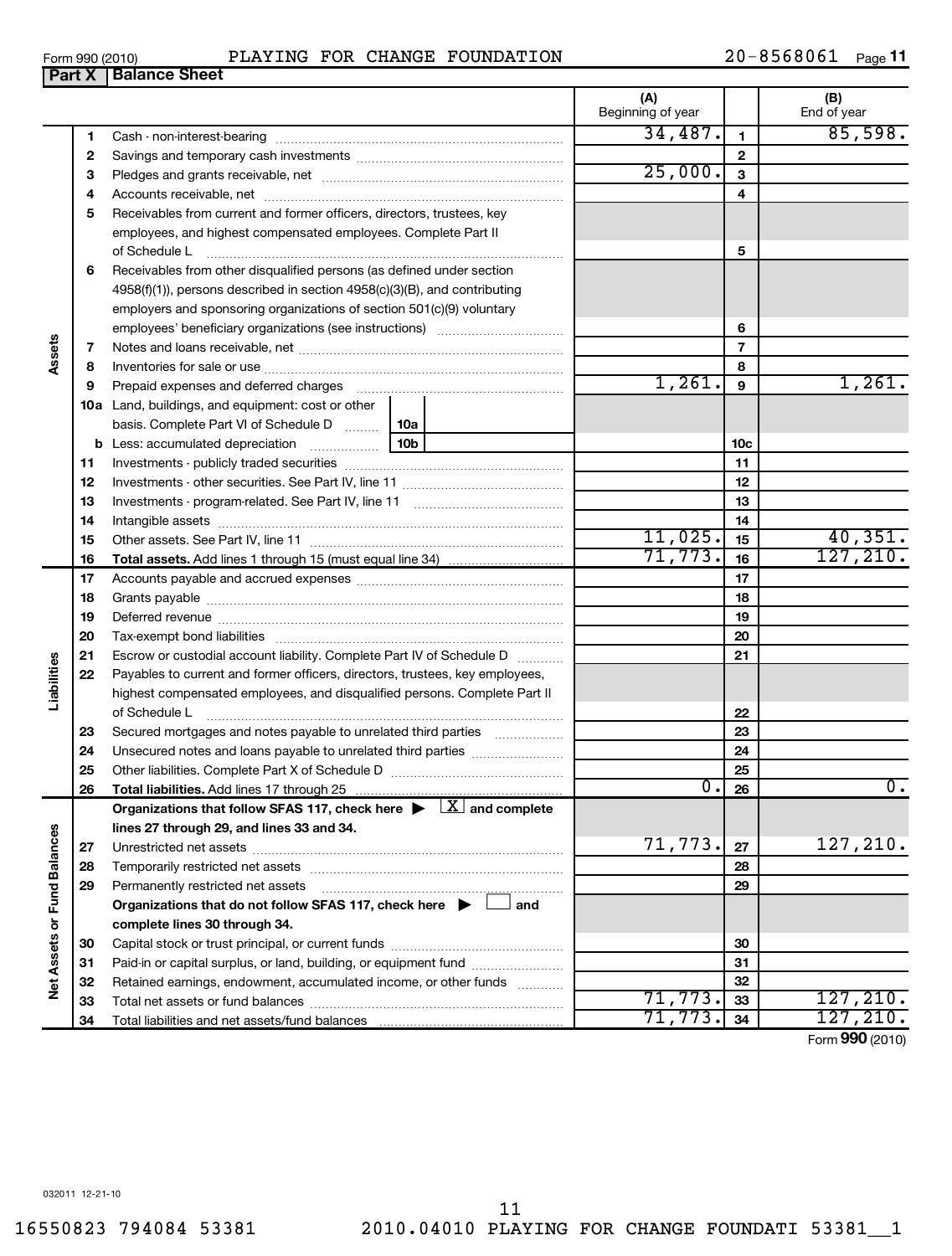| 550823 794084 53381 |  |
|---------------------|--|
|---------------------|--|

separate basis, consolidated basis, or both:

032012 12-21-10

**3a**

**3b**

Form (2010) **990**

X

|    | PLAYING FOR CHANGE FOUNDATION<br>Form 990 (2010)                                                                            | 20-8568061   |                |     | Page 12             |
|----|-----------------------------------------------------------------------------------------------------------------------------|--------------|----------------|-----|---------------------|
|    | <b>Part XI Reconciliation of Net Assets</b>                                                                                 |              |                |     |                     |
|    |                                                                                                                             |              |                |     | $\lfloor x \rfloor$ |
|    |                                                                                                                             |              |                |     |                     |
|    |                                                                                                                             |              |                |     | 661,414.            |
| 2  |                                                                                                                             | $\mathbf{2}$ |                |     | 606,068.            |
| 3  |                                                                                                                             | 3            |                |     | 55,346.             |
| 4  |                                                                                                                             | 4            |                |     | 71,773.             |
| 5  | Other changes in net assets or fund balances (explain in Schedule O)                                                        | 5            |                |     | 91.                 |
| 6  | Net assets or fund balances at end of year. Combine lines 3, 4, and 5 (must equal Part X, line 33, column (B))              | 6            |                |     | 127, 210.           |
|    | Part XII Financial Statements and Reporting                                                                                 |              |                |     |                     |
|    |                                                                                                                             |              |                |     |                     |
|    |                                                                                                                             |              |                | Yes | No.                 |
|    | Accounting method used to prepare the Form 990: $\Box$ Cash $\Box X$ Accrual $\Box$ Other                                   |              |                |     |                     |
|    | If the organization changed its method of accounting from a prior year or checked "Other," explain in Schedule O.           |              |                |     |                     |
| 2a |                                                                                                                             |              | 2a             | х   |                     |
| b  |                                                                                                                             |              | 2 <sub>b</sub> |     | x                   |
|    | c If "Yes" to line 2a or 2b, does the organization have a committee that assumes responsibility for oversight of the audit, |              |                |     |                     |
|    |                                                                                                                             |              | 2c             |     | х                   |
|    | If the organization changed either its oversight process or selection process during the tax year, explain in Schedule O.   |              |                |     |                     |

**3 a** As a result of a federal award, was the organization required to undergo an audit or audits as set forth in the Single Audit

**b** If "Yes," did the organization undergo the required audit or audits? If the organization did not undergo the required audit

Act and OMB Circular A-133? ~~~~~~~~~~~~~~~~~~~~~~~~~~~~~~~~~~~~~~~~~~~~~~~

**d** If "Yes" to line 2a or 2b, check a box below to indicate whether the financial statements for the year were issued on a

 $\boxed{\textbf{X}}$  Separate basis  $\boxed{\phantom{0}}$  Consolidated basis  $\boxed{\phantom{0}}$  Both consolidated and separate basis

or audits, explain why in Schedule O and describe any steps taken to undergo such audits.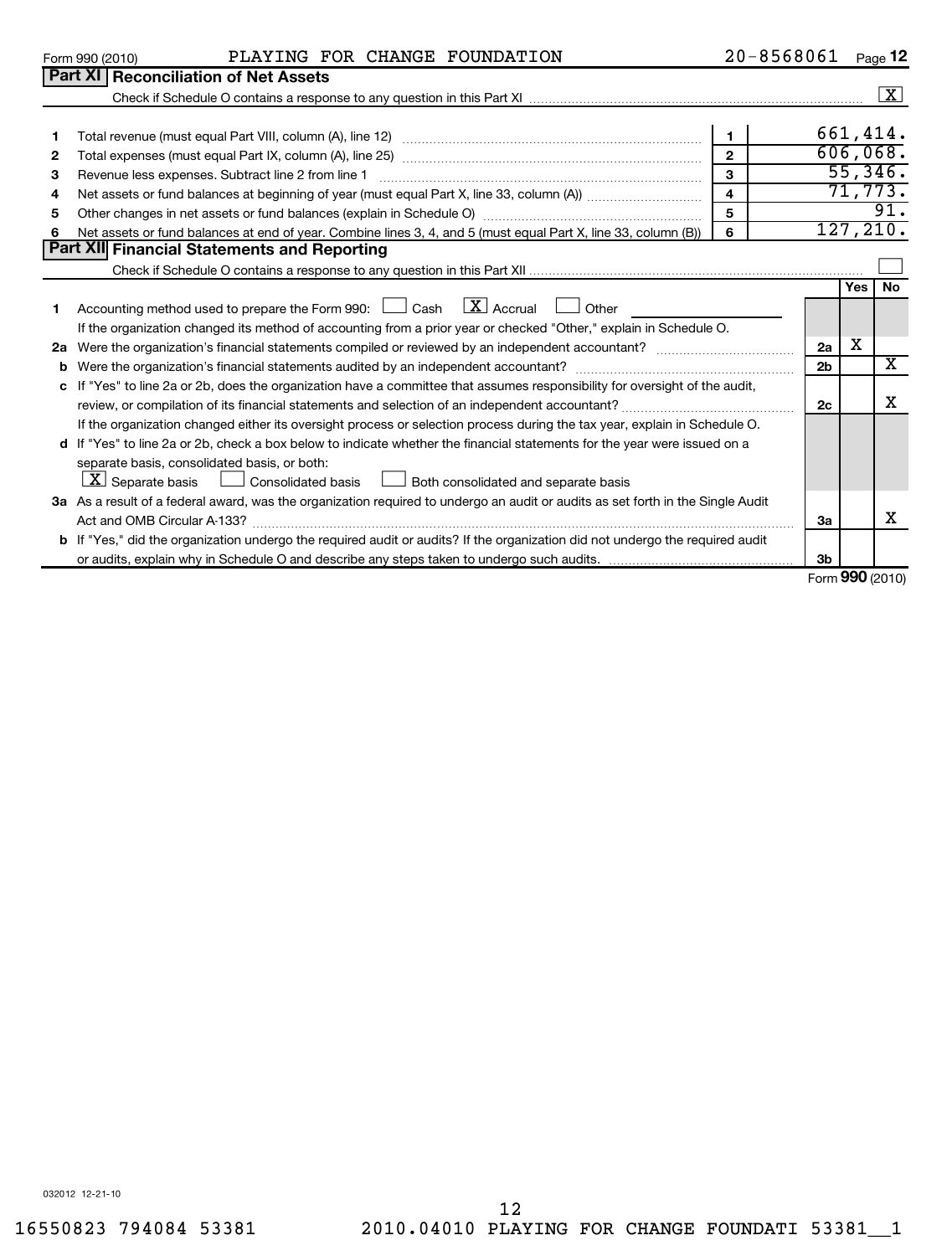| <b>SCHEDULE A</b><br><b>Public Charity Status and Public Support</b> |                            |                                               |                                                                                                                                               |     |                                                   |     | OMB No. 1545-0047    |                                     |    |                                       |                 |    |
|----------------------------------------------------------------------|----------------------------|-----------------------------------------------|-----------------------------------------------------------------------------------------------------------------------------------------------|-----|---------------------------------------------------|-----|----------------------|-------------------------------------|----|---------------------------------------|-----------------|----|
|                                                                      | (Form 990 or 990-EZ)       |                                               |                                                                                                                                               |     |                                                   |     |                      |                                     |    |                                       |                 |    |
|                                                                      |                            |                                               | Complete if the organization is a section 501(c)(3) organization or a section                                                                 |     |                                                   |     |                      |                                     |    |                                       |                 |    |
|                                                                      | Department of the Treasury |                                               | 4947(a)(1) nonexempt charitable trust.                                                                                                        |     |                                                   |     |                      |                                     |    | <b>Open to Public</b>                 |                 |    |
| <b>Internal Revenue Service</b>                                      |                            |                                               | Attach to Form 990 or Form 990-EZ. See separate instructions.                                                                                 |     |                                                   |     |                      |                                     |    |                                       | Inspection      |    |
|                                                                      | Name of the organization   |                                               |                                                                                                                                               |     |                                                   |     |                      |                                     |    | <b>Employer identification number</b> |                 |    |
|                                                                      |                            |                                               | PLAYING FOR CHANGE FOUNDATION                                                                                                                 |     |                                                   |     |                      |                                     |    | 20-8568061                            |                 |    |
| <b>Part I</b>                                                        |                            |                                               | Reason for Public Charity Status (All organizations must complete this part.) See instructions.                                               |     |                                                   |     |                      |                                     |    |                                       |                 |    |
|                                                                      |                            |                                               |                                                                                                                                               |     |                                                   |     |                      |                                     |    |                                       |                 |    |
|                                                                      |                            |                                               | The organization is not a private foundation because it is: (For lines 1 through 11, check only one box.)                                     |     |                                                   |     |                      |                                     |    |                                       |                 |    |
| 1                                                                    |                            |                                               | A church, convention of churches, or association of churches described in section 170(b)(1)(A)(i).                                            |     |                                                   |     |                      |                                     |    |                                       |                 |    |
| 2                                                                    |                            |                                               | A school described in section 170(b)(1)(A)(ii). (Attach Schedule E.)                                                                          |     |                                                   |     |                      |                                     |    |                                       |                 |    |
| 3                                                                    |                            |                                               | A hospital or a cooperative hospital service organization described in section 170(b)(1)(A)(iii).                                             |     |                                                   |     |                      |                                     |    |                                       |                 |    |
|                                                                      |                            |                                               | A medical research organization operated in conjunction with a hospital described in section 170(b)(1)(A)(iii). Enter the hospital's name,    |     |                                                   |     |                      |                                     |    |                                       |                 |    |
|                                                                      | city, and state:           |                                               |                                                                                                                                               |     |                                                   |     |                      |                                     |    |                                       |                 |    |
| 5                                                                    |                            |                                               | An organization operated for the benefit of a college or university owned or operated by a governmental unit described in                     |     |                                                   |     |                      |                                     |    |                                       |                 |    |
|                                                                      |                            | section 170(b)(1)(A)(iv). (Complete Part II.) |                                                                                                                                               |     |                                                   |     |                      |                                     |    |                                       |                 |    |
| 6                                                                    |                            |                                               | A federal, state, or local government or governmental unit described in section 170(b)(1)(A)(v).                                              |     |                                                   |     |                      |                                     |    |                                       |                 |    |
| <u>x  </u><br>7                                                      |                            |                                               | An organization that normally receives a substantial part of its support from a governmental unit or from the general public described in     |     |                                                   |     |                      |                                     |    |                                       |                 |    |
|                                                                      |                            | section 170(b)(1)(A)(vi). (Complete Part II.) |                                                                                                                                               |     |                                                   |     |                      |                                     |    |                                       |                 |    |
| 8                                                                    |                            |                                               | A community trust described in section 170(b)(1)(A)(vi). (Complete Part II.)                                                                  |     |                                                   |     |                      |                                     |    |                                       |                 |    |
| 9                                                                    |                            |                                               | An organization that normally receives: (1) more than 33 1/3% of its support from contributions, membership fees, and gross receipts from     |     |                                                   |     |                      |                                     |    |                                       |                 |    |
|                                                                      |                            |                                               | activities related to its exempt functions - subject to certain exceptions, and (2) no more than 33 1/3% of its support from gross investment |     |                                                   |     |                      |                                     |    |                                       |                 |    |
|                                                                      |                            |                                               | income and unrelated business taxable income (less section 511 tax) from businesses acquired by the organization after June 30, 1975.         |     |                                                   |     |                      |                                     |    |                                       |                 |    |
|                                                                      |                            | See section 509(a)(2). (Complete Part III.)   |                                                                                                                                               |     |                                                   |     |                      |                                     |    |                                       |                 |    |
| 10                                                                   |                            |                                               | An organization organized and operated exclusively to test for public safety. See section 509(a)(4).                                          |     |                                                   |     |                      |                                     |    |                                       |                 |    |
| 11                                                                   |                            |                                               | An organization organized and operated exclusively for the benefit of, to perform the functions of, or to carry out the purposes of one or    |     |                                                   |     |                      |                                     |    |                                       |                 |    |
|                                                                      |                            |                                               | more publicly supported organizations described in section 509(a)(1) or section 509(a)(2). See section 509(a)(3). Check the box that          |     |                                                   |     |                      |                                     |    |                                       |                 |    |
|                                                                      |                            |                                               | describes the type of supporting organization and complete lines 11e through 11h.                                                             |     |                                                   |     |                      |                                     |    |                                       |                 |    |
|                                                                      | $\lrcorner$ Type I<br>a L  | $\mathbf{b}$                                  | 」Type II                                                                                                                                      | c L | $\Box$ Type III - Functionally integrated         |     |                      |                                     |    | Type III - Other                      |                 |    |
| е                                                                    |                            |                                               | By checking this box, I certify that the organization is not controlled directly or indirectly by one or more disqualified persons other than |     |                                                   |     |                      |                                     |    |                                       |                 |    |
|                                                                      |                            |                                               |                                                                                                                                               |     |                                                   |     |                      |                                     |    |                                       |                 |    |
|                                                                      |                            |                                               | foundation managers and other than one or more publicly supported organizations described in section 509(a)(1) or section 509(a)(2).          |     |                                                   |     |                      |                                     |    |                                       |                 |    |
| f                                                                    |                            |                                               | If the organization received a written determination from the IRS that it is a Type I, Type II, or Type III                                   |     |                                                   |     |                      |                                     |    |                                       |                 |    |
|                                                                      |                            | supporting organization, check this box       |                                                                                                                                               |     |                                                   |     |                      |                                     |    |                                       |                 |    |
| g                                                                    |                            |                                               | Since August 17, 2006, has the organization accepted any gift or contribution from any of the following persons?                              |     |                                                   |     |                      |                                     |    |                                       |                 |    |
|                                                                      | (i)                        |                                               | A person who directly or indirectly controls, either alone or together with persons described in (ii) and (iii) below,                        |     |                                                   |     |                      |                                     |    |                                       | Yes             | No |
|                                                                      |                            |                                               | the governing body of the supported organization?                                                                                             |     |                                                   |     |                      |                                     |    | 11g(i)                                |                 |    |
|                                                                      |                            |                                               |                                                                                                                                               |     |                                                   |     |                      |                                     |    | 11g(ii)                               |                 |    |
|                                                                      |                            |                                               |                                                                                                                                               |     |                                                   |     |                      |                                     |    | 11g(iii)                              |                 |    |
| h                                                                    |                            |                                               | Provide the following information about the supported organization(s).                                                                        |     |                                                   |     |                      |                                     |    |                                       |                 |    |
|                                                                      |                            |                                               |                                                                                                                                               |     |                                                   |     |                      |                                     |    |                                       |                 |    |
|                                                                      | (i) Name of supported      | (ii) EIN                                      | (iii) Type of<br>organization                                                                                                                 |     | (iv) is the organization $(v)$ Did you notify the |     |                      | (vi) Is the<br>organization in col. |    |                                       | (vii) Amount of |    |
|                                                                      | organization               |                                               | (described on lines 1-9                                                                                                                       |     | in col. (i) listed in vour <b>l</b>               |     | organization in col. | $(i)$ organized in the U.S.?        |    |                                       | support         |    |
|                                                                      |                            |                                               | above or IRC section                                                                                                                          |     | governing document?                               |     | (i) of your support? |                                     |    |                                       |                 |    |
|                                                                      |                            |                                               | (see instructions))                                                                                                                           | Yes | No                                                | Yes | No                   | Yes                                 | No |                                       |                 |    |
|                                                                      |                            |                                               |                                                                                                                                               |     |                                                   |     |                      |                                     |    |                                       |                 |    |
|                                                                      |                            |                                               |                                                                                                                                               |     |                                                   |     |                      |                                     |    |                                       |                 |    |
|                                                                      |                            |                                               |                                                                                                                                               |     |                                                   |     |                      |                                     |    |                                       |                 |    |
|                                                                      |                            |                                               |                                                                                                                                               |     |                                                   |     |                      |                                     |    |                                       |                 |    |
|                                                                      |                            |                                               |                                                                                                                                               |     |                                                   |     |                      |                                     |    |                                       |                 |    |
|                                                                      |                            |                                               |                                                                                                                                               |     |                                                   |     |                      |                                     |    |                                       |                 |    |

# $\mathsf{l}$

LHA **For Paperwork Reduction Act Notice, see the Instructions for** 

OMB No. 1545-0047

032021 12-21-10

**Form 990 or 990-EZ.**

**Total**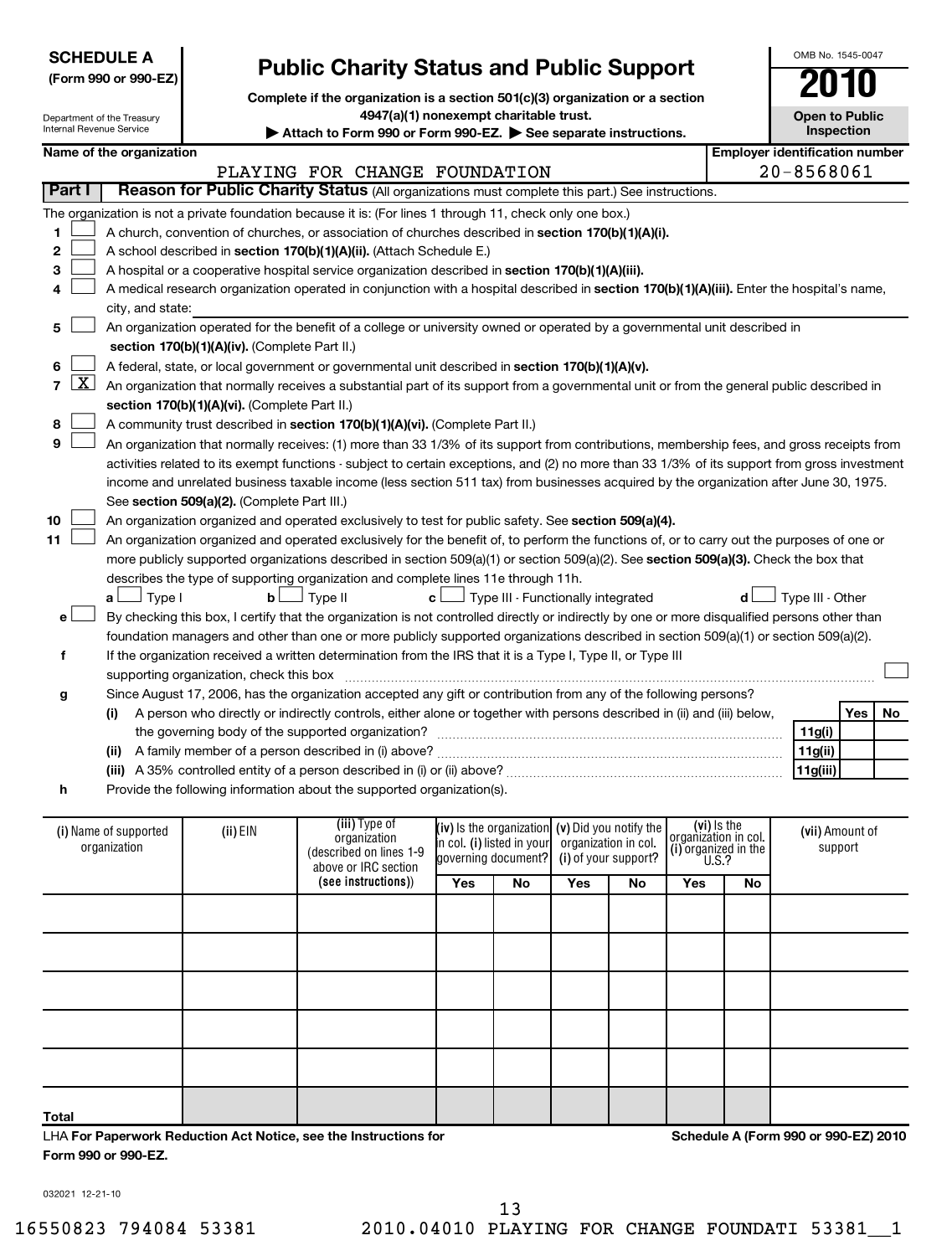# Schedule A (Form 990 or 990-EZ) 2010  $\,$  PLAYING FOR CHANGE FOUNDATION  $\,$  20-8568061  $\,$  Page

20-8568061 Page 2

(Complete only if you checked the box on line 5, 7, or 8 of Part I or if the organization failed to qualify under Part III. If the organization fails to qualify under the tests listed below, please complete Part III.) **Part II Support Schedule for Organizations Described in Sections 170(b)(1)(A)(iv) and 170(b)(1)(A)(vi)**

|   | <b>Section A. Public Support</b>                                                                                                                                                                                               |          |                      |                        |                                 |                                      |                                          |
|---|--------------------------------------------------------------------------------------------------------------------------------------------------------------------------------------------------------------------------------|----------|----------------------|------------------------|---------------------------------|--------------------------------------|------------------------------------------|
|   | Calendar year (or fiscal year beginning in)                                                                                                                                                                                    | (a) 2006 | (b) 2007             | $(c)$ 2008             | $(d)$ 2009                      | (e) 2010                             | (f) Total                                |
|   | 1 Gifts, grants, contributions, and                                                                                                                                                                                            |          |                      |                        |                                 |                                      |                                          |
|   | membership fees received. (Do not                                                                                                                                                                                              |          |                      |                        |                                 |                                      |                                          |
|   | include any "unusual grants.")                                                                                                                                                                                                 |          | 116,006.             |                        | $138,622.$ 192, 911.            | 636,423.                             | 1,083,962.                               |
|   | 2 Tax revenues levied for the organ-                                                                                                                                                                                           |          |                      |                        |                                 |                                      |                                          |
|   | ization's benefit and either paid to                                                                                                                                                                                           |          |                      |                        |                                 |                                      |                                          |
|   | or expended on its behalf                                                                                                                                                                                                      |          |                      |                        |                                 |                                      |                                          |
|   | 3 The value of services or facilities                                                                                                                                                                                          |          |                      |                        |                                 |                                      |                                          |
|   | furnished by a governmental unit to                                                                                                                                                                                            |          |                      |                        |                                 |                                      |                                          |
|   | the organization without charge                                                                                                                                                                                                |          |                      |                        |                                 |                                      |                                          |
|   | 4 Total. Add lines 1 through 3                                                                                                                                                                                                 |          |                      |                        | $116,006$ , 138, 622. 192, 911. | 636, 423.                            | 1,083,962.                               |
|   | 5 The portion of total contributions                                                                                                                                                                                           |          |                      |                        |                                 |                                      |                                          |
|   | by each person (other than a                                                                                                                                                                                                   |          |                      |                        |                                 |                                      |                                          |
|   | governmental unit or publicly                                                                                                                                                                                                  |          |                      |                        |                                 |                                      |                                          |
|   | supported organization) included                                                                                                                                                                                               |          |                      |                        |                                 |                                      |                                          |
|   | on line 1 that exceeds 2% of the                                                                                                                                                                                               |          |                      |                        |                                 |                                      |                                          |
|   | amount shown on line 11,                                                                                                                                                                                                       |          |                      |                        |                                 |                                      |                                          |
|   | column (f)                                                                                                                                                                                                                     |          |                      |                        |                                 |                                      | 580,355.                                 |
|   |                                                                                                                                                                                                                                |          |                      |                        |                                 |                                      | 503,607.                                 |
|   | 6 Public support. Subtract line 5 from line 4.<br><b>Section B. Total Support</b>                                                                                                                                              |          |                      |                        |                                 |                                      |                                          |
|   | Calendar year (or fiscal year beginning in)                                                                                                                                                                                    | (a) 2006 |                      |                        |                                 |                                      | (f) Total                                |
|   |                                                                                                                                                                                                                                |          | (b) 2007<br>116,006. | $(c)$ 2008<br>138,622. | $(d)$ 2009<br>192, 911.         | (e) 2010<br>636, 423.                | 1,083,962.                               |
|   | 7 Amounts from line 4                                                                                                                                                                                                          |          |                      |                        |                                 |                                      |                                          |
|   | 8 Gross income from interest,                                                                                                                                                                                                  |          |                      |                        |                                 |                                      |                                          |
|   | dividends, payments received on                                                                                                                                                                                                |          |                      |                        |                                 |                                      |                                          |
|   | securities loans, rents, royalties                                                                                                                                                                                             |          | 608.                 | 580.                   | 182.                            | 538.                                 | 1,908.                                   |
|   | and income from similar sources                                                                                                                                                                                                |          |                      |                        |                                 |                                      |                                          |
| 9 | Net income from unrelated business                                                                                                                                                                                             |          |                      |                        |                                 |                                      |                                          |
|   | activities, whether or not the                                                                                                                                                                                                 |          |                      |                        |                                 |                                      |                                          |
|   | business is regularly carried on                                                                                                                                                                                               |          |                      |                        |                                 |                                      |                                          |
|   | <b>10</b> Other income. Do not include gain                                                                                                                                                                                    |          |                      |                        |                                 |                                      |                                          |
|   | or loss from the sale of capital                                                                                                                                                                                               |          |                      |                        |                                 |                                      |                                          |
|   | assets (Explain in Part IV.)                                                                                                                                                                                                   |          |                      |                        |                                 |                                      |                                          |
|   | 11 Total support. Add lines 7 through 10                                                                                                                                                                                       |          |                      |                        |                                 |                                      | 1,085,870.                               |
|   | <b>12</b> Gross receipts from related activities, etc. (see instructions)                                                                                                                                                      |          |                      |                        |                                 | 12                                   |                                          |
|   | 13 First five years. If the Form 990 is for the organization's first, second, third, fourth, or fifth tax year as a section 501(c)(3)                                                                                          |          |                      |                        |                                 |                                      |                                          |
|   | organization, check this box and stop here manufactured and content to the state of the content of the state of the content of the content of the content of the content of the content of the content of the content of the c |          |                      |                        |                                 |                                      | $\blacktriangleright$ $\boxed{\text{X}}$ |
|   | Section C. Computation of Public Support Percentage                                                                                                                                                                            |          |                      |                        |                                 |                                      |                                          |
|   |                                                                                                                                                                                                                                |          |                      |                        |                                 | 14                                   | %                                        |
|   |                                                                                                                                                                                                                                |          |                      |                        |                                 | 15                                   | %                                        |
|   | 16a 33 1/3% support test - 2010. If the organization did not check the box on line 13, and line 14 is 33 1/3% or more, check this box and                                                                                      |          |                      |                        |                                 |                                      |                                          |
|   | stop here. The organization qualifies as a publicly supported organization manufaction manufacture or the organization manufacture or the organization manufacture or the organization manufacture or the state of the state o |          |                      |                        |                                 |                                      |                                          |
|   | b 33 1/3% support test - 2009. If the organization did not check a box on line 13 or 16a, and line 15 is 33 1/3% or more, check this box                                                                                       |          |                      |                        |                                 |                                      |                                          |
|   |                                                                                                                                                                                                                                |          |                      |                        |                                 |                                      |                                          |
|   | 17a 10% -facts-and-circumstances test - 2010. If the organization did not check a box on line 13, 16a, or 16b, and line 14 is 10% or more,                                                                                     |          |                      |                        |                                 |                                      |                                          |
|   | and if the organization meets the "facts-and-circumstances" test, check this box and stop here. Explain in Part IV how the organization                                                                                        |          |                      |                        |                                 |                                      |                                          |
|   |                                                                                                                                                                                                                                |          |                      |                        |                                 |                                      |                                          |
|   | b 10% -facts-and-circumstances test - 2009. If the organization did not check a box on line 13, 16a, 16b, or 17a, and line 15 is 10% or                                                                                        |          |                      |                        |                                 |                                      |                                          |
|   | more, and if the organization meets the "facts-and-circumstances" test, check this box and stop here. Explain in Part IV how the                                                                                               |          |                      |                        |                                 |                                      |                                          |
|   |                                                                                                                                                                                                                                |          |                      |                        |                                 |                                      |                                          |
|   | 18 Private foundation. If the organization did not check a box on line 13, 16a, 16b, 17a, or 17b, check this box and see instructions                                                                                          |          |                      |                        |                                 |                                      |                                          |
|   |                                                                                                                                                                                                                                |          |                      |                        |                                 | Schodule A (Form 000 or 000 F7) 2010 |                                          |

**Schedule A (Form 990 or 990-EZ) 2010**

032022 12-21-10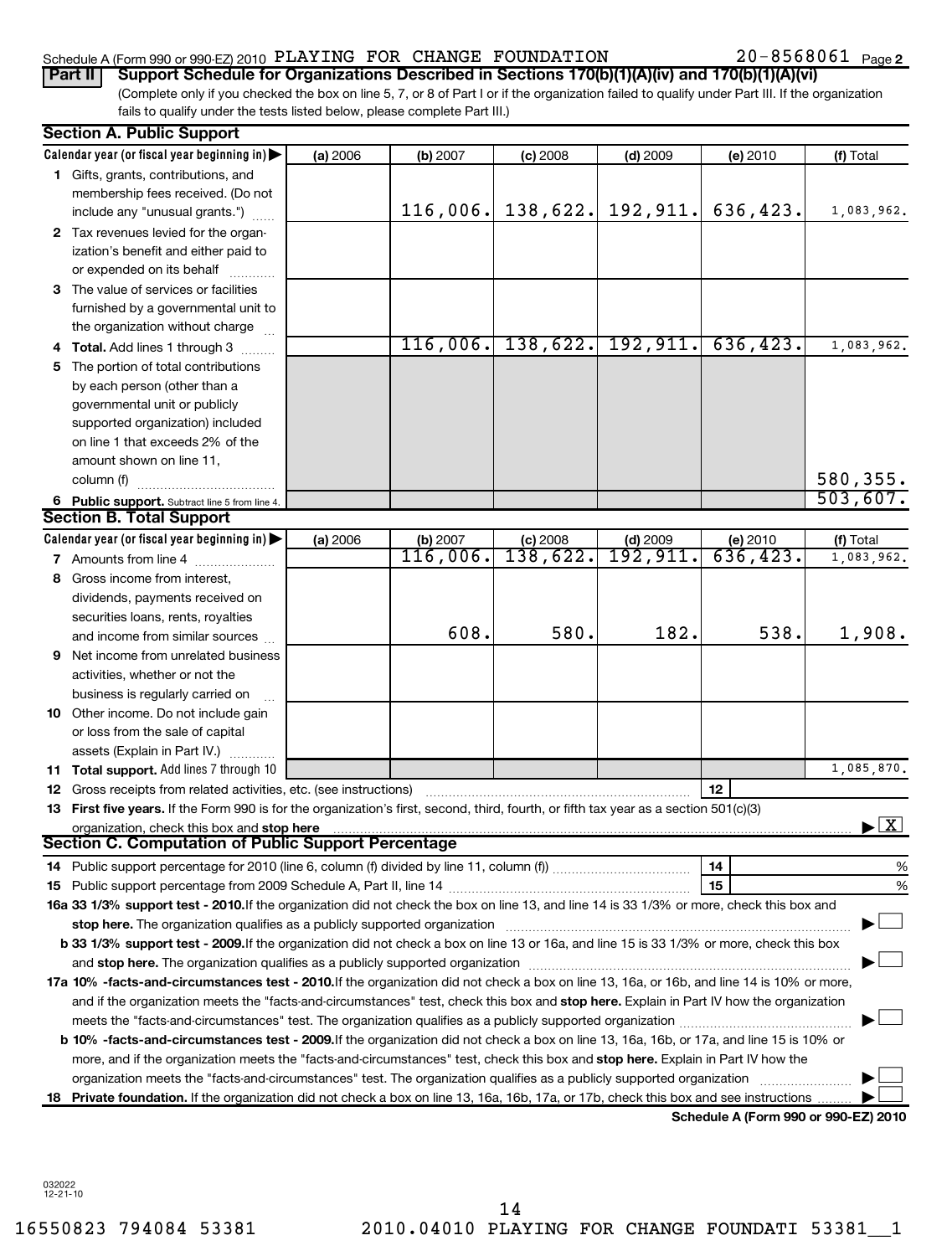# **Part III** Support Schedule for Organizations Described in Section 509(a)(2)

(Complete only if you checked the box on line 9 of Part I or if the organization failed to qualify under Part II. If the organization fails to qualify under the tests listed below, please complete Part II.)

| <b>Section A. Public Support</b>                                                                                                                                                                                               |          |          |            |            |                                      |           |
|--------------------------------------------------------------------------------------------------------------------------------------------------------------------------------------------------------------------------------|----------|----------|------------|------------|--------------------------------------|-----------|
| Calendar year (or fiscal year beginning in)                                                                                                                                                                                    | (a) 2006 | (b) 2007 | $(c)$ 2008 | $(d)$ 2009 | (e) 2010                             | (f) Total |
| 1 Gifts, grants, contributions, and                                                                                                                                                                                            |          |          |            |            |                                      |           |
| membership fees received. (Do not                                                                                                                                                                                              |          |          |            |            |                                      |           |
| include any "unusual grants.")                                                                                                                                                                                                 |          |          |            |            |                                      |           |
| <b>2</b> Gross receipts from admissions,<br>merchandise sold or services per-<br>formed, or facilities furnished in<br>any activity that is related to the<br>organization's tax-exempt purpose                                |          |          |            |            |                                      |           |
| 3 Gross receipts from activities that<br>are not an unrelated trade or bus-                                                                                                                                                    |          |          |            |            |                                      |           |
| iness under section 513                                                                                                                                                                                                        |          |          |            |            |                                      |           |
| Tax revenues levied for the organ-<br>4<br>ization's benefit and either paid to<br>or expended on its behalf                                                                                                                   |          |          |            |            |                                      |           |
| 5 The value of services or facilities                                                                                                                                                                                          |          |          |            |            |                                      |           |
| furnished by a governmental unit to<br>the organization without charge                                                                                                                                                         |          |          |            |            |                                      |           |
| <b>6 Total.</b> Add lines 1 through 5                                                                                                                                                                                          |          |          |            |            |                                      |           |
| 7a Amounts included on lines 1, 2, and<br>3 received from disqualified persons                                                                                                                                                 |          |          |            |            |                                      |           |
| <b>b</b> Amounts included on lines 2 and 3 received<br>from other than disqualified persons that<br>exceed the greater of \$5,000 or 1% of the<br>amount on line 13 for the year                                               |          |          |            |            |                                      |           |
| c Add lines 7a and 7b                                                                                                                                                                                                          |          |          |            |            |                                      |           |
| 8 Public support (Subtract line 7c from line 6.)                                                                                                                                                                               |          |          |            |            |                                      |           |
| <b>Section B. Total Support</b>                                                                                                                                                                                                |          |          |            |            |                                      |           |
| Calendar year (or fiscal year beginning in)                                                                                                                                                                                    | (a) 2006 | (b) 2007 | $(c)$ 2008 | $(d)$ 2009 | (e) 2010                             | (f) Total |
| 9 Amounts from line 6                                                                                                                                                                                                          |          |          |            |            |                                      |           |
| <b>10a</b> Gross income from interest,<br>dividends, payments received on<br>securities loans, rents, royalties<br>and income from similar sources                                                                             |          |          |            |            |                                      |           |
| <b>b</b> Unrelated business taxable income                                                                                                                                                                                     |          |          |            |            |                                      |           |
| (less section 511 taxes) from businesses<br>acquired after June 30, 1975                                                                                                                                                       |          |          |            |            |                                      |           |
| c Add lines 10a and 10b                                                                                                                                                                                                        |          |          |            |            |                                      |           |
| <b>11</b> Net income from unrelated business<br>activities not included in line 10b,<br>whether or not the business is<br>regularly carried on                                                                                 |          |          |            |            |                                      |           |
| 12 Other income. Do not include gain<br>or loss from the sale of capital<br>assets (Explain in Part IV.)                                                                                                                       |          |          |            |            |                                      |           |
| 13 Total support (Add lines 9, 10c, 11, and 12.)                                                                                                                                                                               |          |          |            |            |                                      |           |
| 14 First five years. If the Form 990 is for the organization's first, second, third, fourth, or fifth tax year as a section 501(c)(3) organization,                                                                            |          |          |            |            |                                      |           |
| check this box and stop here manufactured and content to the state of the state of the state of the state of the state of the state of the state of the state of the state of the state of the state of the state of the state |          |          |            |            |                                      |           |
| Section C. Computation of Public Support Percentage                                                                                                                                                                            |          |          |            |            |                                      |           |
|                                                                                                                                                                                                                                |          |          |            |            | 15                                   | %         |
|                                                                                                                                                                                                                                |          |          |            |            | 16                                   | %         |
| Section D. Computation of Investment Income Percentage                                                                                                                                                                         |          |          |            |            |                                      |           |
|                                                                                                                                                                                                                                |          |          |            |            | 17                                   | %         |
| 18 Investment income percentage from 2009 Schedule A, Part III, line 17                                                                                                                                                        |          |          |            |            | 18                                   | %         |
| 19a 33 1/3% support tests - 2010. If the organization did not check the box on line 14, and line 15 is more than 33 1/3%, and line 17 is not                                                                                   |          |          |            |            |                                      |           |
| more than 33 1/3%, check this box and stop here. The organization qualifies as a publicly supported organization                                                                                                               |          |          |            |            |                                      |           |
| b 33 1/3% support tests - 2009. If the organization did not check a box on line 14 or line 19a, and line 16 is more than 33 1/3%, and                                                                                          |          |          |            |            |                                      |           |
| line 18 is not more than 33 1/3%, check this box and stop here. The organization qualifies as a publicly supported organization                                                                                                |          |          |            |            |                                      |           |
| 20                                                                                                                                                                                                                             |          |          |            |            |                                      |           |
| 032023 12-21-10                                                                                                                                                                                                                |          |          | 15         |            | Schedule A (Form 990 or 990-EZ) 2010 |           |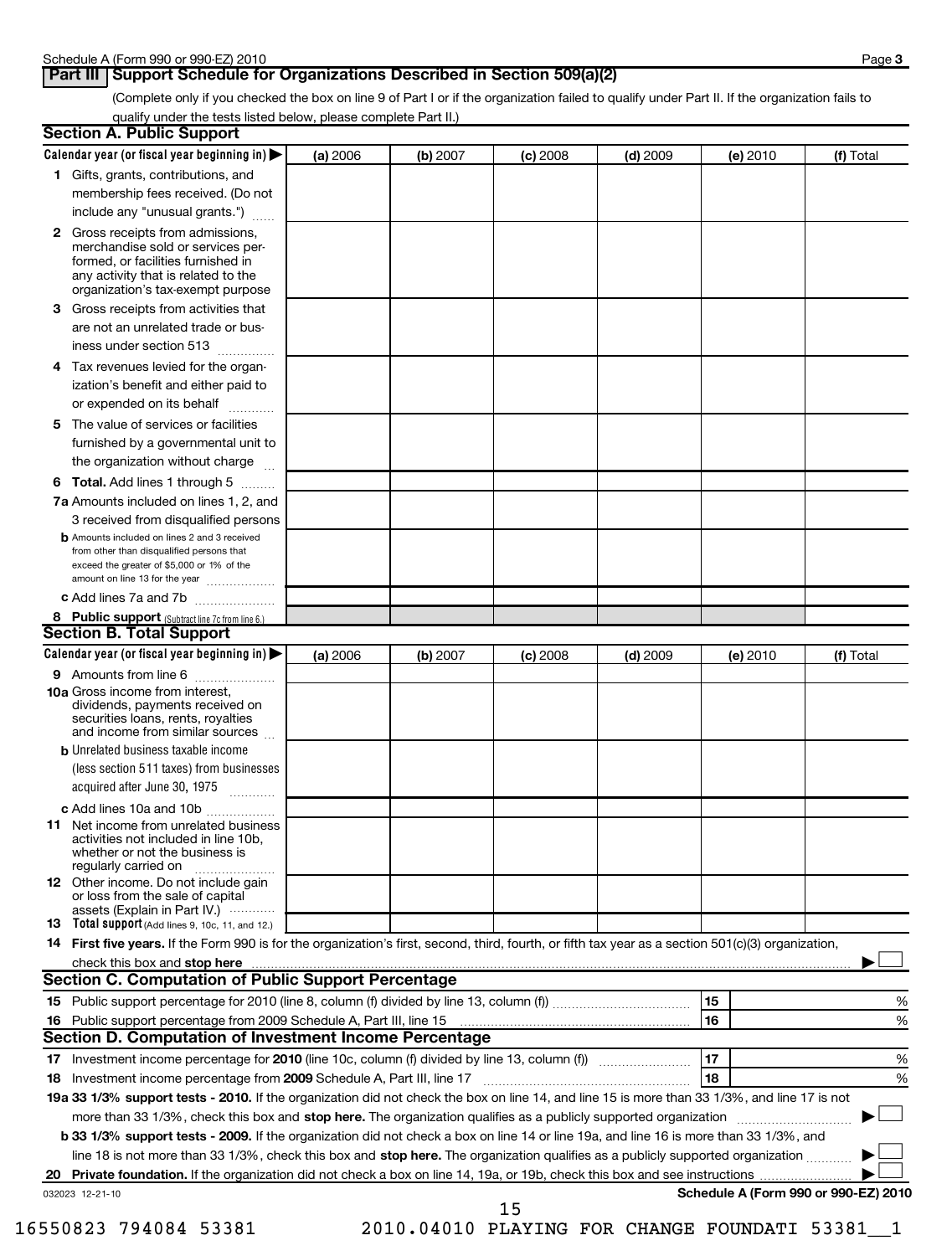# **Schedule B Schedule of Contributors**

**or 990-PF) | Attach to Form 990, 990-EZ, or 990-PF.**

PLAYING FOR CHANGE FOUNDATION 20-8568061

OMB No. 1545-0047

**2010**

**Name of the organization Employer identification number**

|  | Name of the organization |
|--|--------------------------|
|  |                          |

Department of the Treasury Internal Revenue Service

**(Form 990, 990-EZ,**

| TUAIING TON CHANGE TOONDAIION<br>20-090001 |                                                                           |  |  |  |  |  |
|--------------------------------------------|---------------------------------------------------------------------------|--|--|--|--|--|
|                                            | <b>Organization type (check one):</b>                                     |  |  |  |  |  |
| Filers of:                                 | Section:                                                                  |  |  |  |  |  |
| Form 990 or 990-EZ                         | $\lfloor \underline{X} \rfloor$ 501(c)( 3) (enter number) organization    |  |  |  |  |  |
|                                            | 4947(a)(1) nonexempt charitable trust not treated as a private foundation |  |  |  |  |  |
|                                            | 527 political organization                                                |  |  |  |  |  |
| Form 990-PF                                | 501(c)(3) exempt private foundation                                       |  |  |  |  |  |
|                                            | 4947(a)(1) nonexempt charitable trust treated as a private foundation     |  |  |  |  |  |
|                                            | 501(c)(3) taxable private foundation                                      |  |  |  |  |  |

Check if your organization is covered by the General Rule or a Special Rule. **Note.**  Only a section 501(c)(7), (8), or (10) organization can check boxes for both the General Rule and a Special Rule. See instructions.

### **General Rule**

For an organization filing Form 990, 990-EZ, or 990-PF that received, during the year, \$5,000 or more (in money or property) from any one contributor. Complete Parts I and II.  $\left\vert \cdot\right\vert$ 

#### **Special Rules**

509(a)(1) and 170(b)(1)(A)(vi), and received from any one contributor, during the year, a contribution of the greater of (1) \$5,000 or (2) 2%  $\boxed{\textbf{X}}$  For a section 501(c)(3) organization filing Form 990 or 990-EZ that met the 33 1/3% support test of the regulations under sections of the amount on (i) Form 990, Part VIII, line 1h or (ii) Form 990-EZ, line 1. Complete Parts I and II.

aggregate contributions of more than \$1,000 for use exclusively for religious, charitable, scientific, literary, or educational purposes, or  $\perp$  For a section 501(c)(7), (8), or (10) organization filing Form 990 or 990-EZ that received from any one contributor, during the year, the prevention of cruelty to children or animals. Complete Parts I, II, and III.  $\left\vert \cdot\right\vert$ 

purpose. Do not complete any of the parts unless the General Rule applies to this organization because it received nonexclusively contributions for use exclusively for religious, charitable, etc., purposes, but these contributions did not aggregate to more than \$1,000. If this box is checked, enter here the total contributions that were received during the year for an exclusively religious, charitable, etc., For a section 501(c)(7), (8), or (10) organization filing Form 990 or 990-EZ that received from any one contributor, during the year, religious, charitable, etc., contributions of \$5,000 or more during the year. ~~~~~~~~~~~~~~~~~ | \$  $\left\vert \cdot\right\vert$ 

**Caution.** An organization that is not covered by the General Rule and/or the Special Rules does not file Schedule B (Form 990, 990-EZ, or 990-PF), but it **must** answer "No" on Part IV, line 2 of its Form 990, or check the box on line H of its Form 990-EZ, or on line 2 of its Form 990-PF, to certify that it does not meet the filing requirements of Schedule B (Form 990, 990-EZ, or 990-PF).

LHA For Paperwork Reduction Act Notice, see the Instructions for Form 990, 990-EZ, or 990-PF. Schedule B (Form 990, 990-EZ, or 990-PF) (2010)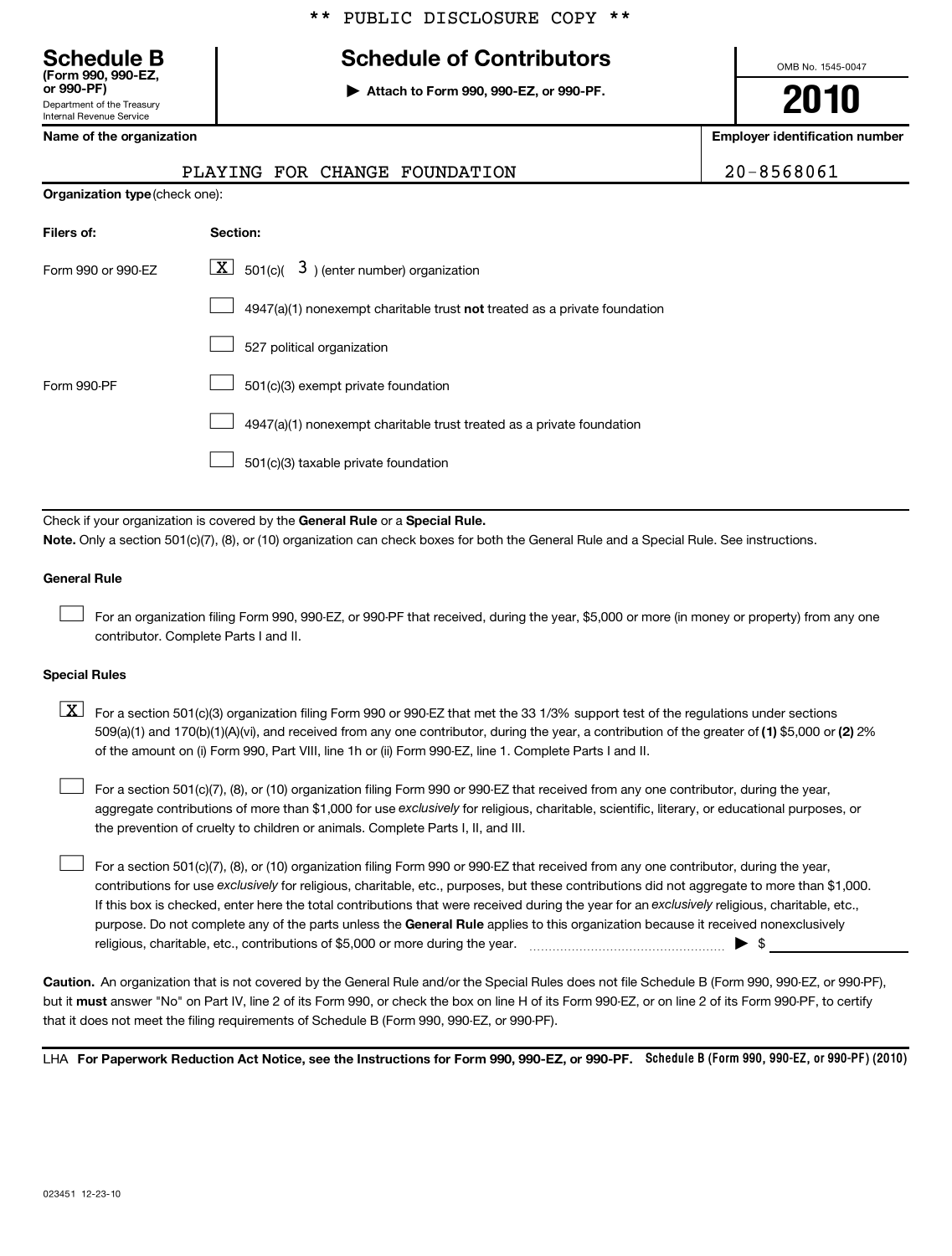| Schedule B (Form 990, 990-EZ, or 990-PF) (2010) |  |  | Page $1$ of $1$ of Part I |
|-------------------------------------------------|--|--|---------------------------|
|-------------------------------------------------|--|--|---------------------------|

**Name of organization Employer identification number**

# PLAYING FOR CHANGE FOUNDATION 20-8568061

| Part I | <b>Contributors</b> (see instructions) |  |
|--------|----------------------------------------|--|
|--------|----------------------------------------|--|

| (a)<br>No.      | (b)<br>Name, address, and ZIP + 4 | (c)<br>Aggregate contributions        | (d)<br>Type of contribution                                                                                                                         |
|-----------------|-----------------------------------|---------------------------------------|-----------------------------------------------------------------------------------------------------------------------------------------------------|
| 1               |                                   | 384,000.<br>$\frac{1}{2}$             | <u>x</u><br>Person<br>Payroll<br>Noncash<br>(Complete Part II if there<br>is a noncash contribution.)                                               |
| (a)<br>No.      | (b)<br>Name, address, and ZIP + 4 | (c)<br>Aggregate contributions        | (d)<br>Type of contribution                                                                                                                         |
| 2               |                                   | 25,000.<br>\$                         | $\mathbf{X}$<br>Person<br>Payroll<br><b>Noncash</b><br>(Complete Part II if there<br>is a noncash contribution.)                                    |
| (a)<br>No.      | (b)<br>Name, address, and ZIP + 4 | (c)<br>Aggregate contributions        | (d)<br>Type of contribution                                                                                                                         |
| 3               |                                   | 25,000.<br>\$                         | <u>x</u><br>Person<br>Payroll<br><b>Noncash</b><br>(Complete Part II if there<br>is a noncash contribution.)                                        |
| (a)<br>No.      | (b)<br>Name, address, and ZIP + 4 | (c)<br>Aggregate contributions        | (d)<br>Type of contribution                                                                                                                         |
| 4               |                                   | 20,000.<br>\$                         | <u>x</u><br>Person<br>Payroll<br><b>Noncash</b><br>(Complete Part II if there<br>is a noncash contribution.)                                        |
| (a)<br>No.      | (b)<br>Name, address, and ZIP + 4 | (c)<br><b>Aggregate contributions</b> | (d)<br>Type of contribution                                                                                                                         |
|                 |                                   | \$                                    | Person<br>Payroll<br>Noncash<br>(Complete Part II if there<br>is a noncash contribution.)                                                           |
| (a)<br>No.      | (b)<br>Name, address, and ZIP + 4 | (c)<br>Aggregate contributions        | (d)<br>Type of contribution                                                                                                                         |
| 023452 12-23-10 |                                   | \$                                    | Person<br>Payroll<br><b>Noncash</b><br>(Complete Part II if there<br>is a noncash contribution.)<br>Schedule B (Form 990, 990-EZ, or 990-PF) (2010) |
|                 | 17                                |                                       |                                                                                                                                                     |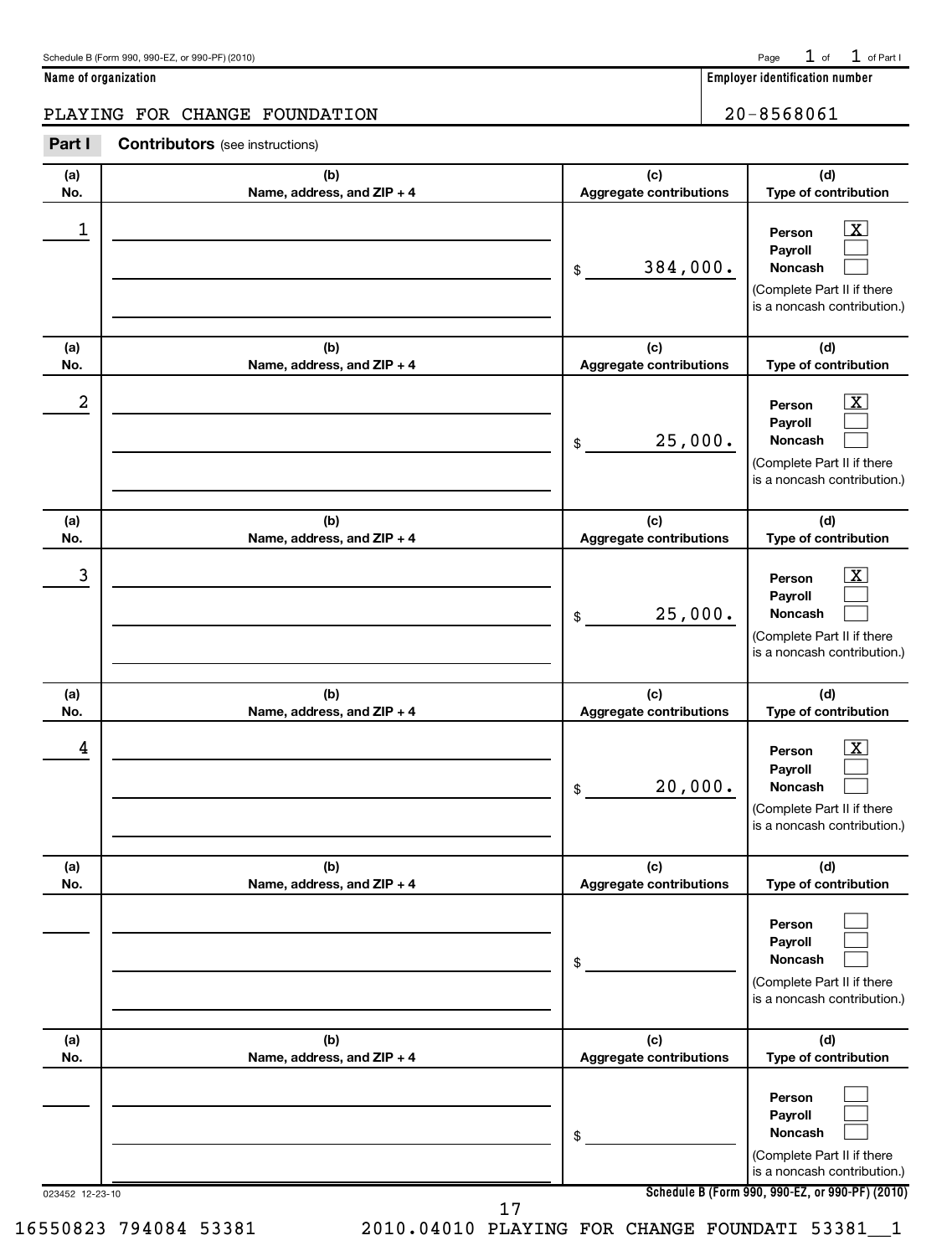**Name of organization Employer identification number**

# PLAYING FOR CHANGE FOUNDATION 20-8568061

| Part II                      | <b>Noncash Property</b> (see instructions)   |                                                |                                                 |
|------------------------------|----------------------------------------------|------------------------------------------------|-------------------------------------------------|
| (a)<br>No.<br>from<br>Part I | (b)<br>Description of noncash property given | (c)<br>FMV (or estimate)<br>(see instructions) | (d)<br>Date received                            |
|                              |                                              | \$                                             |                                                 |
| (a)<br>No.<br>from<br>Part I | (b)<br>Description of noncash property given | (c)<br>FMV (or estimate)<br>(see instructions) | (d)<br>Date received                            |
|                              |                                              | \$                                             |                                                 |
| (a)<br>No.<br>from<br>Part I | (b)<br>Description of noncash property given | (c)<br>FMV (or estimate)<br>(see instructions) | (d)<br>Date received                            |
|                              |                                              | \$                                             |                                                 |
| (a)<br>No.<br>from<br>Part I | (b)<br>Description of noncash property given | (c)<br>FMV (or estimate)<br>(see instructions) | (d)<br>Date received                            |
|                              |                                              | \$                                             |                                                 |
| (a)<br>No.<br>from<br>Part I | (b)<br>Description of noncash property given | (c)<br>FMV (or estimate)<br>(see instructions) | (d)<br>Date received                            |
|                              |                                              | \$                                             |                                                 |
| (a)<br>No.<br>from<br>Part I | (b)<br>Description of noncash property given | (c)<br>FMV (or estimate)<br>(see instructions) | (d)<br>Date received                            |
|                              |                                              | \$                                             |                                                 |
| 023453 12-23-10              | 18                                           |                                                | Schedule B (Form 990, 990-EZ, or 990-PF) (2010) |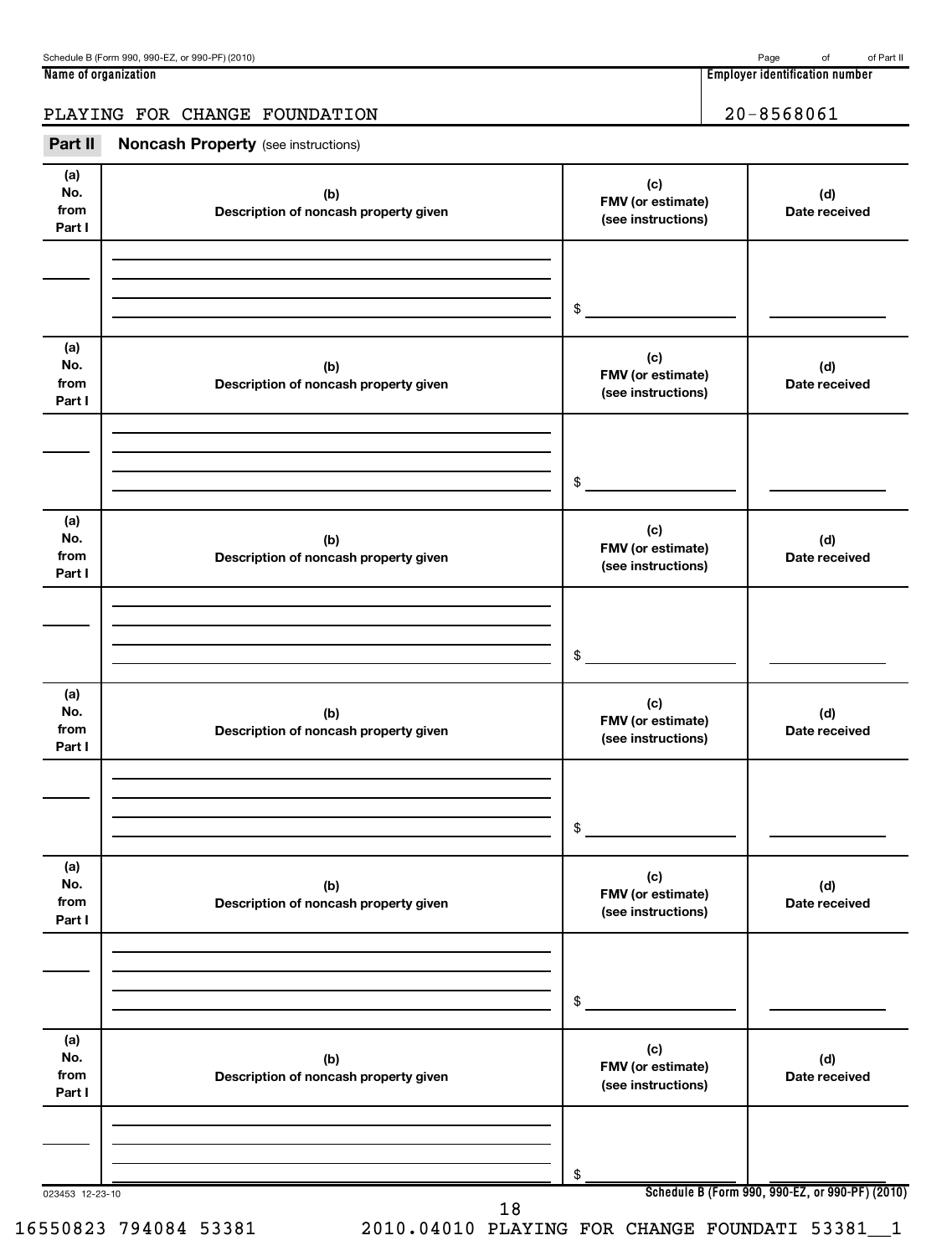| Name of organization | 1 1 1 1<br>Emplover<br>r identification number. |
|----------------------|-------------------------------------------------|

| Part III                    | Exclusively religious, charitable, etc., individual contributions to section 501(c)(7), (8), or (10) organizations aggregating<br>more than \$1,000 for the year. Complete columns (a) through (e) and the following line entry. For organizations completing<br>Part III, enter the total of exclusively religious, charitable, etc., contributions of<br>\$1,000 or less for the year. (Enter this information once. See instructions.) > \$ |                      |                                                 |
|-----------------------------|------------------------------------------------------------------------------------------------------------------------------------------------------------------------------------------------------------------------------------------------------------------------------------------------------------------------------------------------------------------------------------------------------------------------------------------------|----------------------|-------------------------------------------------|
| $(a)$ No.<br>from<br>Part I | (b) Purpose of gift                                                                                                                                                                                                                                                                                                                                                                                                                            | (c) Use of gift      | (d) Description of how gift is held             |
|                             | Transferee's name, address, and ZIP + 4                                                                                                                                                                                                                                                                                                                                                                                                        | (e) Transfer of gift | Relationship of transferor to transferee        |
|                             |                                                                                                                                                                                                                                                                                                                                                                                                                                                |                      |                                                 |
| (a) No.<br>from<br>Part I   | (b) Purpose of gift                                                                                                                                                                                                                                                                                                                                                                                                                            | (c) Use of gift      | (d) Description of how gift is held             |
|                             |                                                                                                                                                                                                                                                                                                                                                                                                                                                | (e) Transfer of gift |                                                 |
|                             | Transferee's name, address, and ZIP + 4                                                                                                                                                                                                                                                                                                                                                                                                        |                      | Relationship of transferor to transferee        |
| (a) No.<br>from<br>Part I   | (b) Purpose of gift                                                                                                                                                                                                                                                                                                                                                                                                                            | (c) Use of gift      | (d) Description of how gift is held             |
|                             |                                                                                                                                                                                                                                                                                                                                                                                                                                                | (e) Transfer of gift |                                                 |
|                             | Transferee's name, address, and $ZIP + 4$                                                                                                                                                                                                                                                                                                                                                                                                      |                      | Relationship of transferor to transferee        |
| (a) No.<br>from<br>Part I   | (b) Purpose of gift                                                                                                                                                                                                                                                                                                                                                                                                                            | (c) Use of gift      | (d) Description of how gift is held             |
|                             |                                                                                                                                                                                                                                                                                                                                                                                                                                                | (e) Transfer of gift |                                                 |
|                             | Transferee's name, address, and $ZIP + 4$                                                                                                                                                                                                                                                                                                                                                                                                      |                      | Relationship of transferor to transferee        |
|                             |                                                                                                                                                                                                                                                                                                                                                                                                                                                |                      | Schedule B (Form 990, 990-EZ, or 990-PF) (2010) |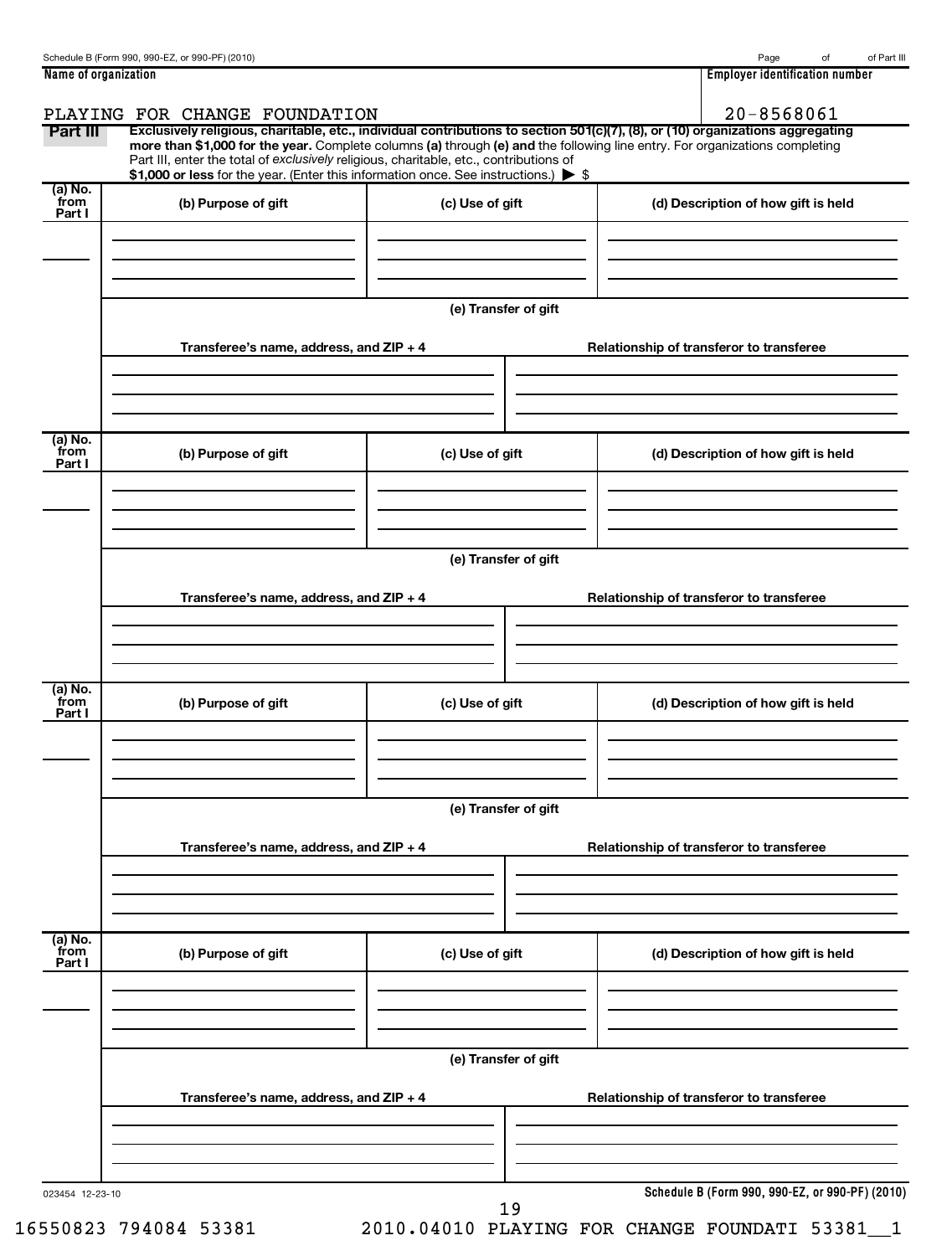| <b>SCHEDULE D</b> |  |
|-------------------|--|
|                   |  |

Department of the Treasury Internal Revenue Service

# **Supplemental Financial Statements**

**(Form 990) | Complete if the organization answered "Yes," to Form 990,**

**Part IV, line 6, 7, 8, 9, 10, 11, or 12. | Attach to Form 990. | See separate instructions.**

**Inspection Name of the oriental conducts of the oriental conducts of the oriental conducts of the oriental conducts of the oriental conducts of**  $\blacksquare$ 

OMB No. 1545-0047

**Open to Public**

|  | Name of the organization |
|--|--------------------------|
|--|--------------------------|

|                    | PLAYING FOR CHANGE FOUNDATION                                                                                                                                                                                                           |                                                | 20-8568061                                          |
|--------------------|-----------------------------------------------------------------------------------------------------------------------------------------------------------------------------------------------------------------------------------------|------------------------------------------------|-----------------------------------------------------|
| Part I             | Organizations Maintaining Donor Advised Funds or Other Similar Funds or Accounts. Complete if the                                                                                                                                       |                                                |                                                     |
|                    | organization answered "Yes" to Form 990, Part IV, line 6.                                                                                                                                                                               |                                                |                                                     |
|                    | (a) Donor advised funds                                                                                                                                                                                                                 |                                                | (b) Funds and other accounts                        |
| 1.                 |                                                                                                                                                                                                                                         |                                                |                                                     |
| 2                  |                                                                                                                                                                                                                                         |                                                |                                                     |
| З                  |                                                                                                                                                                                                                                         |                                                |                                                     |
| 4                  |                                                                                                                                                                                                                                         |                                                |                                                     |
| 5                  | Did the organization inform all donors and donor advisors in writing that the assets held in donor advised funds                                                                                                                        |                                                |                                                     |
|                    |                                                                                                                                                                                                                                         |                                                | Yes<br>No                                           |
| 6                  | Did the organization inform all grantees, donors, and donor advisors in writing that grant funds can be used only                                                                                                                       |                                                |                                                     |
|                    | for charitable purposes and not for the benefit of the donor or donor advisor, or for any other purpose conferring                                                                                                                      |                                                |                                                     |
|                    |                                                                                                                                                                                                                                         |                                                | Yes<br>No                                           |
|                    | Part II<br><b>Conservation Easements.</b> Complete if the organization answered "Yes" to Form 990, Part IV, line 7.                                                                                                                     |                                                |                                                     |
| 1.                 | Purpose(s) of conservation easements held by the organization (check all that apply).                                                                                                                                                   |                                                |                                                     |
|                    | Preservation of land for public use (e.g., recreation or education)                                                                                                                                                                     |                                                | Preservation of an historically important land area |
|                    | Protection of natural habitat                                                                                                                                                                                                           | Preservation of a certified historic structure |                                                     |
|                    | Preservation of open space                                                                                                                                                                                                              |                                                |                                                     |
| 2                  | Complete lines 2a through 2d if the organization held a qualified conservation contribution in the form of a conservation easement on the last                                                                                          |                                                |                                                     |
|                    | day of the tax year.                                                                                                                                                                                                                    |                                                |                                                     |
|                    |                                                                                                                                                                                                                                         |                                                | Held at the End of the Tax Year                     |
| а                  |                                                                                                                                                                                                                                         |                                                | 2a                                                  |
| b                  | Total acreage restricted by conservation easements                                                                                                                                                                                      |                                                | 2 <sub>b</sub>                                      |
| с                  | Number of conservation easements on a certified historic structure included in (a) manufacture included in (a)                                                                                                                          |                                                | 2c                                                  |
| d                  | Number of conservation easements included in (c) acquired after 8/17/06, and not on a historic structure                                                                                                                                |                                                |                                                     |
|                    | listed in the National Register [111] Marshall Register [11] Marshall Register [11] Marshall Register [11] Marshall Register [11] Marshall Register [11] Marshall Register [11] Marshall Register [11] Marshall Register [11]           |                                                | 2d                                                  |
| 3                  | Number of conservation easements modified, transferred, released, extinguished, or terminated by the organization during the tax                                                                                                        |                                                |                                                     |
| 4                  | $year \blacktriangleright$<br>Number of states where property subject to conservation easement is located >                                                                                                                             |                                                |                                                     |
| 5                  | Does the organization have a written policy regarding the periodic monitoring, inspection, handling of                                                                                                                                  |                                                |                                                     |
|                    | violations, and enforcement of the conservation easements it holds?                                                                                                                                                                     |                                                | Yes<br><b>No</b>                                    |
| 6                  | Staff and volunteer hours devoted to monitoring, inspecting, and enforcing conservation easements during the year                                                                                                                       |                                                |                                                     |
| 7                  | Amount of expenses incurred in monitoring, inspecting, and enforcing conservation easements during the year $\triangleright$ \$                                                                                                         |                                                |                                                     |
| 8                  | Does each conservation easement reported on line 2(d) above satisfy the requirements of section 170(h)(4)(B)(i)                                                                                                                         |                                                |                                                     |
|                    |                                                                                                                                                                                                                                         |                                                | <b>No</b><br>Yes                                    |
| 9                  | In Part XIV, describe how the organization reports conservation easements in its revenue and expense statement, and balance sheet, and                                                                                                  |                                                |                                                     |
|                    | include, if applicable, the text of the footnote to the organization's financial statements that describes the organization's accounting for                                                                                            |                                                |                                                     |
|                    | conservation easements.                                                                                                                                                                                                                 |                                                |                                                     |
|                    | Organizations Maintaining Collections of Art, Historical Treasures, or Other Similar Assets.<br>Part III                                                                                                                                |                                                |                                                     |
|                    | Complete if the organization answered "Yes" to Form 990, Part IV, line 8.                                                                                                                                                               |                                                |                                                     |
|                    | 1a If the organization elected, as permitted under SFAS 116 (ASC 958), not to report in its revenue statement and balance sheet works of art,                                                                                           |                                                |                                                     |
|                    | historical treasures, or other similar assets held for public exhibition, education, or research in furtherance of public service, provide, in Part XIV,                                                                                |                                                |                                                     |
|                    | the text of the footnote to its financial statements that describes these items.<br>b If the organization elected, as permitted under SFAS 116 (ASC 958), to report in its revenue statement and balance sheet works of art, historical |                                                |                                                     |
|                    | treasures, or other similar assets held for public exhibition, education, or research in furtherance of public service, provide the following amounts                                                                                   |                                                |                                                     |
|                    | relating to these items:                                                                                                                                                                                                                |                                                |                                                     |
|                    |                                                                                                                                                                                                                                         |                                                |                                                     |
|                    | (ii) Assets included in Form 990, Part X                                                                                                                                                                                                |                                                | $\blacktriangleright$ s                             |
| 2                  | If the organization received or held works of art, historical treasures, or other similar assets for financial gain, provide                                                                                                            |                                                |                                                     |
|                    | the following amounts required to be reported under SFAS 116 (ASC 958) relating to these items:                                                                                                                                         |                                                |                                                     |
|                    |                                                                                                                                                                                                                                         |                                                |                                                     |
|                    |                                                                                                                                                                                                                                         |                                                |                                                     |
|                    |                                                                                                                                                                                                                                         |                                                |                                                     |
|                    | LHA For Paperwork Reduction Act Notice, see the Instructions for Form 990.                                                                                                                                                              |                                                | Schedule D (Form 990) 2010                          |
| 032051<br>12-20-10 |                                                                                                                                                                                                                                         |                                                |                                                     |

20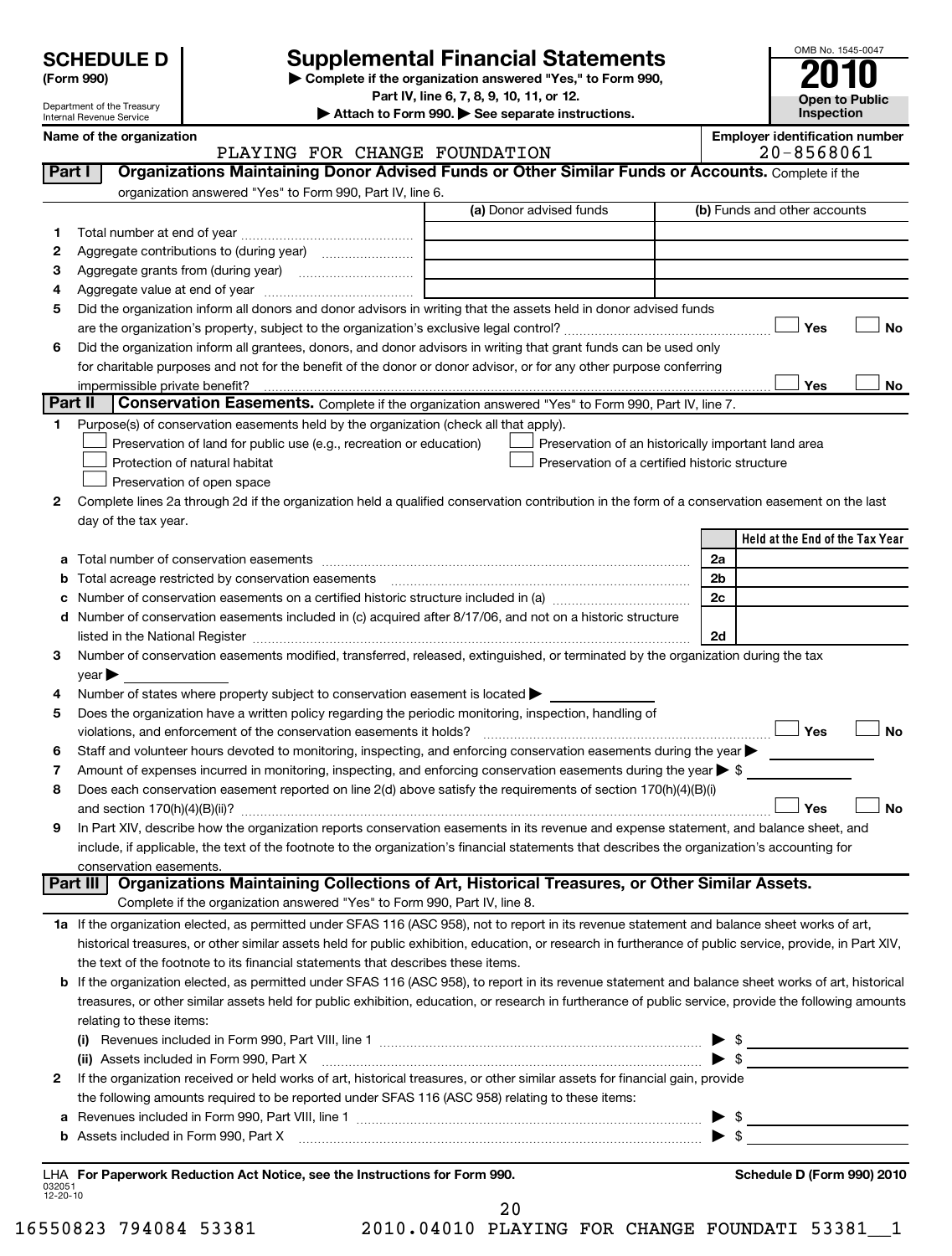|    | Schedule D (Form 990) 2010                                                                                                                                                                                                     | PLAYING FOR CHANGE FOUNDATION |                |               |                            |  |                                                 |                | 20-8568061 Page 2   |
|----|--------------------------------------------------------------------------------------------------------------------------------------------------------------------------------------------------------------------------------|-------------------------------|----------------|---------------|----------------------------|--|-------------------------------------------------|----------------|---------------------|
|    | Part III  <br>Organizations Maintaining Collections of Art, Historical Treasures, or Other Similar Assets (continued)                                                                                                          |                               |                |               |                            |  |                                                 |                |                     |
| 3  | Using the organization's acquisition, accession, and other records, check any of the following that are a significant use of its collection items                                                                              |                               |                |               |                            |  |                                                 |                |                     |
|    | (check all that apply):                                                                                                                                                                                                        |                               |                |               |                            |  |                                                 |                |                     |
| a  | Public exhibition<br>Loan or exchange programs                                                                                                                                                                                 |                               |                |               |                            |  |                                                 |                |                     |
| b  | Scholarly research                                                                                                                                                                                                             | $\mathbf e$                   |                |               | Other <u>Communication</u> |  |                                                 |                |                     |
| c  | Preservation for future generations                                                                                                                                                                                            |                               |                |               |                            |  |                                                 |                |                     |
| 4  | Provide a description of the organization's collections and explain how they further the organization's exempt purpose in Part XIV.                                                                                            |                               |                |               |                            |  |                                                 |                |                     |
| 5  | During the year, did the organization solicit or receive donations of art, historical treasures, or other similar assets                                                                                                       |                               |                |               |                            |  |                                                 |                |                     |
|    |                                                                                                                                                                                                                                |                               |                |               |                            |  |                                                 | Yes            | No                  |
|    | Part IV<br>Escrow and Custodial Arrangements. Complete if the organization answered "Yes" to Form 990, Part IV, line 9, or                                                                                                     |                               |                |               |                            |  |                                                 |                |                     |
|    | reported an amount on Form 990, Part X, line 21.                                                                                                                                                                               |                               |                |               |                            |  |                                                 |                |                     |
|    | 1a Is the organization an agent, trustee, custodian or other intermediary for contributions or other assets not included                                                                                                       |                               |                |               |                            |  |                                                 |                |                     |
|    | on Form 990, Part X? [11] matter and the contract of the contract of the contract of the contract of the contract of the contract of the contract of the contract of the contract of the contract of the contract of the contr |                               |                |               |                            |  |                                                 | Yes            | <b>No</b>           |
|    | <b>b</b> If "Yes," explain the arrangement in Part XIV and complete the following table:                                                                                                                                       |                               |                |               |                            |  |                                                 |                |                     |
|    |                                                                                                                                                                                                                                |                               |                |               |                            |  |                                                 | Amount         |                     |
| с  | Beginning balance manufactured and contain an account of the state of the state of the state of the state of the state of the state of the state of the state of the state of the state of the state of the state of the state |                               |                |               |                            |  | 1c                                              |                |                     |
|    |                                                                                                                                                                                                                                |                               |                |               |                            |  | 1d                                              |                |                     |
| е  | Distributions during the year manufactured and continuum control of the state of the control of the state of the state of the state of the state of the state of the state of the state of the state of the state of the state |                               |                |               |                            |  | 1е                                              |                |                     |
| f. |                                                                                                                                                                                                                                |                               |                |               |                            |  | 1f                                              |                |                     |
|    |                                                                                                                                                                                                                                |                               |                |               |                            |  |                                                 | Yes            | No                  |
|    | <b>b</b> If "Yes," explain the arrangement in Part XIV.                                                                                                                                                                        |                               |                |               |                            |  |                                                 |                |                     |
|    | Endowment Funds. Complete if the organization answered "Yes" to Form 990, Part IV, line 10.<br><b>Part V</b>                                                                                                                   |                               |                |               |                            |  |                                                 |                |                     |
|    |                                                                                                                                                                                                                                | (a) Current year              | (b) Prior year |               |                            |  | (c) Two years back $ $ (d) Three years back $ $ |                | (e) Four years back |
|    | 1a Beginning of year balance                                                                                                                                                                                                   |                               |                |               |                            |  |                                                 |                |                     |
| b  |                                                                                                                                                                                                                                |                               |                |               |                            |  |                                                 |                |                     |
| c  | Net investment earnings, gains, and losses                                                                                                                                                                                     |                               |                |               |                            |  |                                                 |                |                     |
| d  | Grants or scholarships <i>manually contained</i>                                                                                                                                                                               |                               |                |               |                            |  |                                                 |                |                     |
|    | e Other expenditures for facilities                                                                                                                                                                                            |                               |                |               |                            |  |                                                 |                |                     |
|    | and programs                                                                                                                                                                                                                   |                               |                |               |                            |  |                                                 |                |                     |
|    |                                                                                                                                                                                                                                |                               |                |               |                            |  |                                                 |                |                     |
| g  |                                                                                                                                                                                                                                |                               |                |               |                            |  |                                                 |                |                     |
| 2  | Provide the estimated percentage of the year end balance held as:                                                                                                                                                              |                               |                |               |                            |  |                                                 |                |                     |
| а  | Board designated or quasi-endowment >                                                                                                                                                                                          |                               | %              |               |                            |  |                                                 |                |                     |
|    | <b>b</b> Permanent endowment $\blacktriangleright$                                                                                                                                                                             | %                             |                |               |                            |  |                                                 |                |                     |
| с  | Term endowment $\blacktriangleright$                                                                                                                                                                                           | %                             |                |               |                            |  |                                                 |                |                     |
|    | 3a Are there endowment funds not in the possession of the organization that are held and administered for the organization                                                                                                     |                               |                |               |                            |  |                                                 |                |                     |
|    | by:                                                                                                                                                                                                                            |                               |                |               |                            |  |                                                 |                | Yes<br>No           |
|    | (i)                                                                                                                                                                                                                            |                               |                |               |                            |  |                                                 | 3a(i)          |                     |
|    |                                                                                                                                                                                                                                |                               |                |               |                            |  |                                                 | 3a(ii)         |                     |
|    |                                                                                                                                                                                                                                |                               |                |               |                            |  |                                                 | 3b             |                     |
| 4  | Describe in Part XIV the intended uses of the organization's endowment funds.                                                                                                                                                  |                               |                |               |                            |  |                                                 |                |                     |
|    | Land, Buildings, and Equipment. See Form 990, Part X, line 10.<br><b>Part VI</b>                                                                                                                                               |                               |                |               |                            |  |                                                 |                |                     |
|    | Description of investment                                                                                                                                                                                                      | (a) Cost or other             |                |               | (b) Cost or other          |  | (c) Accumulated                                 | (d) Book value |                     |
|    |                                                                                                                                                                                                                                | basis (investment)            |                | basis (other) |                            |  | depreciation                                    |                |                     |
|    |                                                                                                                                                                                                                                |                               |                |               |                            |  |                                                 |                |                     |
| b  |                                                                                                                                                                                                                                |                               |                |               |                            |  |                                                 |                |                     |
|    |                                                                                                                                                                                                                                |                               |                |               |                            |  |                                                 |                |                     |
| d  |                                                                                                                                                                                                                                |                               |                |               |                            |  |                                                 |                |                     |
| е  |                                                                                                                                                                                                                                |                               |                |               |                            |  |                                                 |                |                     |
|    | Total. Add lines 1a through 1e. (Column (d) must equal Form 990, Part X, column (B), line 10(c).)                                                                                                                              |                               |                |               |                            |  |                                                 |                | $\overline{0}$ .    |
|    |                                                                                                                                                                                                                                |                               |                |               |                            |  |                                                 |                |                     |

**Schedule D (Form 990) 2010**

032052 12-20-10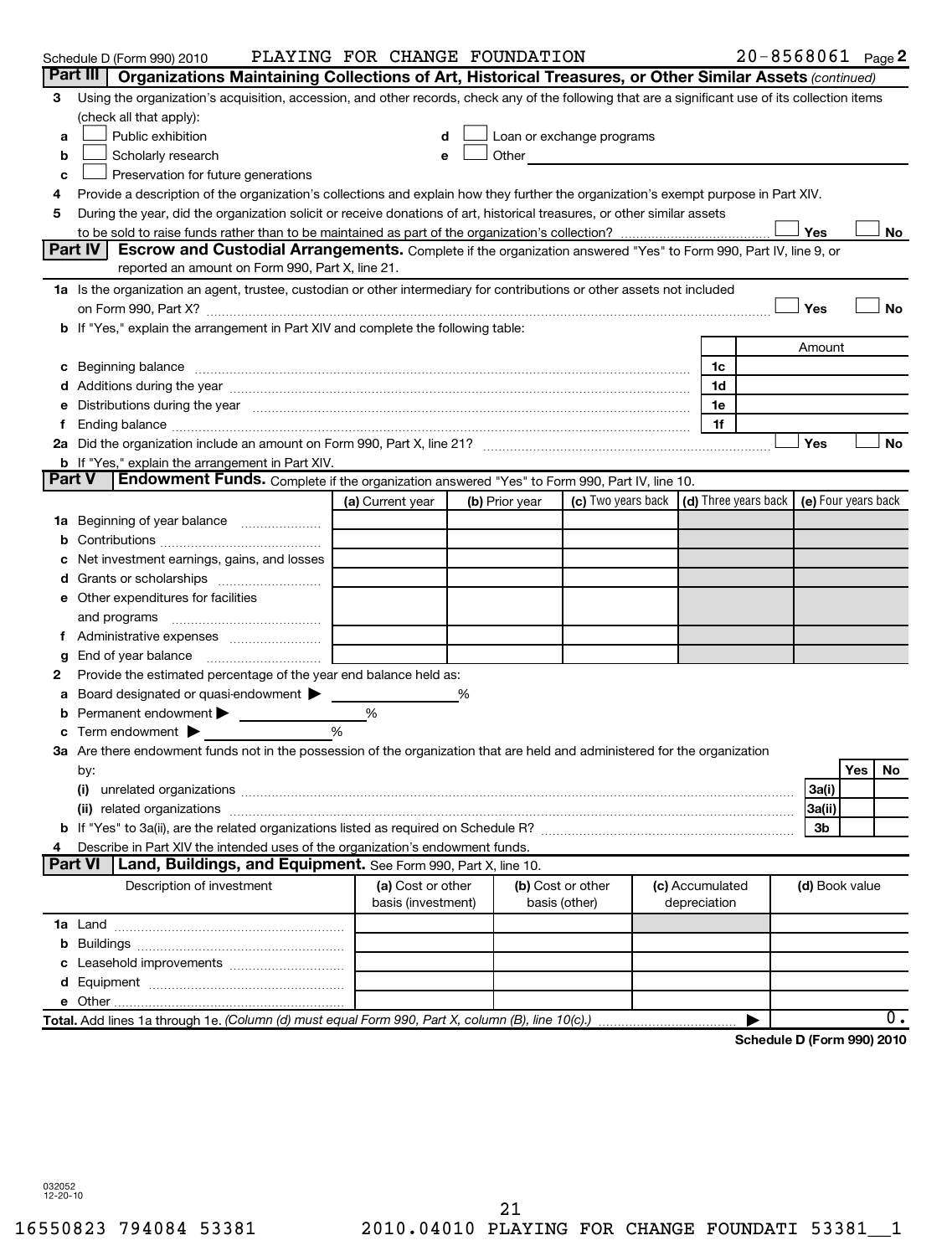| Schedule D (Form 990) 2010 |
|----------------------------|
|----------------------------|

### Schedule D (Form 990) 2010 Page PLAYING FOR CHANGE FOUNDATION 20-8568061

| Part VII Investments - Other Securities. See Form 990, Part X, line 12.                                                                                                                                                                                               |                 |            |                                                              |                            |
|-----------------------------------------------------------------------------------------------------------------------------------------------------------------------------------------------------------------------------------------------------------------------|-----------------|------------|--------------------------------------------------------------|----------------------------|
| (a) Description of security or category<br>(including name of security)                                                                                                                                                                                               | (b) Book value  |            | (c) Method of valuation:<br>Cost or end-of-year market value |                            |
| (1) Financial derivatives                                                                                                                                                                                                                                             |                 |            |                                                              |                            |
|                                                                                                                                                                                                                                                                       |                 |            |                                                              |                            |
| (3) Other                                                                                                                                                                                                                                                             |                 |            |                                                              |                            |
| (A)                                                                                                                                                                                                                                                                   |                 |            |                                                              |                            |
| (B)                                                                                                                                                                                                                                                                   |                 |            |                                                              |                            |
| (C)                                                                                                                                                                                                                                                                   |                 |            |                                                              |                            |
| (D)                                                                                                                                                                                                                                                                   |                 |            |                                                              |                            |
| (E)                                                                                                                                                                                                                                                                   |                 |            |                                                              |                            |
| (F)                                                                                                                                                                                                                                                                   |                 |            |                                                              |                            |
| (G)                                                                                                                                                                                                                                                                   |                 |            |                                                              |                            |
| (H)                                                                                                                                                                                                                                                                   |                 |            |                                                              |                            |
| (1)                                                                                                                                                                                                                                                                   |                 |            |                                                              |                            |
| Total. (Col (b) must equal Form 990, Part X, col (B) line 12.) $\blacktriangleright$                                                                                                                                                                                  |                 |            |                                                              |                            |
| Part VIII Investments - Program Related. See Form 990, Part X, line 13.                                                                                                                                                                                               |                 |            |                                                              |                            |
| (a) Description of investment type                                                                                                                                                                                                                                    | (b) Book value  |            | (c) Method of valuation:<br>Cost or end-of-year market value |                            |
| (1)                                                                                                                                                                                                                                                                   |                 |            |                                                              |                            |
| (2)                                                                                                                                                                                                                                                                   |                 |            |                                                              |                            |
| (3)                                                                                                                                                                                                                                                                   |                 |            |                                                              |                            |
| (4)                                                                                                                                                                                                                                                                   |                 |            |                                                              |                            |
| (5)                                                                                                                                                                                                                                                                   |                 |            |                                                              |                            |
| (6)<br>(7)                                                                                                                                                                                                                                                            |                 |            |                                                              |                            |
| (8)                                                                                                                                                                                                                                                                   |                 |            |                                                              |                            |
| (9)                                                                                                                                                                                                                                                                   |                 |            |                                                              |                            |
| (10)                                                                                                                                                                                                                                                                  |                 |            |                                                              |                            |
| Total. (Col (b) must equal Form 990, Part X, col (B) line 13.)                                                                                                                                                                                                        |                 |            |                                                              |                            |
| Part IX<br>Other Assets. See Form 990, Part X, line 15.                                                                                                                                                                                                               |                 |            |                                                              |                            |
|                                                                                                                                                                                                                                                                       | (a) Description |            |                                                              | (b) Book value             |
| WEBSITE DEVELOPMENT COSTS<br>(1)                                                                                                                                                                                                                                      |                 |            |                                                              | 40,351.                    |
| (2)                                                                                                                                                                                                                                                                   |                 |            |                                                              |                            |
| (3)                                                                                                                                                                                                                                                                   |                 |            |                                                              |                            |
| (4)                                                                                                                                                                                                                                                                   |                 |            |                                                              |                            |
| (5)                                                                                                                                                                                                                                                                   |                 |            |                                                              |                            |
| (6)                                                                                                                                                                                                                                                                   |                 |            |                                                              |                            |
| (7)                                                                                                                                                                                                                                                                   |                 |            |                                                              |                            |
| (8)                                                                                                                                                                                                                                                                   |                 |            |                                                              |                            |
| (9)                                                                                                                                                                                                                                                                   |                 |            |                                                              |                            |
| (10)                                                                                                                                                                                                                                                                  |                 |            |                                                              |                            |
| Total. (Column (b) must equal Form 990, Part X, col (B) line 15.)                                                                                                                                                                                                     |                 |            |                                                              | 40,351.                    |
| Part X<br>Other Liabilities. See Form 990, Part X, line 25.                                                                                                                                                                                                           |                 |            |                                                              |                            |
| (a) Description of liability<br>1.                                                                                                                                                                                                                                    |                 | (b) Amount |                                                              |                            |
| (1)<br>Federal income taxes                                                                                                                                                                                                                                           |                 |            |                                                              |                            |
| (2)                                                                                                                                                                                                                                                                   |                 |            |                                                              |                            |
| (3)                                                                                                                                                                                                                                                                   |                 |            |                                                              |                            |
| (4)                                                                                                                                                                                                                                                                   |                 |            |                                                              |                            |
| (5)                                                                                                                                                                                                                                                                   |                 |            |                                                              |                            |
| (6)                                                                                                                                                                                                                                                                   |                 |            |                                                              |                            |
| (7)                                                                                                                                                                                                                                                                   |                 |            |                                                              |                            |
| (8)                                                                                                                                                                                                                                                                   |                 |            |                                                              |                            |
| (9)                                                                                                                                                                                                                                                                   |                 |            |                                                              |                            |
| (10)                                                                                                                                                                                                                                                                  |                 |            |                                                              |                            |
| (11)                                                                                                                                                                                                                                                                  |                 |            |                                                              |                            |
| Total. (Column (b) must equal Form 990, Part X, col (B) line 25.)<br>Fill 48 (ASC 740) Footnote. In Part XIV, provide the text of the footnote to the organization's financial statements that reports the organization's liability for uncertain tax positions under |                 |            |                                                              |                            |
| 2. FIN $\frac{1}{032053}$<br>12-20-10<br>FIN 48 (ASC 740).                                                                                                                                                                                                            |                 |            |                                                              |                            |
|                                                                                                                                                                                                                                                                       |                 |            |                                                              | Schedule D (Form 990) 2010 |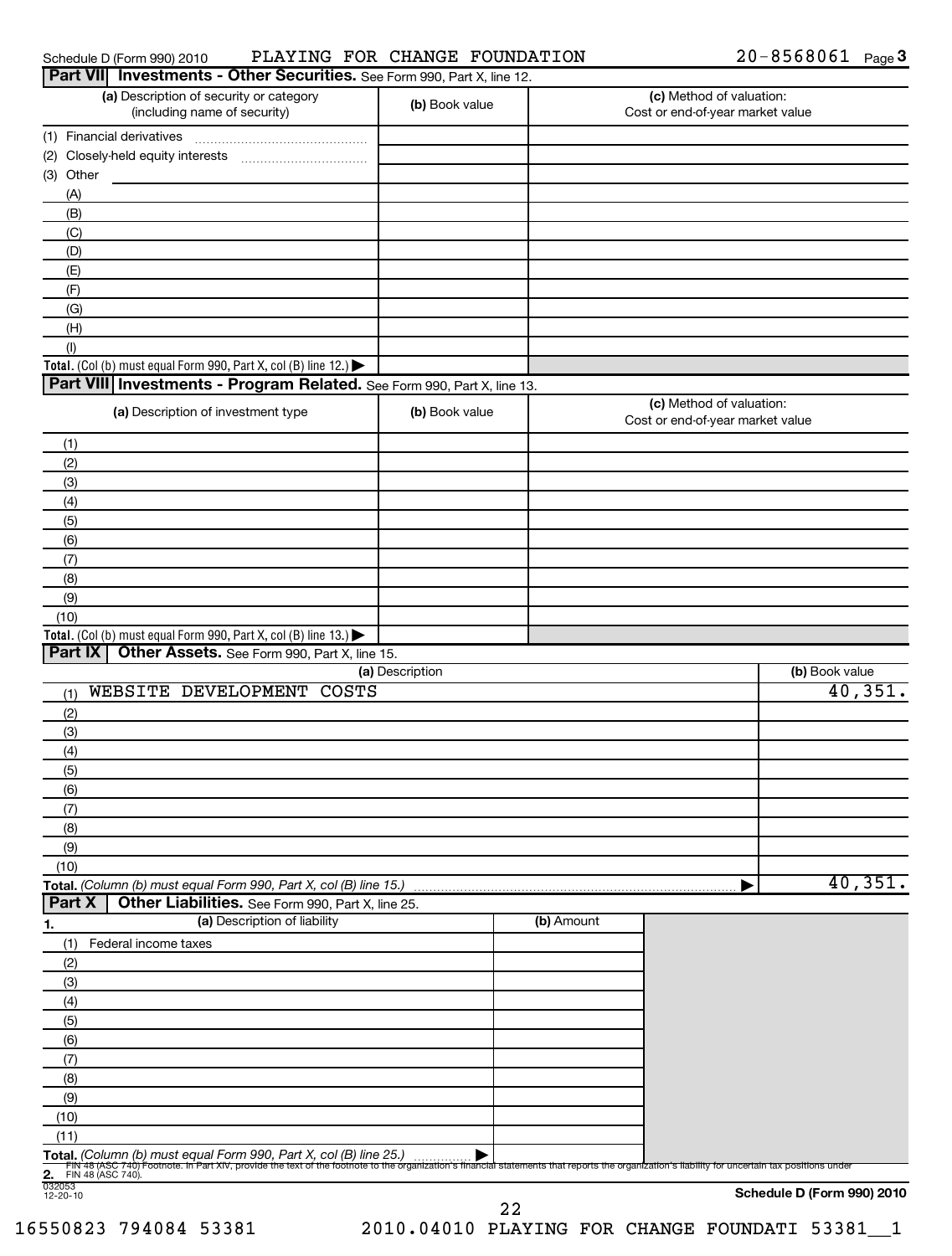|    | PLAYING FOR CHANGE FOUNDATION<br>Schedule D (Form 990) 2010                                                                                                                                                                         |                      |                         |           | $20 - 8568061$ Page 4 |
|----|-------------------------------------------------------------------------------------------------------------------------------------------------------------------------------------------------------------------------------------|----------------------|-------------------------|-----------|-----------------------|
|    | Reconciliation of Change in Net Assets from Form 990 to Audited Financial Statements<br>Part XI                                                                                                                                     |                      |                         |           |                       |
| 1  |                                                                                                                                                                                                                                     |                      | 1                       |           |                       |
| 2  |                                                                                                                                                                                                                                     |                      | $\mathbf{2}$            |           |                       |
| З  |                                                                                                                                                                                                                                     |                      | 3                       |           |                       |
| 4  | Net unrealized gains (losses) on investments [11] matter continuum matter and all the set of the set of the set of the set of the set of the set of the set of the set of the set of the set of the set of the set of the set       |                      | $\overline{\mathbf{4}}$ |           |                       |
| 5  |                                                                                                                                                                                                                                     |                      | 5                       |           |                       |
| 6  |                                                                                                                                                                                                                                     |                      | 6                       |           |                       |
| 7  | Prior period adjustments [111] manufactured and prior period adjustments [11] manufactured and period adjustments                                                                                                                   |                      | $\overline{7}$          |           |                       |
| 8  |                                                                                                                                                                                                                                     |                      | 8                       |           |                       |
| 9  |                                                                                                                                                                                                                                     |                      | 9                       |           |                       |
| 10 | Excess or (deficit) for the year per audited financial statements. Combine lines 3 and 9                                                                                                                                            |                      | 10                      |           |                       |
|    | Part XII   Reconciliation of Revenue per Audited Financial Statements With Revenue per Return                                                                                                                                       |                      |                         |           |                       |
| 1  | Total revenue, gains, and other support per audited financial statements [11, 11] matter controller and the support per audited financial statements [11] matter controller and the support of the statements and results are       |                      |                         | 1         |                       |
| 2  | Amounts included on line 1 but not on Form 990, Part VIII, line 12:                                                                                                                                                                 |                      |                         |           |                       |
| a  |                                                                                                                                                                                                                                     | 2a                   |                         |           |                       |
| b  |                                                                                                                                                                                                                                     | 2 <sub>b</sub>       |                         |           |                       |
| с  |                                                                                                                                                                                                                                     | 2 <sub>c</sub><br>2d |                         |           |                       |
|    |                                                                                                                                                                                                                                     |                      |                         |           |                       |
| е  | Add lines 2a through 2d                                                                                                                                                                                                             |                      |                         | <b>2e</b> |                       |
| З  |                                                                                                                                                                                                                                     |                      |                         | 3         |                       |
| 4  | Amounts included on Form 990, Part VIII, line 12, but not on line 1:                                                                                                                                                                |                      |                         |           |                       |
| a  |                                                                                                                                                                                                                                     | 4a                   |                         |           |                       |
| b  | Other (Describe in Part XIV.) <b>CONFIDENT</b> 2014 12:00 12:00 12:00 12:00 12:00 12:00 12:00 12:00 12:00 12:00 12:00 12:00 12:00 12:00 12:00 12:00 12:00 12:00 12:00 12:00 12:00 12:00 12:00 12:00 12:00 12:00 12:00 12:00 12:00 1 | 4 <sub>b</sub>       |                         |           |                       |
|    | c Add lines 4a and 4b                                                                                                                                                                                                               |                      |                         | 4c        |                       |
| 5  | Total revenue. Add lines 3 and 4c. (This must equal Form 990, Part I, line 12.)                                                                                                                                                     |                      |                         | 5         |                       |
|    | Part XIII Reconciliation of Expenses per Audited Financial Statements With Expenses per Return                                                                                                                                      |                      |                         |           |                       |
| 1  |                                                                                                                                                                                                                                     |                      |                         | 1         |                       |
| 2  | Amounts included on line 1 but not on Form 990, Part IX, line 25:                                                                                                                                                                   |                      |                         |           |                       |
| a  |                                                                                                                                                                                                                                     | 2a                   |                         |           |                       |
| b  |                                                                                                                                                                                                                                     | 2 <sub>b</sub>       |                         |           |                       |
| c  |                                                                                                                                                                                                                                     | 2 <sub>c</sub>       |                         |           |                       |
| d  |                                                                                                                                                                                                                                     | 2d                   |                         |           |                       |
|    | e Add lines 2a through 2d                                                                                                                                                                                                           |                      |                         | <b>2e</b> |                       |
| з  |                                                                                                                                                                                                                                     |                      |                         | 3         |                       |
| 4  | Amounts included on Form 990, Part IX, line 25, but not on line 1:                                                                                                                                                                  |                      |                         |           |                       |
|    | a Investment expenses not included on Form 990, Part VIII, line 7b                                                                                                                                                                  | 4a                   |                         |           |                       |
|    |                                                                                                                                                                                                                                     | 4 <sub>b</sub>       |                         |           |                       |
|    | c Add lines 4a and 4b                                                                                                                                                                                                               |                      |                         | 4с        |                       |
|    |                                                                                                                                                                                                                                     |                      |                         | 5         |                       |
|    | Part XIV Supplemental Information                                                                                                                                                                                                   |                      |                         |           |                       |
|    | Complete this part to provide the descriptions required for Part II, lines 3, 5, and Q: Part III, lines 1a and 4: Part IV, lines 1b and 2b: Part V, line 4: Part                                                                    |                      |                         |           |                       |

Complete this part to provide the descriptions required for Part II, lines 3, 5, and 9; Part III, lines 1a and 4; Part IV, lines 1b and 2b; Part V, line 4; Part X, line 2; Part XI, line 8; Part XII, lines 2d and 4b; and Part XIII, lines 2d and 4b. Also complete this part to provide any additional information.

**Schedule D (Form 990) 2010**

**4**

032054 12-20-10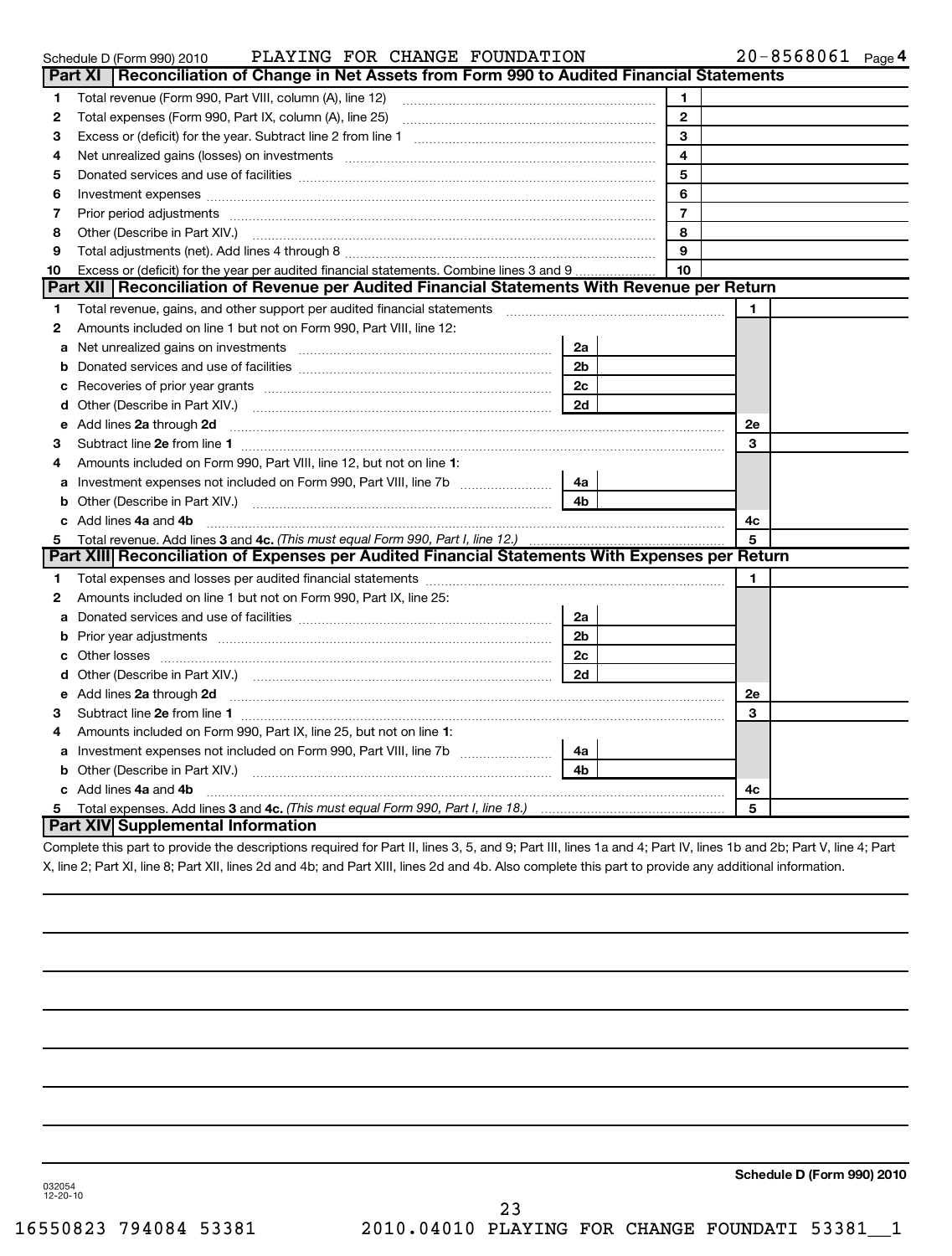| JUNEDULE F<br>(Form 990)   |
|----------------------------|
| Department of the Treasury |

Internal Revenue Service

# **SCHEDULE F** Statement of Activities Outside the United States

**| Complete if the organization answered "Yes" to Form 990,**

**Part IV, line 14b, 15, or 16. Conserved Bart IV, 15, external at the Second Bart IV, 15, or 16. Conserved Bart IV, 15, or 16. Open to Public Inspection** 

| OMB No. 1545-0047                   |
|-------------------------------------|
| 2010                                |
| <b>Open to Public</b><br>Inspection |

Name of the organization

| Name of the organization         |               |                            |                                                                                                                                                       |                      | <b>Employer identification number</b> |                        |
|----------------------------------|---------------|----------------------------|-------------------------------------------------------------------------------------------------------------------------------------------------------|----------------------|---------------------------------------|------------------------|
| PLAYING FOR CHANGE FOUNDATION    |               |                            |                                                                                                                                                       |                      | $20 - 8568061$                        |                        |
| Part I                           |               |                            | General Information on Activities Outside the United States. Complete if the organization answered "Yes"                                              |                      |                                       |                        |
| to Form 990, Part IV, line 14b.  |               |                            |                                                                                                                                                       |                      |                                       |                        |
| 1                                |               |                            | For grantmakers. Does the organization maintain records to substantiate the amount of the grants or assistance, the                                   |                      |                                       |                        |
|                                  |               |                            | grantees' eligibility for the grants or assistance, and the selection criteria used to award the grants or assistance? $\frac{1}{1},,\frac{1}{N}$ Yes |                      |                                       | <b>No</b>              |
|                                  |               |                            |                                                                                                                                                       |                      |                                       |                        |
| 2                                |               |                            | For grantmakers. Describe in Part V the organization's procedures for monitoring the use of grant funds outside the United States.                    |                      |                                       |                        |
| З                                |               |                            | Activities per Region. (The following Part I, line 3 table can be duplicated if additional space is needed.)                                          |                      |                                       |                        |
| (a) Region                       | (b) Number of | (c) Number of              | (d) Activities conducted in region                                                                                                                    |                      | (e) If activity listed in (d)         | (f) Total              |
|                                  | offices       | employees,<br>agents, and  | (by type) (e.g., fundraising, program                                                                                                                 |                      | is a program service,                 | expenditures           |
|                                  | in the region | independent<br>contractors | services, investments, grants to                                                                                                                      |                      | describe specific type                | for and<br>investments |
|                                  |               | in region                  | recipients located in the region)                                                                                                                     |                      | of service(s) in region               | in region              |
|                                  |               |                            |                                                                                                                                                       | MUSIC SCHOOL:        |                                       |                        |
|                                  |               |                            |                                                                                                                                                       | CONSTRUCTION OF THE  |                                       |                        |
| SUB-SAHARAN AFRICA               | 0             | 26                         | PROGRAM SERVICES                                                                                                                                      | MUSIC SCHOOL, MUSIC  | INSTRUMENTS, SUPPLIES,                | 238,010.               |
|                                  |               |                            |                                                                                                                                                       | MUSIC PROGRAM: MUSIC |                                       |                        |
|                                  |               |                            |                                                                                                                                                       |                      | INSTRUMENTS, SUPPLIES,                |                        |
|                                  |               |                            |                                                                                                                                                       |                      | COMPENSATION TO TEACHERS              |                        |
| SOUTH ASIA                       | 0             | 12                         | PROGRAM SERVICES                                                                                                                                      | AND ADMINISTRATORS   |                                       | 12,678.                |
|                                  |               |                            |                                                                                                                                                       |                      |                                       |                        |
|                                  |               |                            |                                                                                                                                                       |                      |                                       |                        |
|                                  |               |                            |                                                                                                                                                       |                      |                                       |                        |
|                                  |               |                            |                                                                                                                                                       |                      |                                       |                        |
|                                  |               |                            |                                                                                                                                                       |                      |                                       |                        |
|                                  |               |                            |                                                                                                                                                       |                      |                                       |                        |
|                                  |               |                            |                                                                                                                                                       |                      |                                       |                        |
|                                  |               |                            |                                                                                                                                                       |                      |                                       |                        |
|                                  |               |                            |                                                                                                                                                       |                      |                                       |                        |
|                                  |               |                            |                                                                                                                                                       |                      |                                       |                        |
|                                  |               |                            |                                                                                                                                                       |                      |                                       |                        |
|                                  |               |                            |                                                                                                                                                       |                      |                                       |                        |
|                                  |               |                            |                                                                                                                                                       |                      |                                       |                        |
|                                  |               |                            |                                                                                                                                                       |                      |                                       |                        |
|                                  |               |                            |                                                                                                                                                       |                      |                                       |                        |
|                                  |               |                            |                                                                                                                                                       |                      |                                       |                        |
|                                  |               |                            |                                                                                                                                                       |                      |                                       |                        |
|                                  |               |                            |                                                                                                                                                       |                      |                                       |                        |
|                                  |               |                            |                                                                                                                                                       |                      |                                       |                        |
|                                  |               |                            |                                                                                                                                                       |                      |                                       |                        |
|                                  |               |                            |                                                                                                                                                       |                      |                                       |                        |
| 3 a Sub-total                    | n             | 38                         |                                                                                                                                                       |                      |                                       | 250,688.               |
| <b>b</b> Total from continuation |               |                            |                                                                                                                                                       |                      |                                       |                        |
| sheets to Part I                 |               | 0                          |                                                                                                                                                       |                      |                                       | 0.                     |
| c Totals (add lines 3a           |               |                            |                                                                                                                                                       |                      |                                       |                        |
| and 3b)                          |               | 38                         |                                                                                                                                                       |                      |                                       | 250,688.               |

**For Paperwork Reduction Act Notice, see the Instructions for Form 990. Schedule F (Form 990) 2010** LHA SEE PART V FOR COLUMN (E) DESCRIPTIONS

032071 12-20-10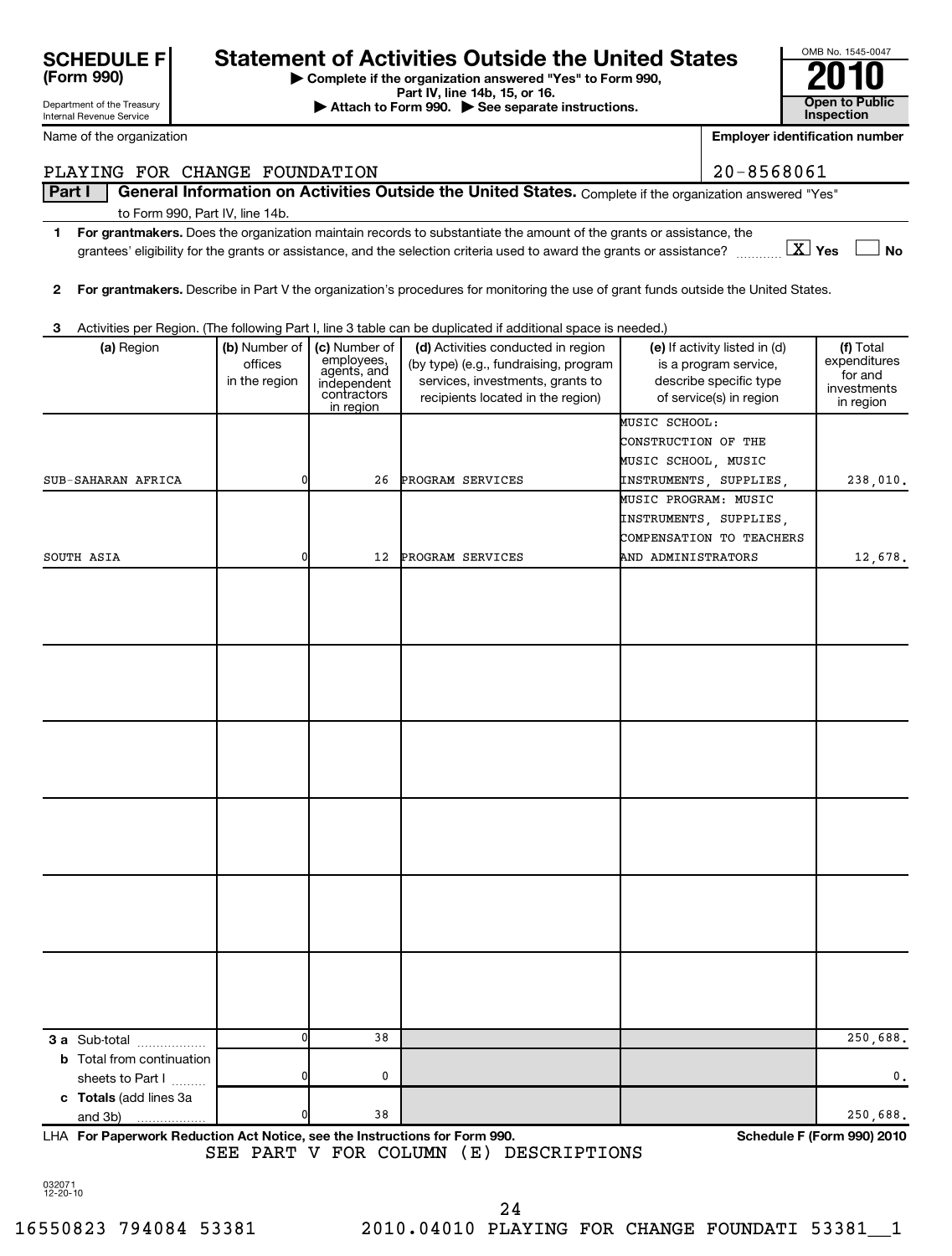**3** Enter total number of other organizations or entities |

**Schedule F (Form 990) 2010**

# Schedule F (Form 990) 2010 PLAYING FOR CHANGE FOUNDATION  $20-8568061$  Page

# Part II | Grants and Other Assistance to Organizations or Entities Outside the United States. Complete if the organization answered "Yes" to Form 990, Part IV, line 15, for any

recipient who received more than \$5,000. Check this box if no one recipient received more than \$5,000

|              |                          |                                                          |            | recipient who received more than \$5,000. Check this box if no one recipient received more than \$5,000                                                                                                                                             |                             |                                    |                                         |                                              | ▶                                                           |
|--------------|--------------------------|----------------------------------------------------------|------------|-----------------------------------------------------------------------------------------------------------------------------------------------------------------------------------------------------------------------------------------------------|-----------------------------|------------------------------------|-----------------------------------------|----------------------------------------------|-------------------------------------------------------------|
|              |                          | Part II can be duplicated if additional space is needed. |            |                                                                                                                                                                                                                                                     |                             |                                    |                                         |                                              |                                                             |
| 1            | (a) Name of organization | (b) IRS code section<br>and EIN (if applicable)          | (c) Region | (d) Purpose of<br>grant                                                                                                                                                                                                                             | (e) Amount<br>of cash grant | (f) Manner of<br>cash disbursement | (g) Amount of<br>non-cash<br>assistance | (h) Description<br>of non-cash<br>assistance | (i) Method of<br>valuation (book, FMV,<br>appraisal, other) |
|              |                          |                                                          |            |                                                                                                                                                                                                                                                     |                             |                                    |                                         |                                              |                                                             |
|              |                          |                                                          |            |                                                                                                                                                                                                                                                     |                             |                                    |                                         |                                              |                                                             |
|              |                          |                                                          |            |                                                                                                                                                                                                                                                     |                             |                                    |                                         |                                              |                                                             |
|              |                          |                                                          |            |                                                                                                                                                                                                                                                     |                             |                                    |                                         |                                              |                                                             |
|              |                          |                                                          |            |                                                                                                                                                                                                                                                     |                             |                                    |                                         |                                              |                                                             |
|              |                          |                                                          |            |                                                                                                                                                                                                                                                     |                             |                                    |                                         |                                              |                                                             |
|              |                          |                                                          |            |                                                                                                                                                                                                                                                     |                             |                                    |                                         |                                              |                                                             |
|              |                          |                                                          |            |                                                                                                                                                                                                                                                     |                             |                                    |                                         |                                              |                                                             |
|              |                          |                                                          |            |                                                                                                                                                                                                                                                     |                             |                                    |                                         |                                              |                                                             |
|              |                          |                                                          |            |                                                                                                                                                                                                                                                     |                             |                                    |                                         |                                              |                                                             |
|              |                          |                                                          |            |                                                                                                                                                                                                                                                     |                             |                                    |                                         |                                              |                                                             |
|              |                          |                                                          |            |                                                                                                                                                                                                                                                     |                             |                                    |                                         |                                              |                                                             |
|              |                          |                                                          |            |                                                                                                                                                                                                                                                     |                             |                                    |                                         |                                              |                                                             |
|              |                          |                                                          |            |                                                                                                                                                                                                                                                     |                             |                                    |                                         |                                              |                                                             |
|              |                          |                                                          |            |                                                                                                                                                                                                                                                     |                             |                                    |                                         |                                              |                                                             |
|              |                          |                                                          |            |                                                                                                                                                                                                                                                     |                             |                                    |                                         |                                              |                                                             |
| $\mathbf{2}$ |                          |                                                          |            | Enter total number of recipient organizations listed above that are recognized as charities by the foreign country, recognized as tax-exempt by<br>the IRS, or for which the grantee or counsel has provided a section 501(c)(3) equivalency letter |                             |                                    |                                         |                                              |                                                             |

25

**2**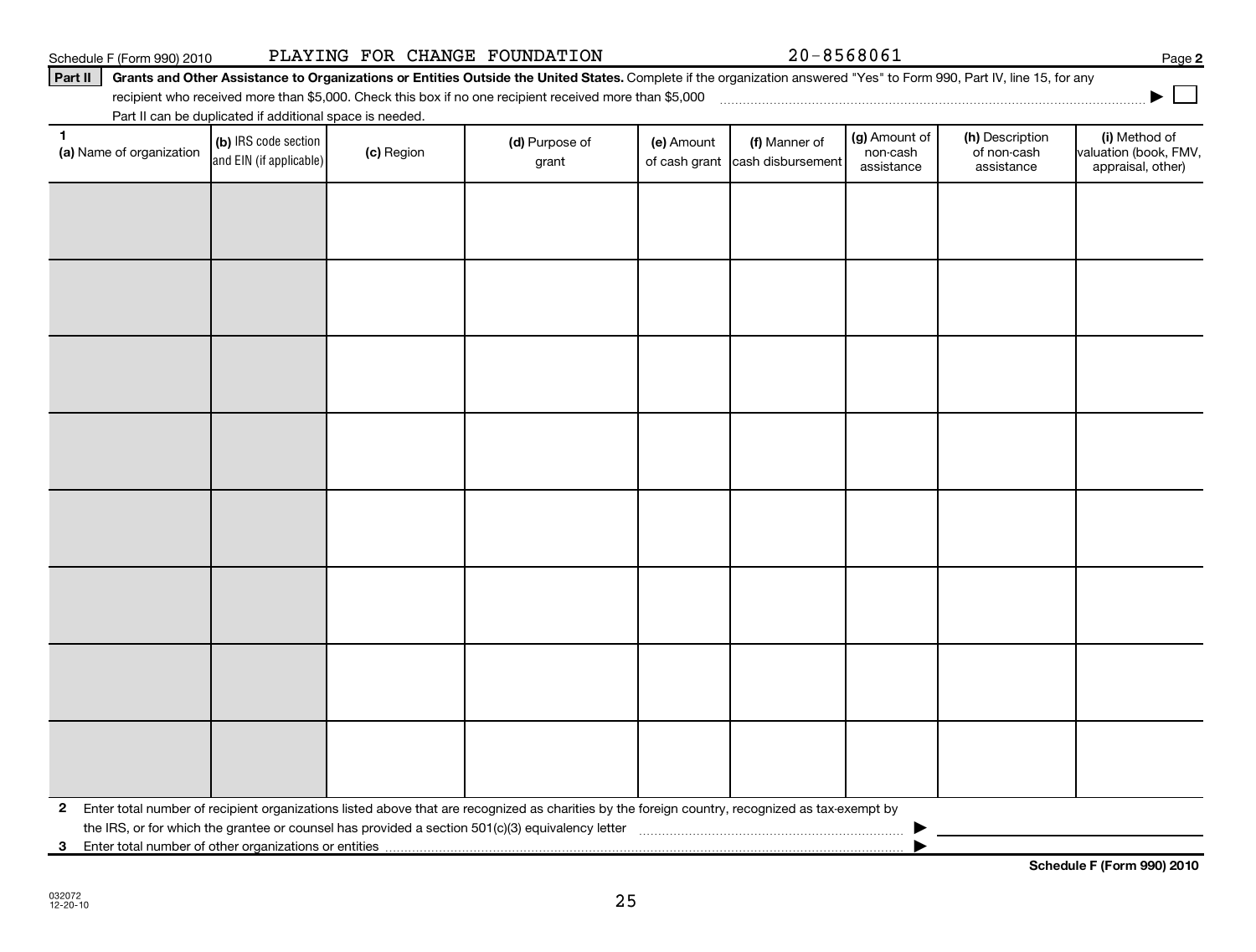| Schedule F (Form 990) 2010 |  |  |  |  |  |  |  |
|----------------------------|--|--|--|--|--|--|--|

26

# Schedule F (Form 990) 2010 PLAYING FOR CHANGE FOUNDATION  $20-8568061$  Page

(c) Number of **recipients** 

# Part III Grants and Other Assistance to Individuals Outside the United States. Complete if the organization answered "Yes" to Form 990, Part IV, line 16.

(a) Type of grant or assistance (b) Region (b) Region (c) Number of (d) Amount of (e) Manner of (f) Amount of (f)<br>Region (cash grant cash dishursement pop-cash non-cash assistance v

(e) Manner of cash disbursement

(d) Amount of cash grant

Part III can be duplicated if additional space is needed.

(g) Description of non-cash assistance

(f) Amount of non-cash assistance

**3**

**(h)** Method of<br>valuation<br>(book, FMV,<br>appraisal, other)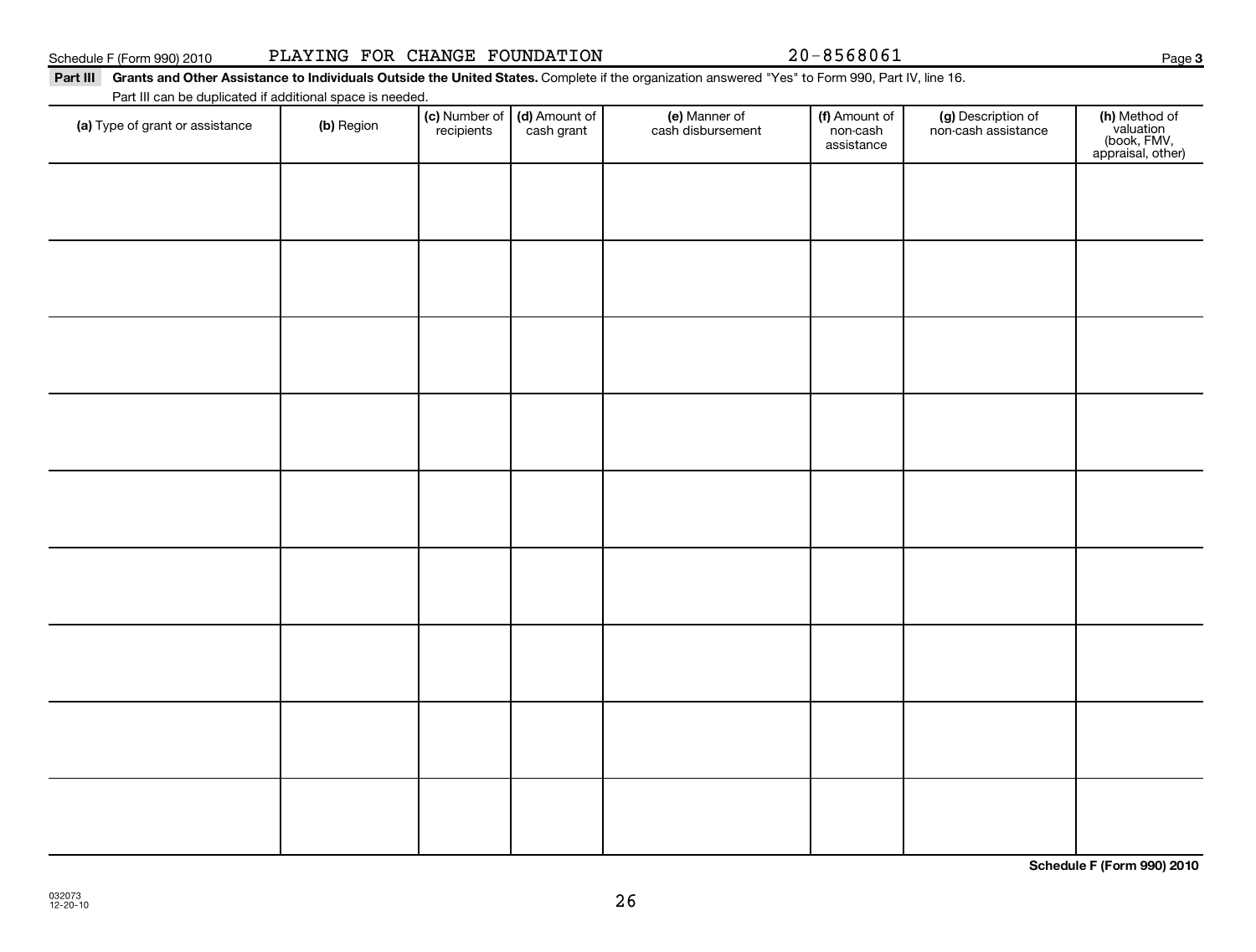# Schedule F (Form 990) 2010 PLAYING FOR CHANGE FOUNDATION  $20-8568061$  Page **Part IV Foreign Forms**

| 1            | Was the organization a U.S. transferor of property to a foreign corporation during the tax year? If "Yes," the<br>organization may be required to file Form 926, Return by a U.S. Transferor of Property to a Foreign<br>Corporation (see Instructions for Form 926) [11] matter continuum matter of the Instruction (see Instructions for Form 926)                                                                                           | Yes | $\overline{X}$ No |
|--------------|------------------------------------------------------------------------------------------------------------------------------------------------------------------------------------------------------------------------------------------------------------------------------------------------------------------------------------------------------------------------------------------------------------------------------------------------|-----|-------------------|
| $\mathbf{2}$ | Did the organization have an interest in a foreign trust during the tax year? If "Yes," the organization<br>may be required to file Form 3520, Annual Return to Report Transactions with Foreign Trusts and<br>Receipt of Certain Foreign Gifts, and/or Form 3520-A, Annual Information Return of Foreign Trust With                                                                                                                           | Yes | $X _{\text{No}}$  |
| 3            | Did the organization have an ownership interest in a foreign corporation during the tax year? If "Yes,"<br>the organization may be required to file Form 5471, Information Return of U.S. Persons with respect to                                                                                                                                                                                                                              | Yes | $\overline{X}$ No |
| 4            | Was the organization a direct or indirect shareholder of a passive foreign investment company or a<br>qualified electing fund during the tax year? If "Yes," the organization may be required to file Form 8621,<br>Return by a Shareholder of a Passive Foreign Investment Company or Qualified Electing Fund. (see                                                                                                                           | Yes | $\overline{X}$ No |
| 5            | Did the organization have an ownership interest in a foreign partnership during the tax year? If "Yes,"<br>the organization may be required to file Form 8865, Return of U.S. Persons with respect to Certain<br>Foreign Partnerships. (see Instructions for Form 8865) [111] [12] matter contract the state of the state of the state of the state of the state of the state of the state of the state of the state of the state of the state | Yes | $X _{N0}$         |
| 6            | Did the organization have any operations in or related to any boycotting countries during the tax year? If<br>"Yes," the organization may be required to file Form 5713, International Boycott Report (see Instructions<br>for Form 5713)                                                                                                                                                                                                      | Yes |                   |

**Schedule F (Form 990) 2010**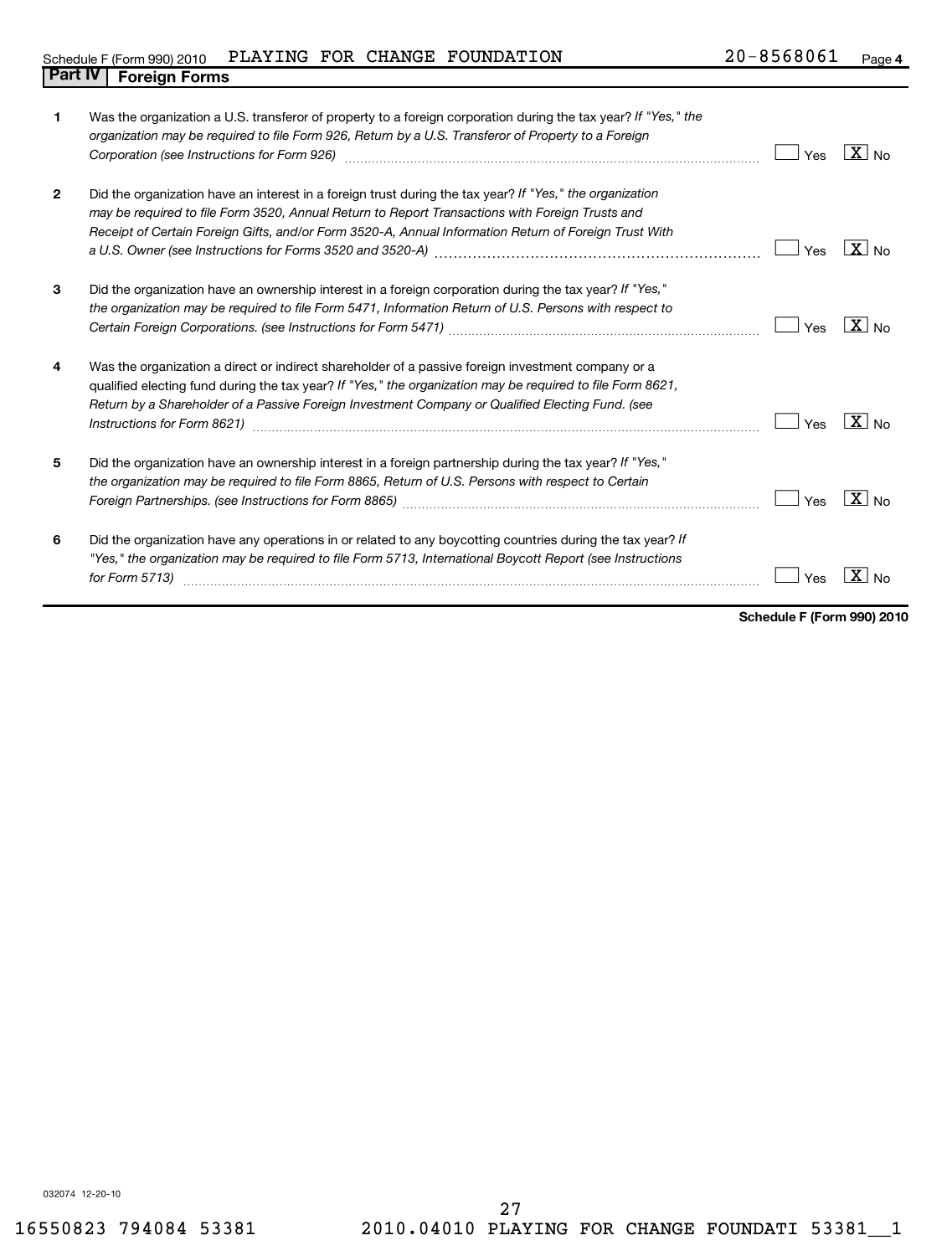| Schedule F (Form 990) 2010                | PLAYING FOR CHANGE FOUNDATION |  |                                                                                                                                               | 20-8568061 | Page |
|-------------------------------------------|-------------------------------|--|-----------------------------------------------------------------------------------------------------------------------------------------------|------------|------|
| Part V<br><b>Supplemental Information</b> |                               |  |                                                                                                                                               |            |      |
|                                           |                               |  | Complete this part to provide the information required by Part I. line 2 (monitoring of funds): Part I. line 3, column (f) (accounting method |            |      |

Complete this part to provide the information required by Part I, line 2 (monitoring of funds); Part I, line 3, column (f) (accounting method); Part II, line 1 (accounting method); Part III (accounting method); and Part III, column (c) (estimated number of recipients), as applicable. Also complete this part to provide any additional information.

SCHEDULE F, PART I, LINE 2: THE PLAYING FOR CHANGE FOUNDATION (PFCF) ESTABLISHES A BUDGET WITH OUR PARTNERS IN COUNTRIES FOR THE CONSTRUCTIONS, SUPPORT, AND OPERATIONS OF THE MUSIC SCHOOL/PROGRAM. PFCF OBTAINS THE NECESSARY RECORDS AND WIRES THE APPROPRIATE FUNDS RELATED TO THE BUDGET AND SUPPORTING DOCUMENTATION. THE EXPENDITURES ARE ALLOCATED FOR CONSTRUCTION, OPERATION COSTS (E.G. UTILITY, TRANSPORT, ETC),

COMPENSATION TO TEACHERS, ADMINISTRATORS AND CERTAIN KEY PROGRAM

COORDINATORS AS WELL AS NECESSARY TRAVEL EXPENSES. ALL WIRES CLEARLY

INDICATE THE AMOUNT AND DIRECTLY RELATED EXPENDITURE. ALL DOCUMENTS ARE

KEPT ON FILE AT THE PFCF'S UNITED STATES OFFICE IN LOS ANGELES.

PFCF PROGRAM DIRECTOR AND IN-COUNTRY PROGRAM COORDINATORS MAINTAIN CONSISTENT COMMUNICATION VIA VIDEO CONFERENCING AND PHONE. PFCF RECEIVES REGULAR UPDATES, INCLUDING PICTURES, VIDEO, BLOGS, SCHEDULES, UPDATES FROM THE FIELD, AS WELL AS VIDEO OF CLASSES TAKING PLACE, COMMUNICATION WITH STUDENTS, ETC. PFCF PROGRAM COORDINATOR AND/OR DIRECTOR AND ANY NECESSARY STAFF MAKE AT MINIMUM AN ANNUAL VISIT TO ALL PROGRAMS. PFCF HAS BEEN ON THE GROUND PRIOR TO ALL BUILDING CONSTRUCTION AND IMPLEMENTATION OF THE CURRENT MUSIC PROGRAMS IN PLACE. PFCF WORKS WITH THE COMMUNITY, ELDERS/APPROPRIATE GOVERNMENT MEMBERS AND ESPECIALLY THE PARTNERS AND MUSICIANS TO ESTABLISH THE GOALS, PRIORITIES, AND IMPLEMENTATION OF THE MUSIC SCHOOL/PROGRAM.

PART I, LINE 3, COLUMN (E):

REGION: SUB-SAHARAN AFRICA

(E) SPECIFIC TYPES OF SERVICES IN REGION: MUSIC SCHOOL: CONSTRUCTION OF

032075 12-20-10 **Schedule F (Form 990) 2010** THE MUSIC SCHOOL, MUSIC INSTRUMENTS, SUPPLIES, COMPENSATION TO TEACHERS, 16550823 794084 53381 2010.04010 PLAYING FOR CHANGE FOUNDATI 53381\_\_1 28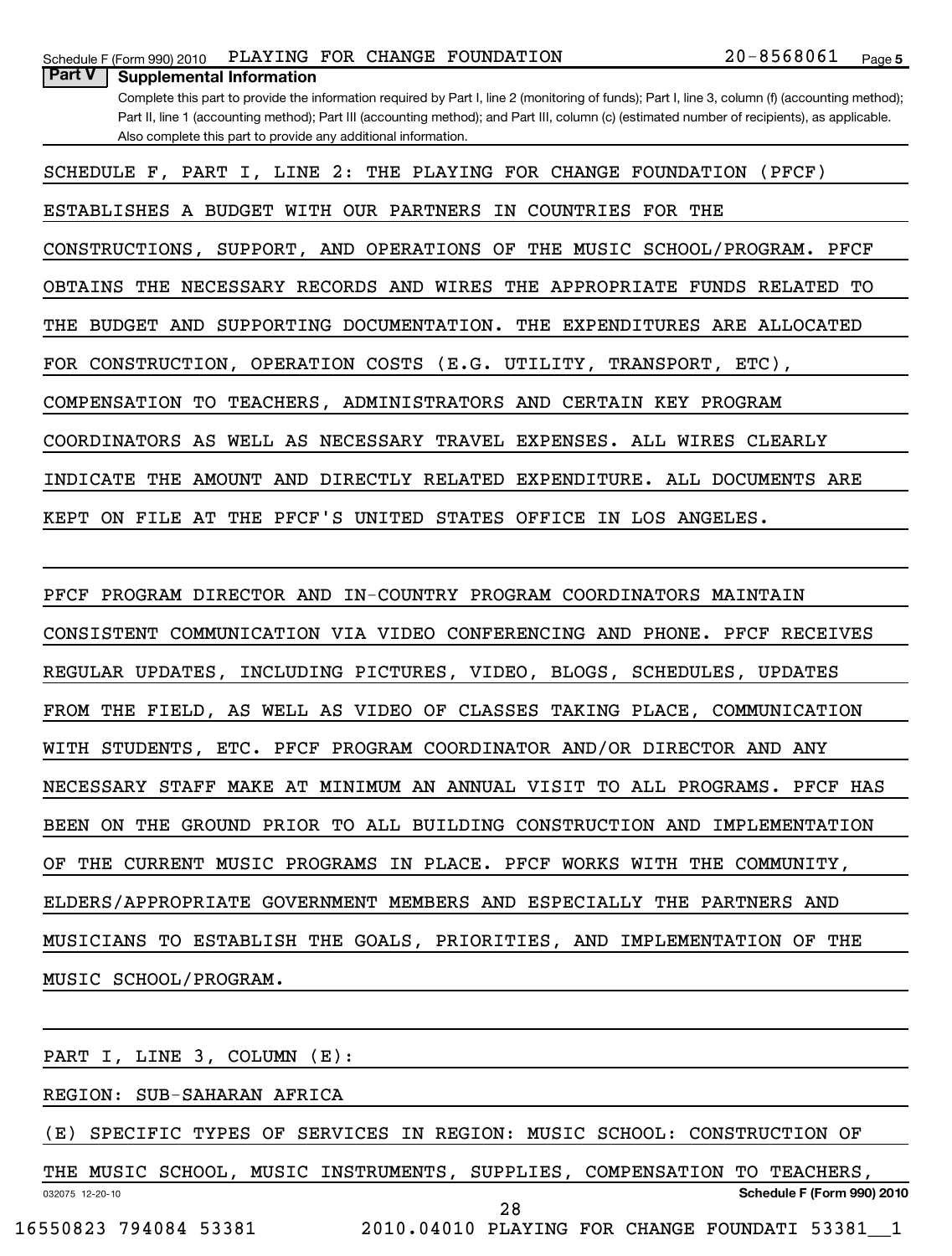Complete this part to provide the information required by Part I, line 2 (monitoring of funds); Part I, line 3, column (f) (accounting method); Part II, line 1 (accounting method); Part III (accounting method); and Part III, column (c) (estimated number of recipients), as applicable. Also complete this part to provide any additional information. **Part V Supplemental Information**

# AND OPERATIONS.

032075 12-20-10

**Schedule F (Form 990) 2010**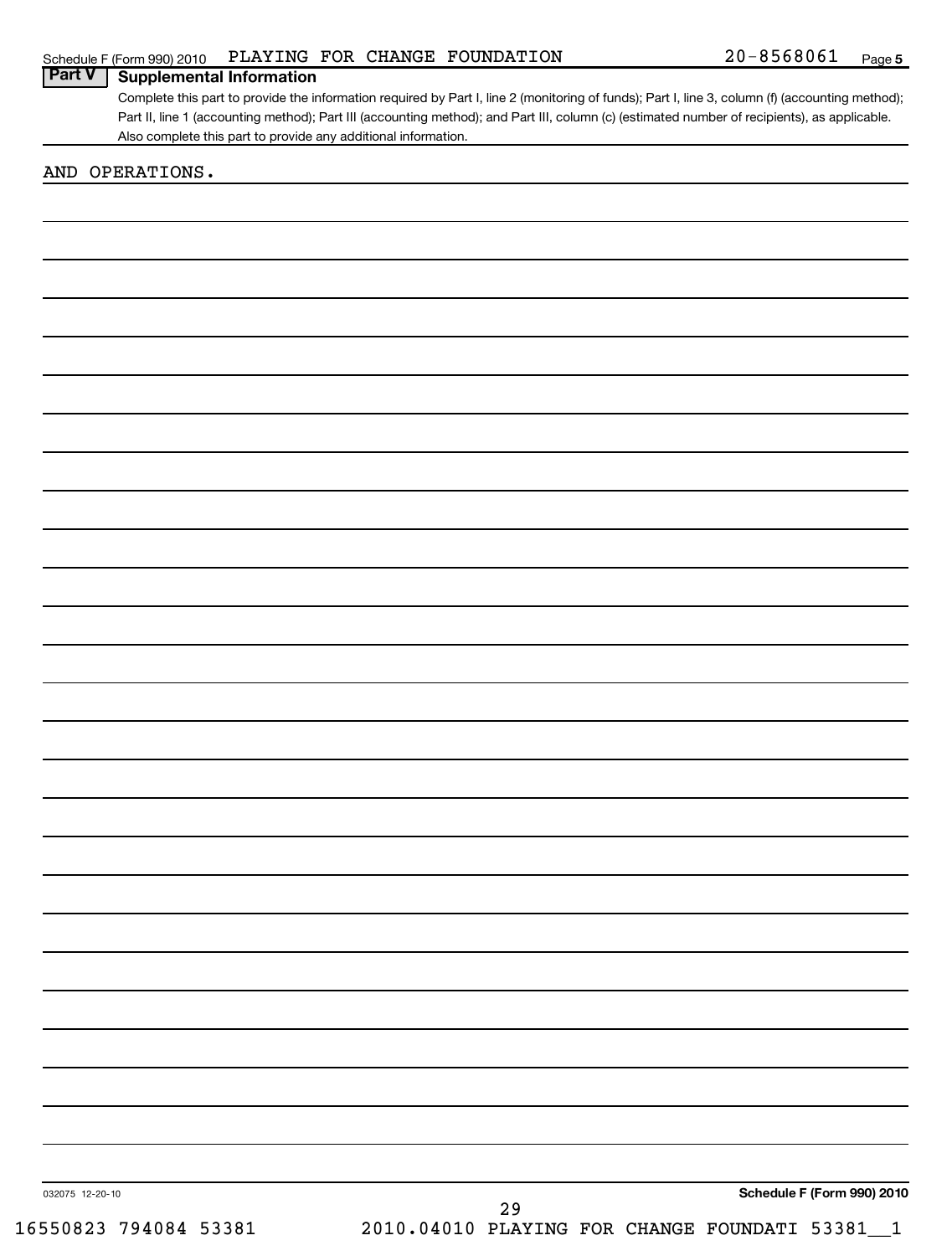Department of the Treasury Internal Revenue Service

**(Form 990 or 990-EZ) Complete to provide information for responses to specific questions on Form 990 or 990-EZ or to provide any additional information. | Attach to Form 990 or 990-EZ. Open to Public SCHEDULE O Supplemental Information to Form 990 or 990-EZ**<br> **Supplemental Information for responses to specific questions on**<br> **Experimental Supplemental Supplemental Schedule Schedule And Additional information.**<br> **Exp** 

OMB No. 1545-0047 **Inspection**

Name of the organization

PLAYING FOR CHANGE FOUNDATION 120-8568061

**Employer identification number**

FORM 990, PART III, LINE 4B, PROGRAM SERVICE ACCOMPLISHMENTS:

NECESSITIES THIS CENTER OF COMPASSION AND CREATIVITY REQUIRES. THE

SCHOOL IS LED BY A DEDICATED STAFF OF MUSIC INSTRUCTORS AND TRAINED

PERSONNEL WHO UNDERSTAND THE UNIQUE CHALLENGES THEIR STUDENTS FACE. IN

ADDITION TO CLASSROOMS AND REHEARSAL SPACE, THE SCHOOL ALSO SERVES AS A

COMMUNITY CENTER WHERE GUEST MUSICIANS FROM CAPE TOWN AND BEYOND COME

TO PERFORM FOR THE STUDENTS AND COMMUNITY.

THE NTONGA SCHOOL IS STRIVING TO EMPOWER THE PEOPLE BY CREATING

POSITIVE OPPORTUNITIES FOR THEIR COMMUNITY, AS WELL AS FOSTER A GREATER

CONNECTION TO THE REST OF THE WORLD THROUGH THE SHARING OF THEIR MUSIC.

THE SCHOOL IS A SOURCE OF PRIDE AND INSPIRATION NOT ONLY FOR THE

TOWNSHIP, BUT ALSO FOR THE COUNTRY.

FORM 990, PART III, LINE 4D, OTHER PROGRAM SERVICES:

PLAYING FOR CHANGE FOUNDATION RWANDA PROGRAM: A POWERFUL COLLABORATION

BETWEEN LEAF INTERNATIONAL AND THE PLAYING FOR CHANGE FOUNDATION HAVE

MADE THE LONGTIME DREAM OF ESTABLISHING A CULTURE & MUSIC CENTER FOR

RWANDAN STREET ORPHANS A REALITY. THE INTORE CULTURE & MUSIC CENTER

WILL PROVIDE TRADITIONAL DRUMMING AND PERFORMANCE CLASSES TO RWANDAN

ORPHANS AND THE COMMUNITY. RWANDA'S RICH MUSIC, DRUMMING AND DANCE

CULTURE IS PRESERVED THROUGH MENTORING LOCAL YOUTH. STREET CHILDREN

THROUGH IMMERSION IN THEIR CULTURAL MUSIC TRADITIONS - RECEIVE VALUABLE

SKILL DEVELOPMENT, EMPOWERMENT, SELF-ESTEEM, AND COMMUNITY CONNECTION.

THE INTORE CULTURE & MUSIC CENTER IS CURRENTLY IN DEVELOPMENT.

032211 01-24-11 LHA For Paperwork Reduction Act Notice, see the Instructions for Form 990 or 990-EZ. Schedule O (Form 990 or 990-EZ) (2010) LOCATIONS ARE CURRENTLY BEING SCOUTED FOR THE CENTER'S PERMANENT HOME,

30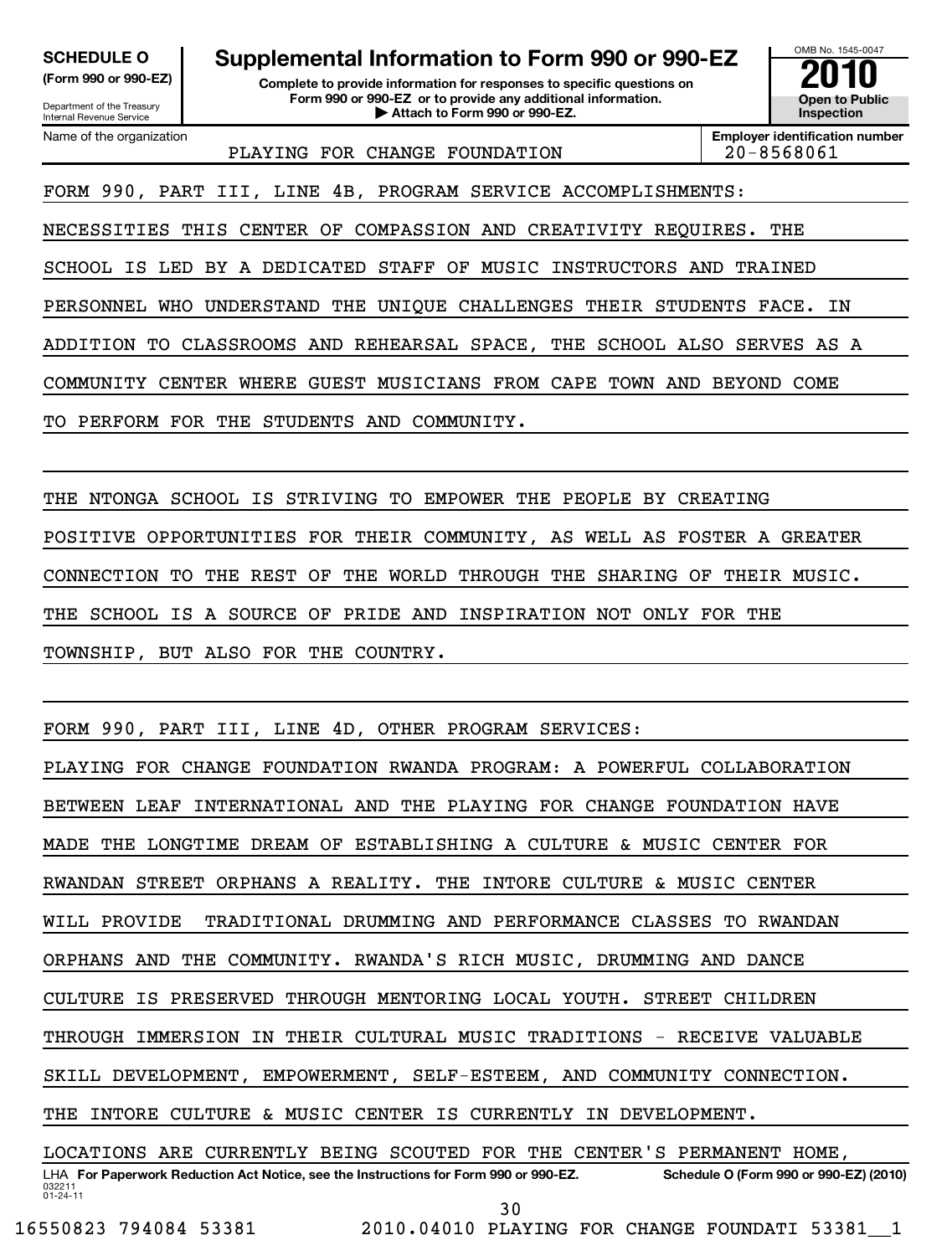| Schedule O (Form 990 or 990-EZ) (2010)                    | Page 2                                              |
|-----------------------------------------------------------|-----------------------------------------------------|
| Name of the organization<br>PLAYING FOR CHANGE FOUNDATION | <b>Employer identification number</b><br>20-8568061 |
| WITH PLANS TO OPEN IT'S DOORS SOON.                       |                                                     |
| EXPENSES $$18,867$ .<br>INCLUDING GRANTS OF \$ 0.         | REVENUE \$ 0.                                       |

PLAYING FOR CHANGE FOUNDATION NEPAL TINTALE VILLAGE MUSIC PROGRAM:

PFCF INITIATED A MUSIC PROGRAM IN 2007. PFCF EFFORTS HAVE PROVIDED

BRAND-NEW MUSIC INSTRUMENTS FOR THE STUDENTS AND FIRST-TIME SALARIES

FOR THE MUSIC TEACHERS AS WELL AS HUMANITARIAN AID IN THE VILLAGE

INCLUDING MEDICINE, SCHOOL SUPPLIES, AND GIFTS FOR THE CHILDREN.

EXPENSES \$ 11,193. INCLUDING GRANTS OF \$ 0. REVENUE \$ 0.

PLAYING FOR CHANGE FOUNDATION MITRATA NEPAL MUSIC PROGRAM: THIS

ORPHANAGE PROVIDES SHELTER, MEDICAL CARE AND EDUCATIONAL OPPORTUNITIES

FOR OVER 100 CHILDREN. THIS IS ACCOMPLISHED BY FUNDRAISING ACTIVITIES,

LINKING CHILDREN IN NEPAL WITH SPONSORS OVERSEAS, AND OPERATIONALLY

SUPPORTING A GROUP HOME. THE CREW IS DEDICATED TO SUPPORTING THESE

CHILDREN INTO ADULTHOOD, ASSISTING THEM IN BECOMING HEALTHY,

ECONOMICALLY INDEPENDENT, EDUCATED NEPALI CITIZENS WHO HAVE THE

OPPORTUNITY TO PURSUE HAPPINESS IN LIFE.

EXPENSES \$ 1,180. INCLUDING GRANTS OF \$ 0. REVENUE \$ 0.

032212 01-24-11 **Schedule O (Form 990 or 990-EZ) (2010)** THE PLAYING FOR CHANGE FOUNDATION IS DEDICATED TO CREATING POSITIVE SOCIAL CHANGE THROUGH MUSIC EDUCATION. WE ARE DRIVEN BY THE BELIEF THAT PEACE AND CHANGE ARE POSSIBLE THROUGH THE UNIVERSAL LANGUAGE OF MUSIC. BY PROVIDING CHILDREN A SAFE PLACE TO LEARN, FLOURISH AND EXPRESS THEMSELVES, PFCF HELPS PROVIDE A CREATIVE ALTERNATIVE TO THE STRUGGLES MANY OF THESE CHILDREN FACE DAILY. MUSIC'S GLOBAL IMPACTS ARE EXPLORED VIA INTERACTION WITH OTHER SCHOOLS, STUDENTS, TEACHERS AND MUSICAL TRADITIONS. OUR MUSIC SCHOOLS ARE DESIGNED TO BENEFIT THE STUDENTS AND 31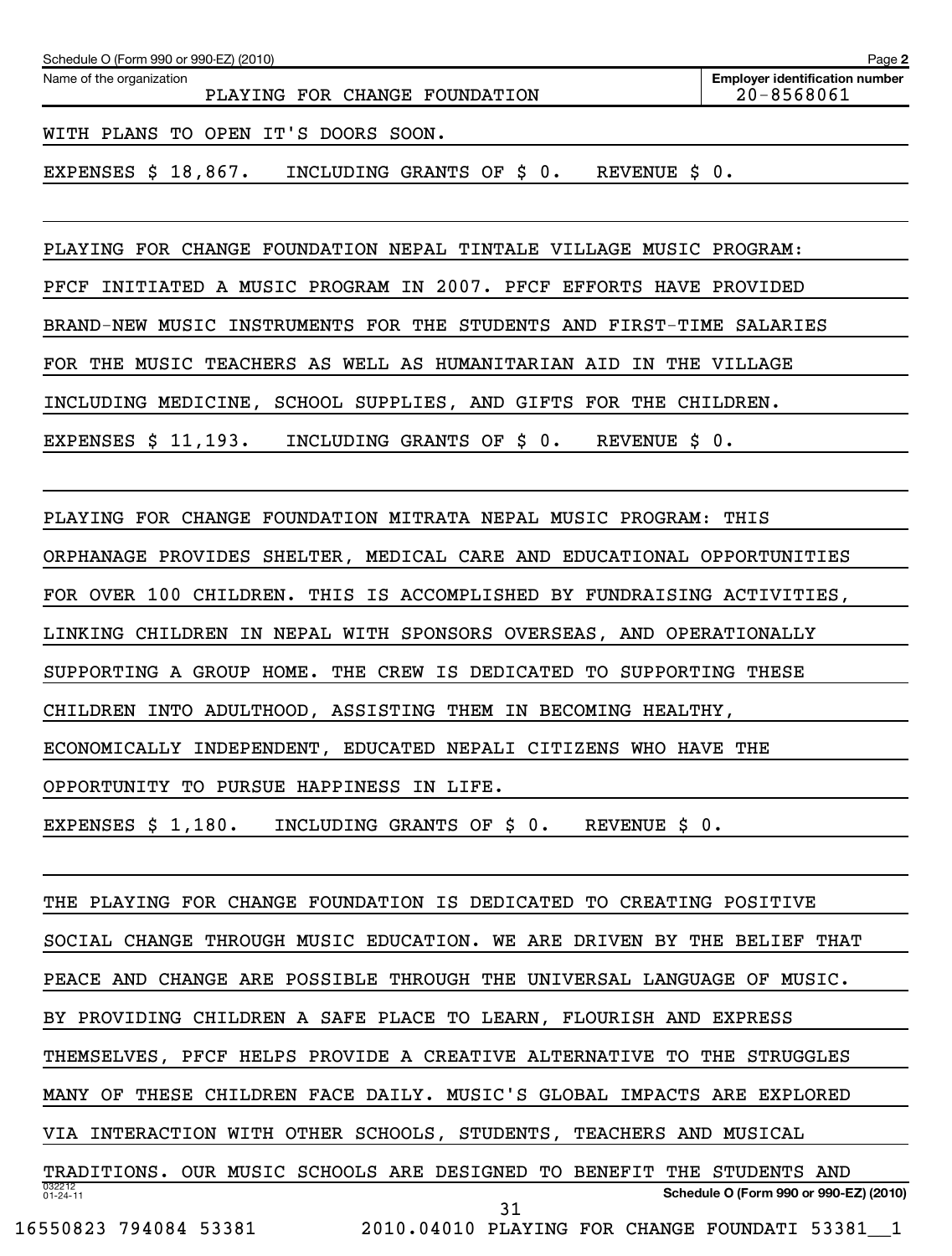| Schedule O (Form 990 or 990-EZ) (2010)                                    | Page 2                                              |
|---------------------------------------------------------------------------|-----------------------------------------------------|
| Name of the organization<br>PLAYING FOR CHANGE FOUNDATION                 | <b>Employer identification number</b><br>20-8568061 |
| THE COMMUNITIES WHERE THEY LIVE. EACH SCHOOL BELONGS TO ITS LOCAL         |                                                     |
| COMMUNITY. MATERIALS AND LABOR FOR THE BUILDINGS ARE LOCALLY SOURCED      |                                                     |
| AND SUPPLIED. WHEN POSSIBLE, INSTRUMENTS ARE MADE BY AND PURCHASED FROM   |                                                     |
| LOCAL ARTISANS, CLASSES ARE TAUGHT BY LOCAL TEACHERS, AND THE SCHOOLS     |                                                     |
| ARE OWNED AND ADMINISTERED BY LOCAL COMMUNITY MEMBERS. THE COMMUNITY IS   |                                                     |
| INVESTED IN THE SUCCESS OF ITS SCHOOL.                                    |                                                     |
| EXPENSES $$70,801.$ INCLUDING GRANTS OF $$0.$<br>REVENUE \$ 0.            |                                                     |
|                                                                           |                                                     |
| FORM 990, PART VI, SECTION A, LINE 2: MARK JOHNSON AND GREG JOHNSON HAVE  |                                                     |
| A FAMILY RELATIONSHIP. HEATHER BACON AND DAVID BACON HAVE A FAMILY        |                                                     |
| RELATIONSHIP. JOEL GOULDER AND JEREMY GOULDER HAVE A FAMILY RELATIONSHIP. |                                                     |
|                                                                           |                                                     |
| FORM 990, PART VI, SECTION B, LINE 11: THE FORM 990 IS SENT VIA EMAIL TO  |                                                     |
| THE FINANCE COMMITTEE FIRST FOR FULL REVIEW AND THEN TO THE EXECUTIVE     |                                                     |
| COMMITTEE FOR THEIR REVIEW AND APPROVAL. A COPY OF THE FORM 990 WILL BE   |                                                     |
| FORWARDED TO THE ENTIRE BOARD OF DIRECTORS BEFORE FILING WITH THE IRS.    |                                                     |
|                                                                           |                                                     |
| FORM 990, PART VI, SECTION C, LINE 19: THE FORM 1023, FORM 990, GOVERNING |                                                     |
| DOCUMENTS, AND FINANCIAL STATEMENTS ARE MADE AVAILABLE TO THE PUBLIC UPON |                                                     |
| REQUEST EITHER BY MAIL OR IN PERSON.                                      |                                                     |
| FORM 990, PART XI, LINE 5, CHANGES IN NET ASSETS:                         |                                                     |
| NET UNREALIZED GAINS ON INVESTMENTS:                                      | 91.                                                 |
|                                                                           |                                                     |
| FORM 990, PART VI, SECTION B                                              |                                                     |
| POLICIES                                                                  |                                                     |
| THE CONFLICT OF INTEREST POLICY, WHISTLEBLOWER POLICY, DOCUMENT           |                                                     |
| RETENTION AND DESTRUCTION POLICY, AND INSIDER COMPENSATION                |                                                     |
| DETERMINATION POLICY WERE DRAFTED IN THE 2010 TAX YEAR AND EXECUTED AND   |                                                     |

032212 01-24-11

32

**Schedule O (Form 990 or 990-EZ) (2010)**